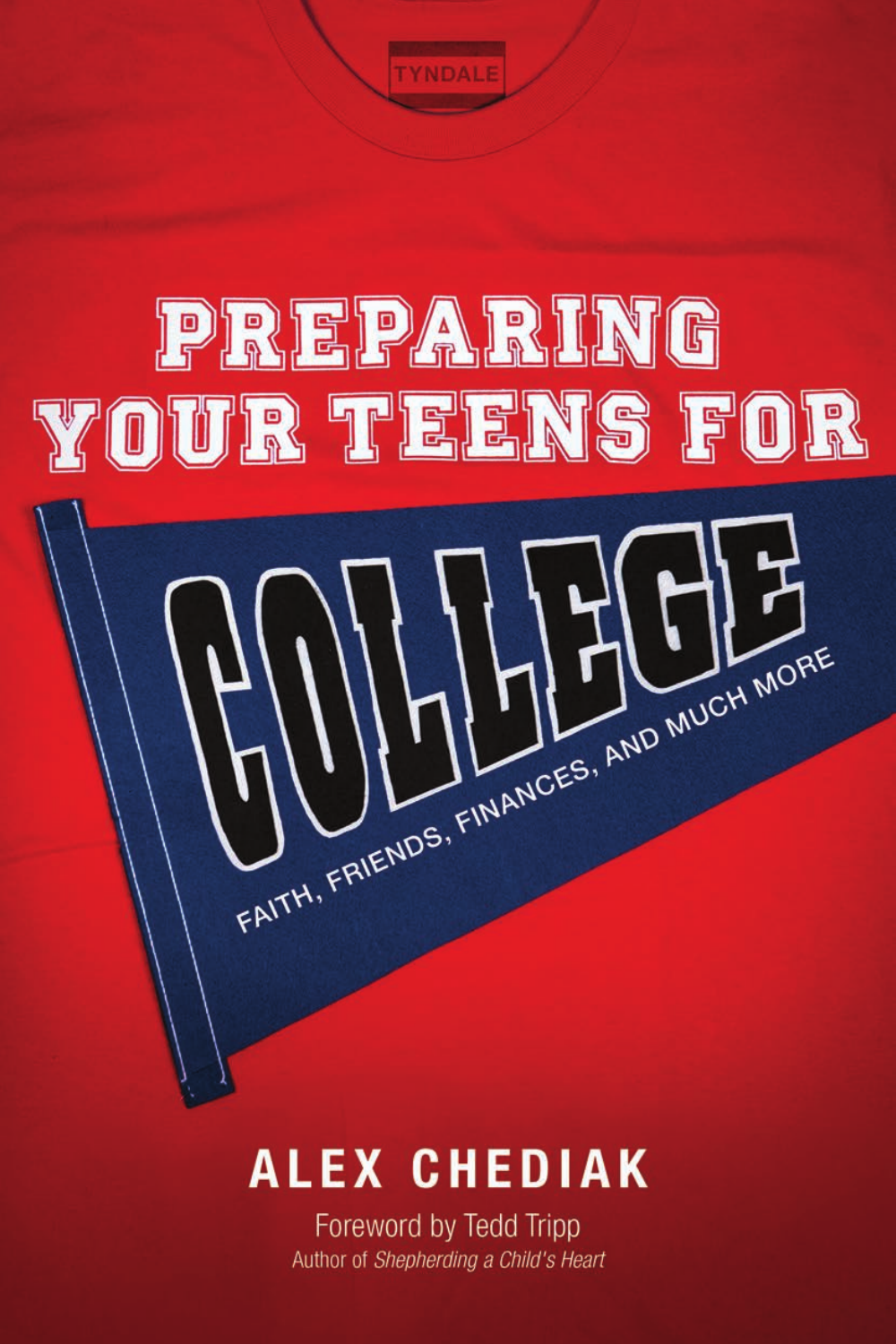#### **Praise for** *Preparing Your Teens for College*

*Preparing Your Teens for College* is . . . an outstanding book about preparing [teens] for adulthood whether or not they go to college. Every parent who wants his or her teen to make a successful transition to young adulthood will profit from this book. As a grandparent I'm going to send copies to my own children to help them prepare our grandchildren.

#### **Jerry Bridges**

*Author of* The Pursuit of Holiness

Don't let the college years derail your teens. Too many are floundering in college, losing their connection to God and reality. Let Alex be your guide to preparing them for college.

#### **Josh McDowell**

*Speaker and author of* More Than a Carpenter

My only sadness in reading this book is that it was not available when my wife and I were parting with our children. Alex Chediak has provided a comprehensive manual, packed with biblical insight and practical wisdom. It should be required reading for all parents in preparation for the "bittersweet sorrow" of seeing our children in the rearview mirror as we drive away from the college campus.

#### **Alistair Begg**

*Senior minister, Parkside Church, Chagrin Falls, Ohio*

Parents have no guarantees, but they can boost the likelihood of a successful transition to college by absorbing Alex Chediak's book. *Preparing Your Teens for College* is not a gassy theoretical work but a practical, easy-to-use map through the spiritual, social, sexual, financial, academic, and occupational minefields.

#### **Dr. Marvin Olasky**

*Editor in chief, WORLD News Group*

My friend Alex Chediak has done it again. He has provided both parents and students an invaluable and reliable guide regarding the all-important college years. . . . The college years are years that will shape your child for the rest of his or her life. Read this book and let Alex, a parent and a college professor himself, guide you.

#### **Tullian Tchividjian**

*Pastor of Coral Ridge Presbyterian Church and author of* One Way Love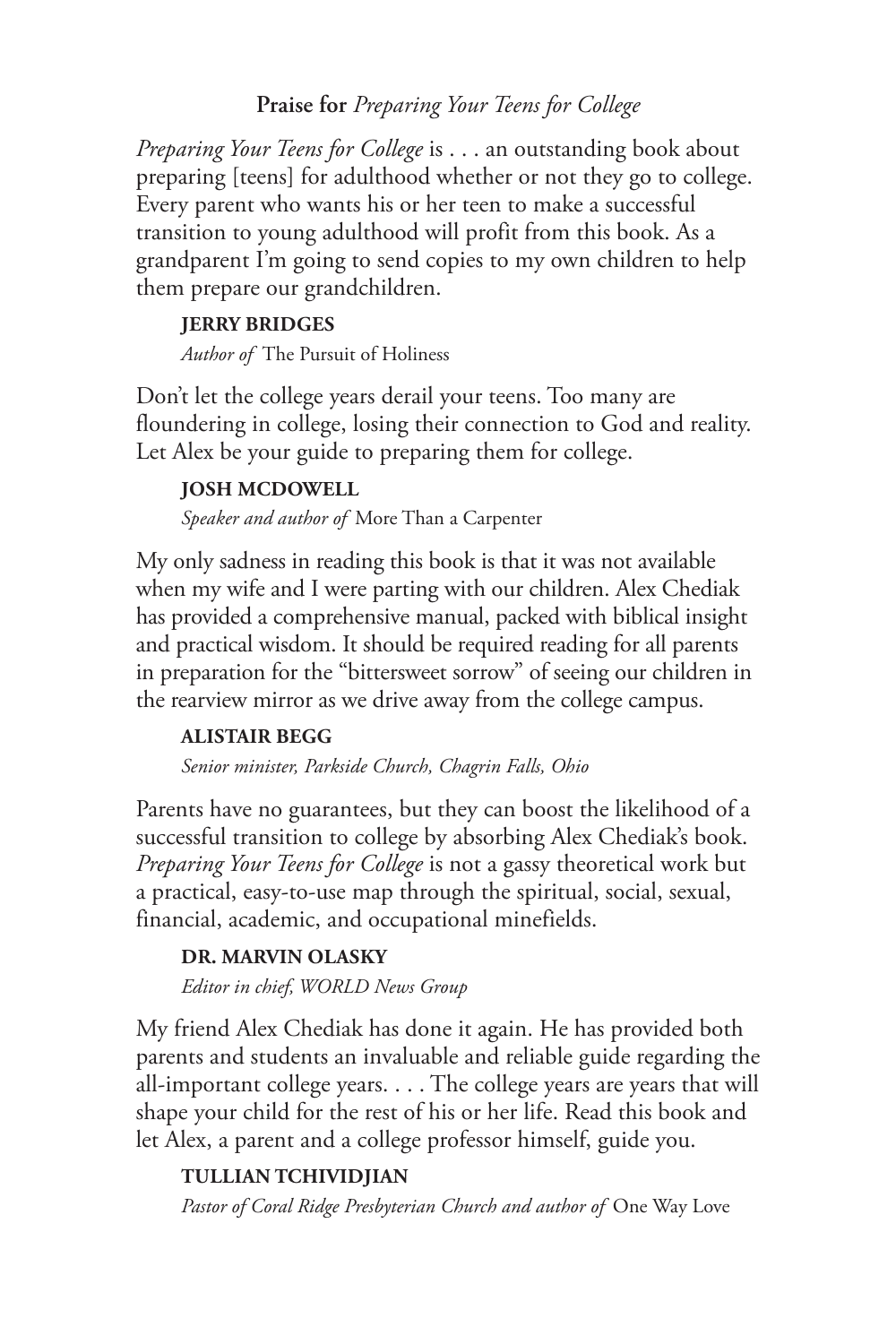In *Preparing Your Teens for College*, Alex Chediak presents parents with all the tools needed to launch their young adults successfully into college life and beyond. But what I appreciate most about this author is his insistence that each son or daughter must have his or her own new birth. The faithfulness we desire for our children comes only by personally trusting in the goodness of God enough to actually obey Jesus Christ as Lord.

#### **Gregg Harris**

*Director of Noble Institute, conference speaker, and father of Alex and Brett Harris (bestselling authors of* Do Hard Things*)*

At a time when both college officials and employers are recognizing that certain "soft skills" essential to adult success are lagging among young adults, Alex Chediak's primer on college prep is timely, informative, and effective. . . . Chediak lays out a sound and workable guidance plan, one oriented toward Christian faith, but accessible to all concerned parents.

#### **Dr. Mark Bauerlein**

*Professor of English, Emory University, and author of* The Dumbest Generation: How the Digital Age Stupefies Young Americans and Jeopardizes Our Future

The common conception is that Christian teens head off to college only to have their faith, values, and character stripped from them. But Alex Chediak argues that it doesn't have to be that way. This book gives parents a wealth of helpful information as they send their kids to the halls of higher learning.

#### **Jim Daly**

*President, Focus on the Family*

Alex Chediak has provided guidance for parents on preparing teens for college that is at once useful, practical, and insightful as well as undergirded with a clear biblical worldview. . . . This book will be a great resource to any parent, youth pastor, or school guidance counselor who is involved in leading, advising, and coaching a teen for responsible Christian adulthood.

#### **Dr. Derek J. Keenan**

*Vice president, Academic Affairs, Association of Christian Schools International*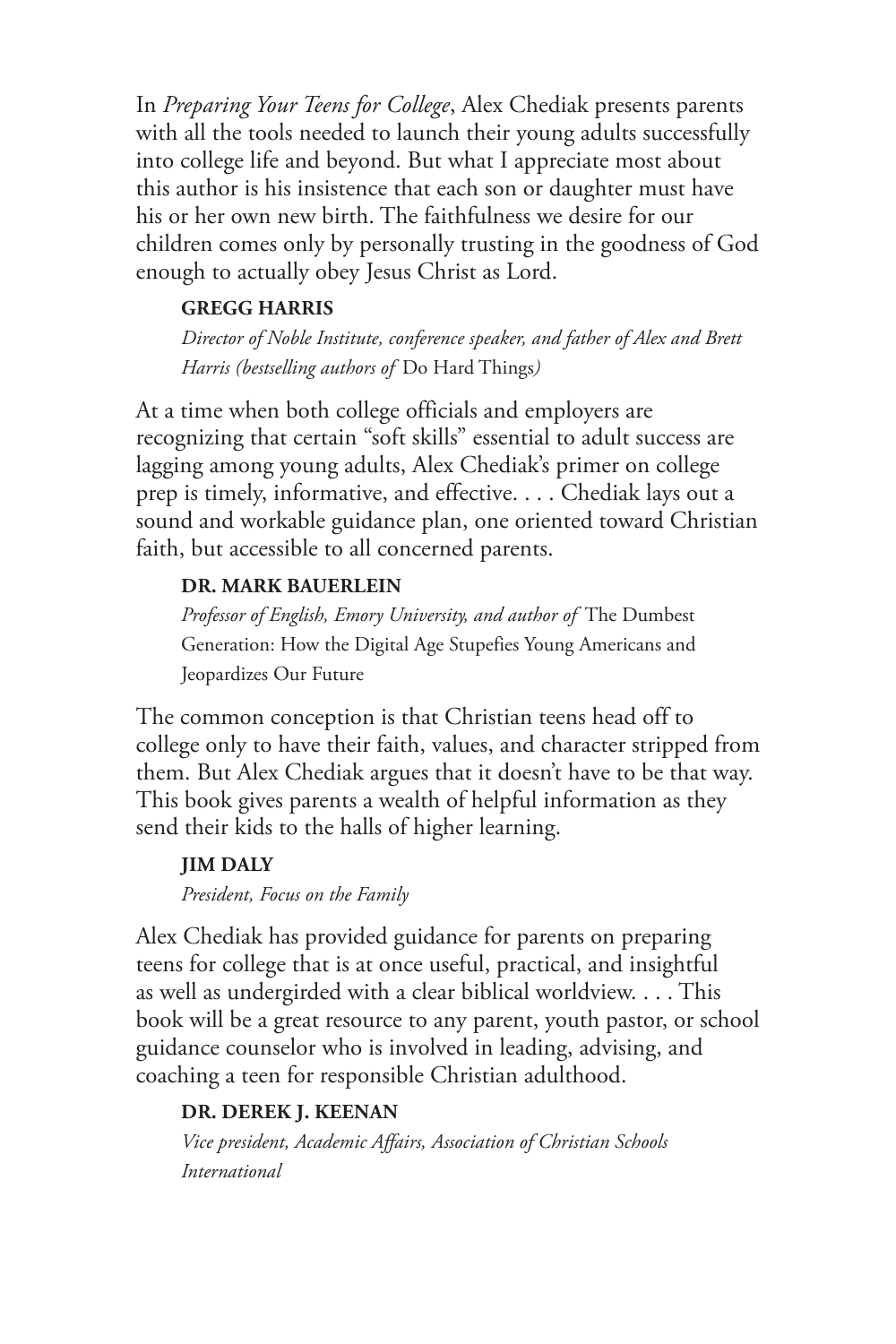In *Preparing Your Teens for College*, Alex helps parents realize that our hard work of preparation has a lot more to do with getting them ready for life than with getting them into the "right" college. And, preparation involves much less doing everything for our kids and much more equipping them to be able to do things for themselves.

#### **Kay Wills Wyma**

*Author,* Cleaning House: A Mom's Twelve-Month Experiment to Rid Her Home of Youth Entitlement

In my work with Christian college students, I know that significant numbers of them arrive at school without adequate preparation for what they will encounter. . . . What many Christian families need at this point is some sturdy horse sense, grounded in Scripture. *Preparing Your Teens for College* meets this need in an admirable way.

#### **Douglas Wilson**

*Pastor, Christ Church, Moscow, Idaho; senior fellow and trustee, New Saint Andrews College; and author of* Letter from a Christian Citizen *and* The Case for Classical Christian Education

This book does more than show parents that they can prepare their children for college. It offers specific, practical, wise advice on the larger task of raising teenagers. . . . In addition to useful tips for helping sons and daughters choose and succeed in higher education, whether at a university or a trade school, this book can function as a guide for Christian families in one of the most important tasks of parenthood: teaching children how to be adults.

#### **Dr. Gene Edward Veith**

*Professor of literature and provost, Patrick Henry College, and author of*  Loving God with All Your Mind *and* Family Vocation

Alex Chediak has provided us with a much-needed and thoughtfully written guide for parents, guidance counselors, and educators alike. The insights found in this outstanding book will be most beneficial for those who invest the time to read and reflect upon Chediak's wise words.

#### **Dr. David S. Dockery**

*President, Union University*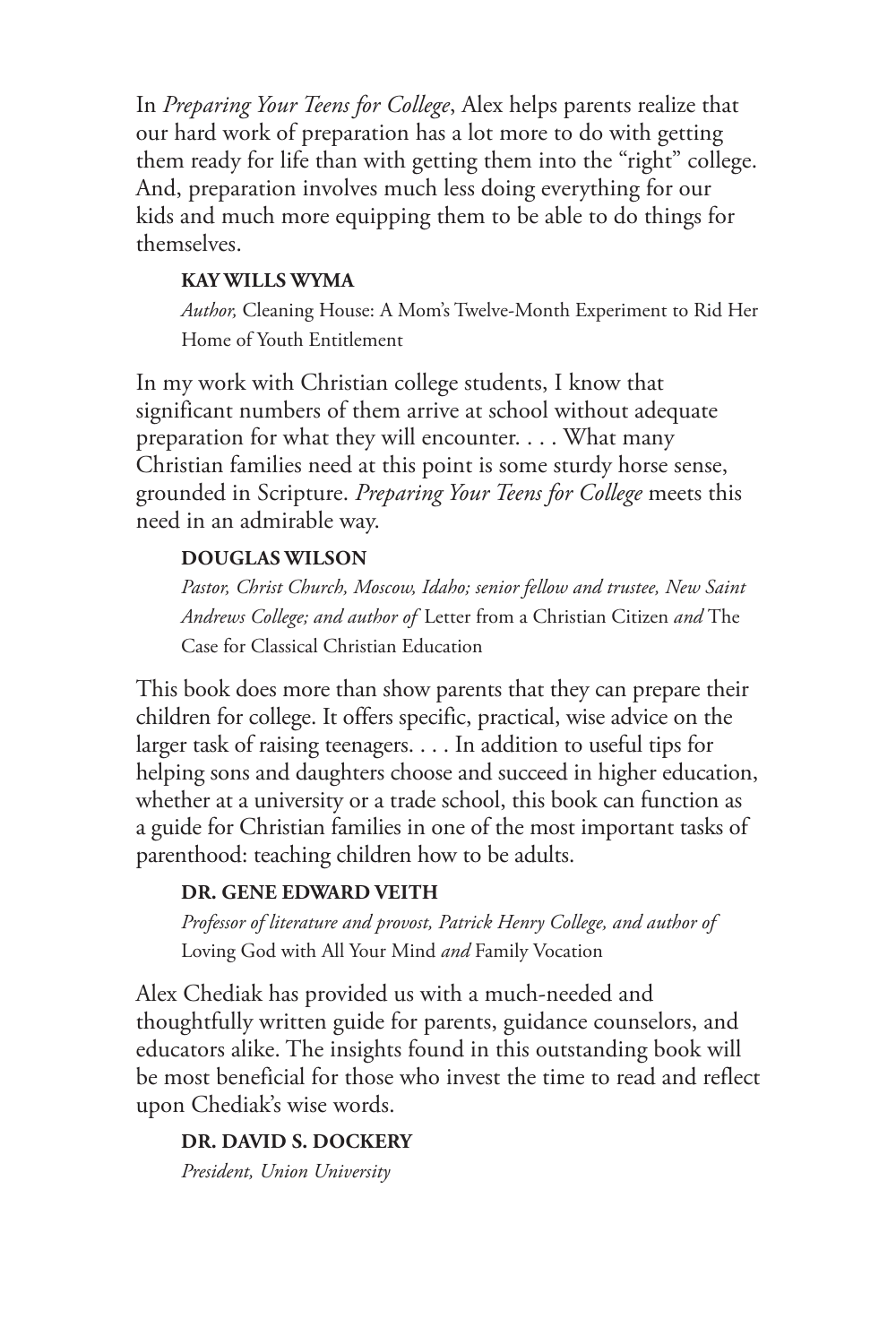Combining practical experience with research, Alex Chediak helps teens (and their parents) prepare for the migration to adulthood. As that migration is made increasingly later in life these days, the wisdom laced throughout this book is welcome indeed.

#### **Dr. Michael Horton**

*Professor of theology, Westminster Seminary California, and author of*  Pilgrim Theology

*Preparing Your Teens for College* is relevant, accessible, insightful, and practical. But best of all it is biblical. This is not a book of helpful hints from a wise man on guiding older teens. It is instead a faithful book of soundly applied biblical wisdom on guiding older teens. Alex has a rare ability to lead the reader to not just compare the Bible to the culture's expectations of what is normal, but to demonstrate the beauty that flows from submission to the Word.

#### **Dr. R. C. Sproul Jr.**

*Associate professor of systematics, apologetics, and philosophy, Reformation Bible College (and father of eight)*

This book helps calm parents' fears in sending their children to college. With tremendous insight and wisdom, Dr. Chediak helps to prepare parents to prepare their children for college. I know of no other book that deals with many of the hard questions this book helps to answer.

#### **Burk Parsons**

*Co-pastor, Saint Andrew's Chapel, Sanford, Florida, and editor of* Tabletalk *magazine*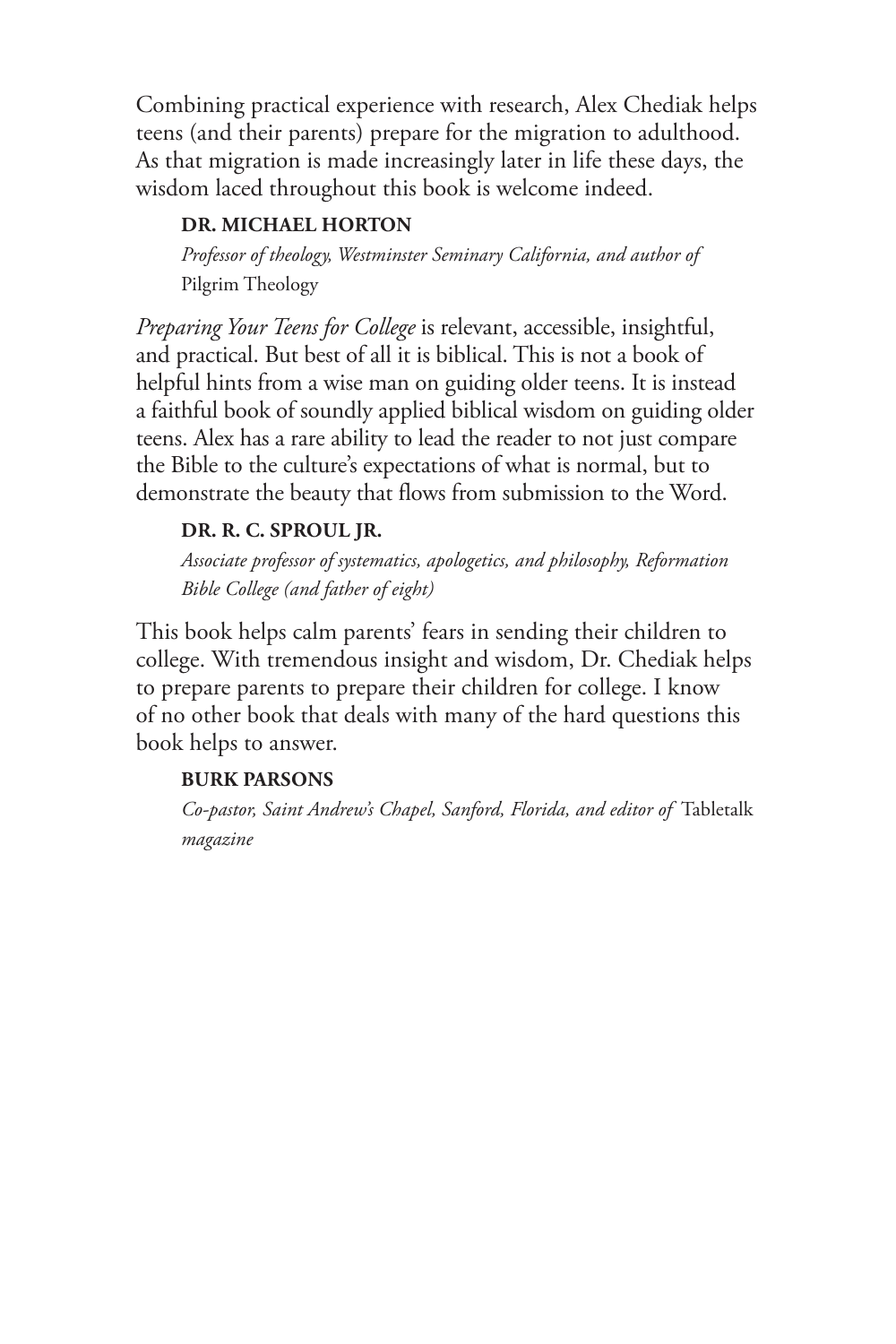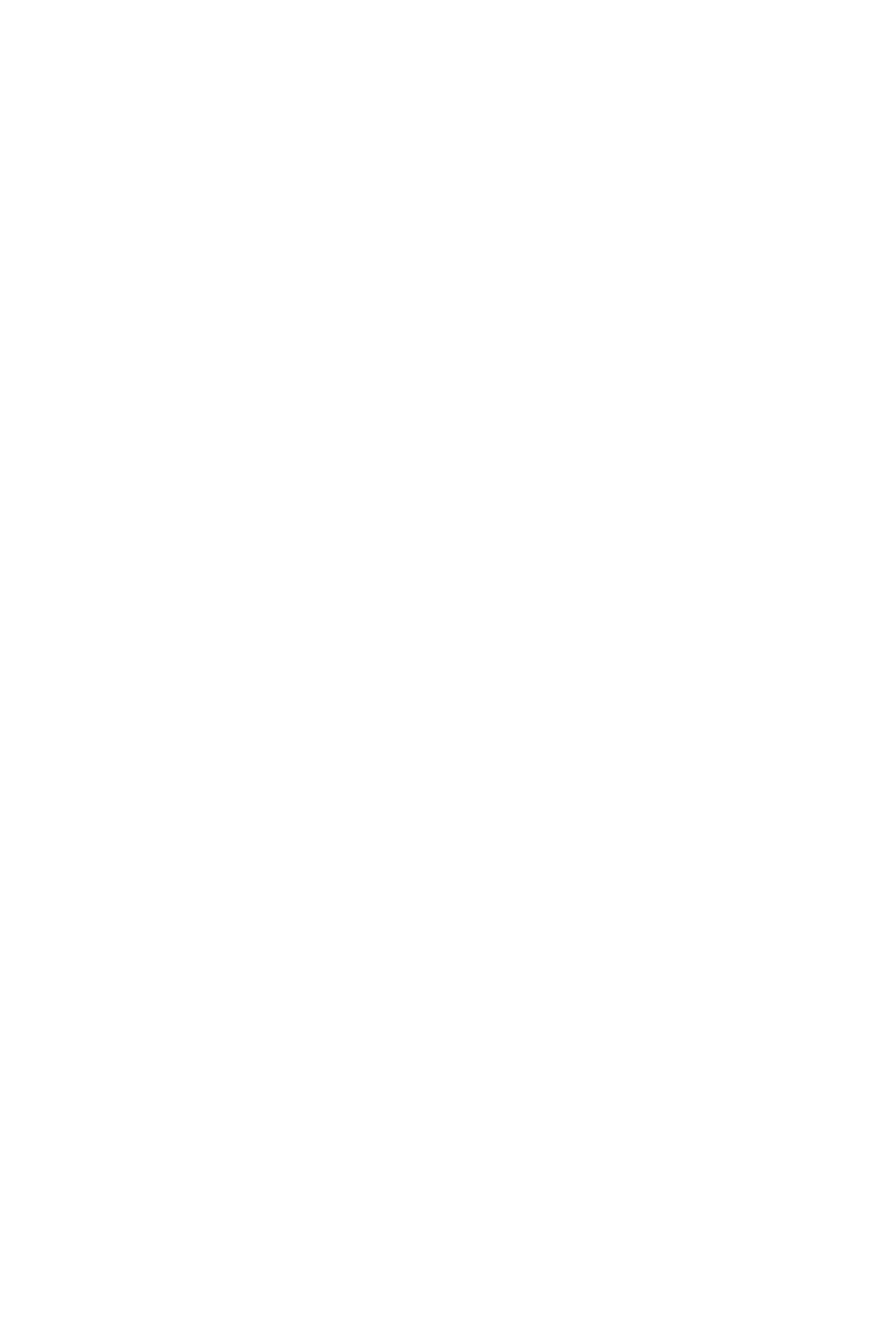# preparing YOUR TEENS<br>– for – OILILE GE

#### Faith, Friends, Finances, and Much More

# **A lex C hediak**

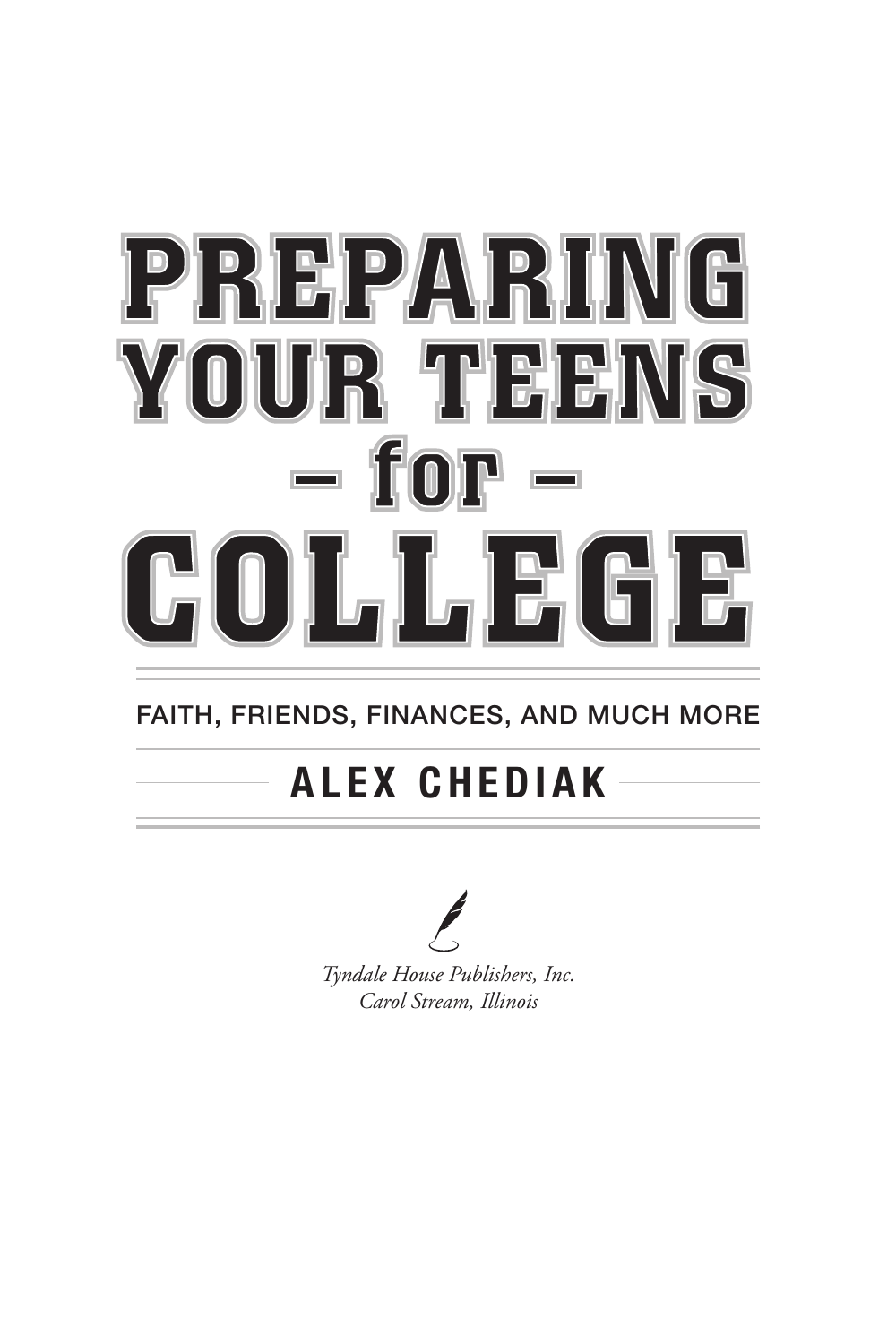Visit Tyndale online at www.tyndale.com.

*TYNDALE*, Tyndale's quill logo, *The One Year*, and *One Year* are registered trademarks of Tyndale House Publishers, Inc. The One Year logo is a trademark of Tyndale House Publishers, Inc.

*Preparing Your Teens for College: Faith, Friends, Finances, and Much More*

Copyright © 2014 by Juan Alexander Chediak. All rights reserved.

Cover photograph of sweatshirt and pennant taken by Katie Fore. Copyright © by Tyndale Houe Publishers, Inc. All rights reserved. All other photographs are the property of their respective copyright holders and all rights are reserved: spiral notebook, note card, and sticky note © Elena Schweitzer/Shutterstock; stacked paper © kyoshino/ iStockphoto; tablet © rvlsoft/iStockphoto; pointing finger © PhillDanze/iStockphoto.

Author photograph by Stephen Vosloo. Copyright © 2010 by Tyndale House Publishers, Inc. All rights reserved.

Designed by Mark Anthony Lane II

Edited by Jonathan Schindler

Unless otherwise indicated, all Scripture quotations are taken from *The Holy Bible*, English Standard Version® (ESV®), copyright © 2001 by Crossway, a publishing ministry of Good News Publishers. Used by permission. All rights reserved.

Scripture quotations marked NASB are taken from the New American Standard Bible,® copyright © 1960, 1962, 1963, 1968, 1971, 1972, 1973, 1975, 1977, 1995 by The Lockman Foundation. Used by permission.

Scripture quotations marked NIV are taken from the Holy Bible, *New International Version*,<sup>®</sup>  $\hat{N}IV$ .<sup>®</sup> Copyright © 1973, 1978, 1984, 2011 by Biblica, Inc.™ Used by permission of Zondervan. All rights reserved worldwide. www.zondervan.com.

Scripture quotations marked NLT are taken from the *Holy Bible*, New Living Translation, copyright © 1996, 2004, 2007, 2013 by Tyndale House Foundation. Used by permission of Tyndale House Publishers, Inc., Carol Stream, Illinois 60188. All rights reserved.

#### **Library of Congress Cataloging-in-Publication Data**

Chediak, Alex. Preparing your teens for college : faith, friends, finances, and much more / Alex Chediak. pages cm Includes bibliographical references. ISBN 978-1-4143-8312-5 (sc) 1. Christian college students—Religious life. 2. College student orientation. 3. Christian education—Home training. I. Title. BV4531.3.C4825 2014 248.8´3—dc23 2013045357

ISBN 978-1-4143-9790-0 (Westminster Ed.)

Printed in the United States of America

20 19 18 17 16 15 14 7 6 5 4 3 2 1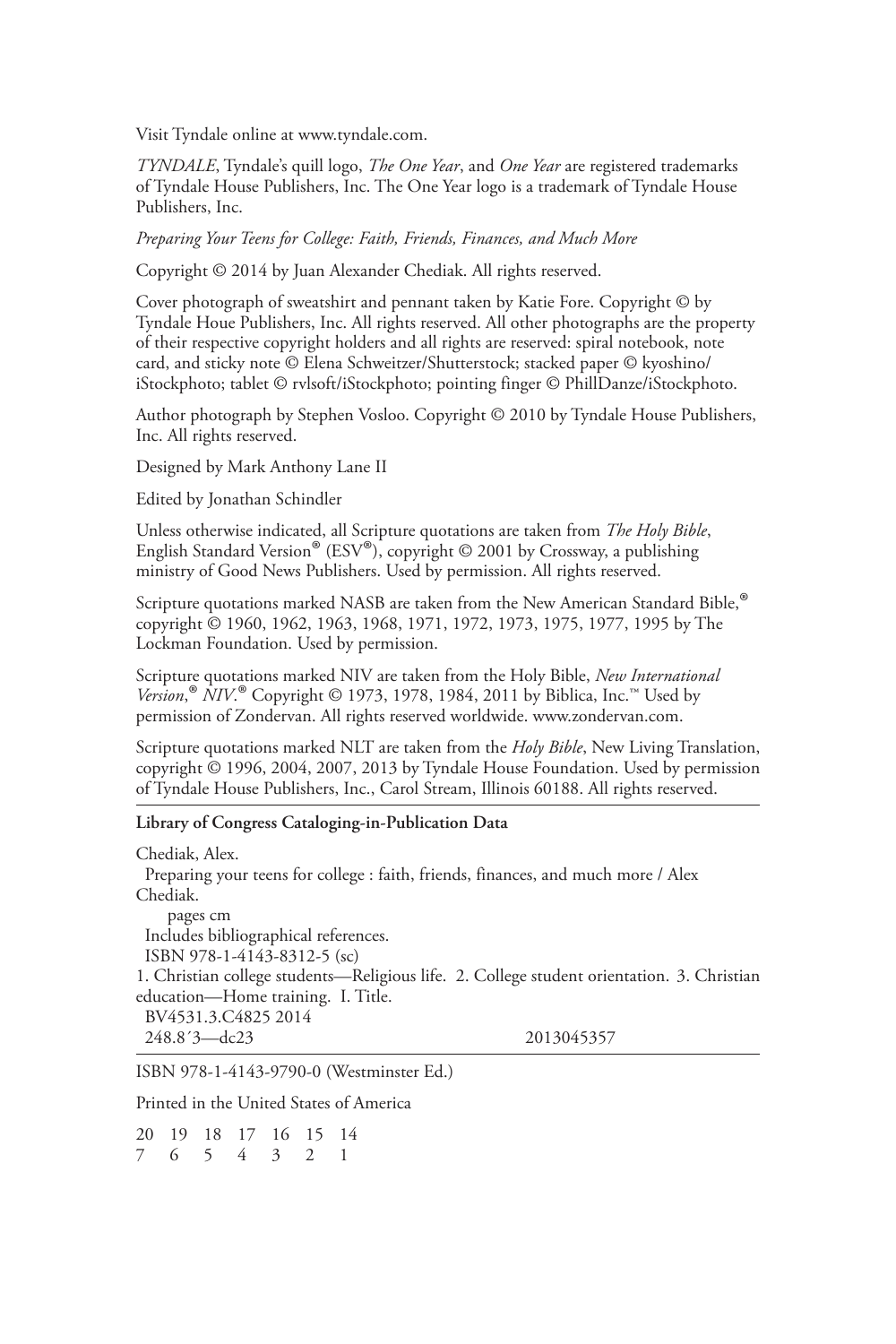## **Contents**

#### Foreword [by Tedd Tripp xiii](#page-11-0)

**Introduction** [The Questions Every Parent Is Asking xvii](#page-15-0)

#### **[Part 1 Character](#page-31-0)**

Conversation 1 [Teaching Responsibility 3](#page-33-0) Conversation 2 Training Teens to Be Future-Oriented 35

#### **Part 2 Faith**

Conversation 3 Raising Teens Who Internalize Their Faith 69 Conversation 4 Raising Teens Characterized by Conviction and Tolerance 101

#### **Part 3 Relationships**

**Conversation 5 Helping Teens Pursue Quality Friendships 131** Conversation 6 Helping Teens Pursue Purity 163

#### **Part 4 Finances**

Conversation 7 Teaching Your Teens Financial Responsibility 197

#### **Part 5 Academics**

**Conversation 8** Encouraging Teens to Work (Academically) unto the Lord 231 Conversation 9 Discovering Your Teens' Talents and Interests 261

#### **Part 6 The College Decision**

Conversation 10 Asking the Right Questions about College 295 Conversation 11 Considering Associate Degrees or Trade Schools 331

Conclusion Marks of College-Ready Teens 355 Acknowledgments 367 Appendix How to Plan and Save for College 369 Notes 387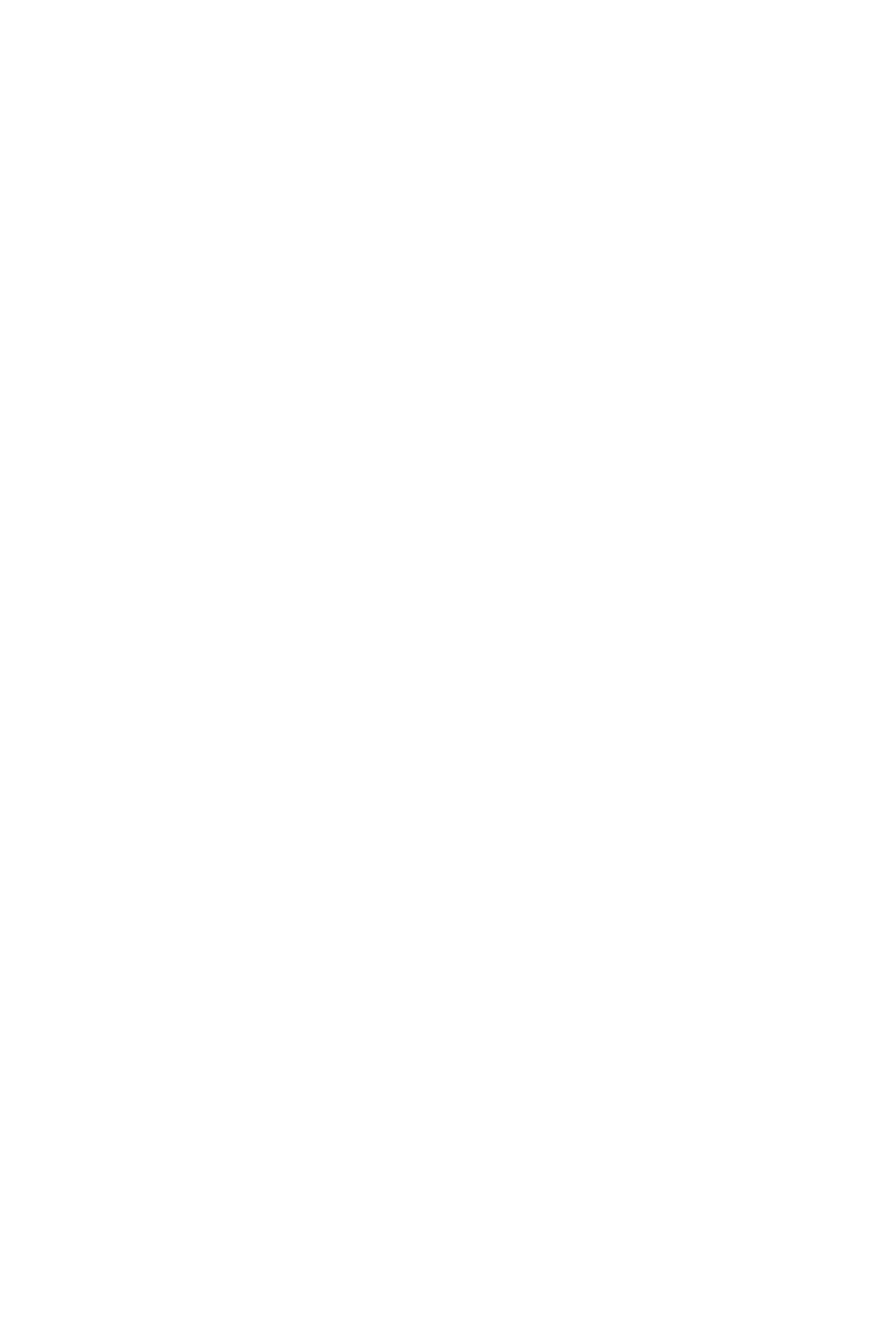<span id="page-11-0"></span>Alex Chediak has done it again! This book is a needed addition to the universe of parenting books. Chediak brings his many years of experience both as a student and as a college professor to the task of preparing teens for college and for a useful future.

As a young man I spent a couple of years working as a resident director for a men's dorm at a Christian college. From that post I observed young people who were not prepared for college. They refused to accept responsibility for their lives. They lacked the foresight to postpone immediate gratification for the sake of future benefit. They did not understand how to internalize their faith and live as people of conviction. They made bad choices of companionship, not understanding that "the companion of fools suffers harm." They failed to comprehend the biblical truth that moral purity is essential to flourishing spiritually. Confronted with our consumer culture, they were tempted to squander money with high-interest credit cards. They did not understand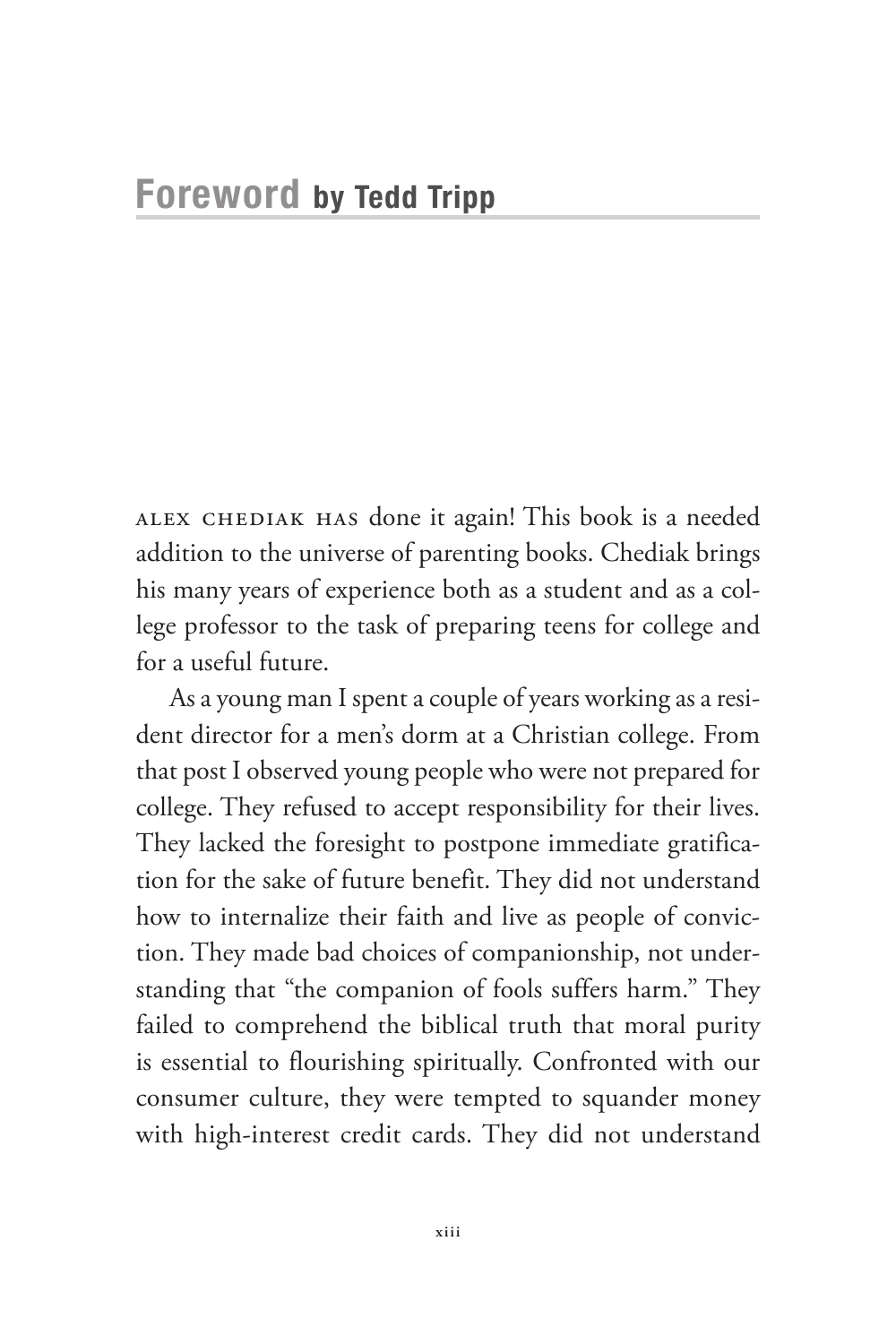how to be stewards of God's gifts to them. They lacked selfconsciousness about their own talents and natural abilities.

I remember watching teens like those just wasting their years at college. I would try to counsel them, but more often than not the die was cast. The character issues and lack of maturity that drove their daily choices kept them from receiving wise counsel. As I read Alex's book, I thought that the sacrifice parents make to *keep* kids in college would be more wisely invested in *preparing* them for college in the ways this book outlines.

*Preparing Your Teens for College* is a clarion call to parents to be people of influence in the lives of their teens. Alex proposes a wide-ranging series of conversations for parents to have with their teens: conversations about being responsible, making good decisions, forming good friendships, understanding faith, learning how to live as a Christian in ways that are wise and gracious, being smart with money, maintaining personal purity, developing convictions, living from convictions, discerning gifts and talents, working diligently as to the Lord, and many other topics. Teens need these engaging conversations with their parents. They are at the point in their life when they are forming opinions on a whole range of issues: identity, personal values, career goals, relationships, how to live as Christians in our culture, and understanding their gifts and talents, to name just a few. They need parents who have maturity, wisdom, and life experience to engage them in serious conversations. This book will equip you to do just that.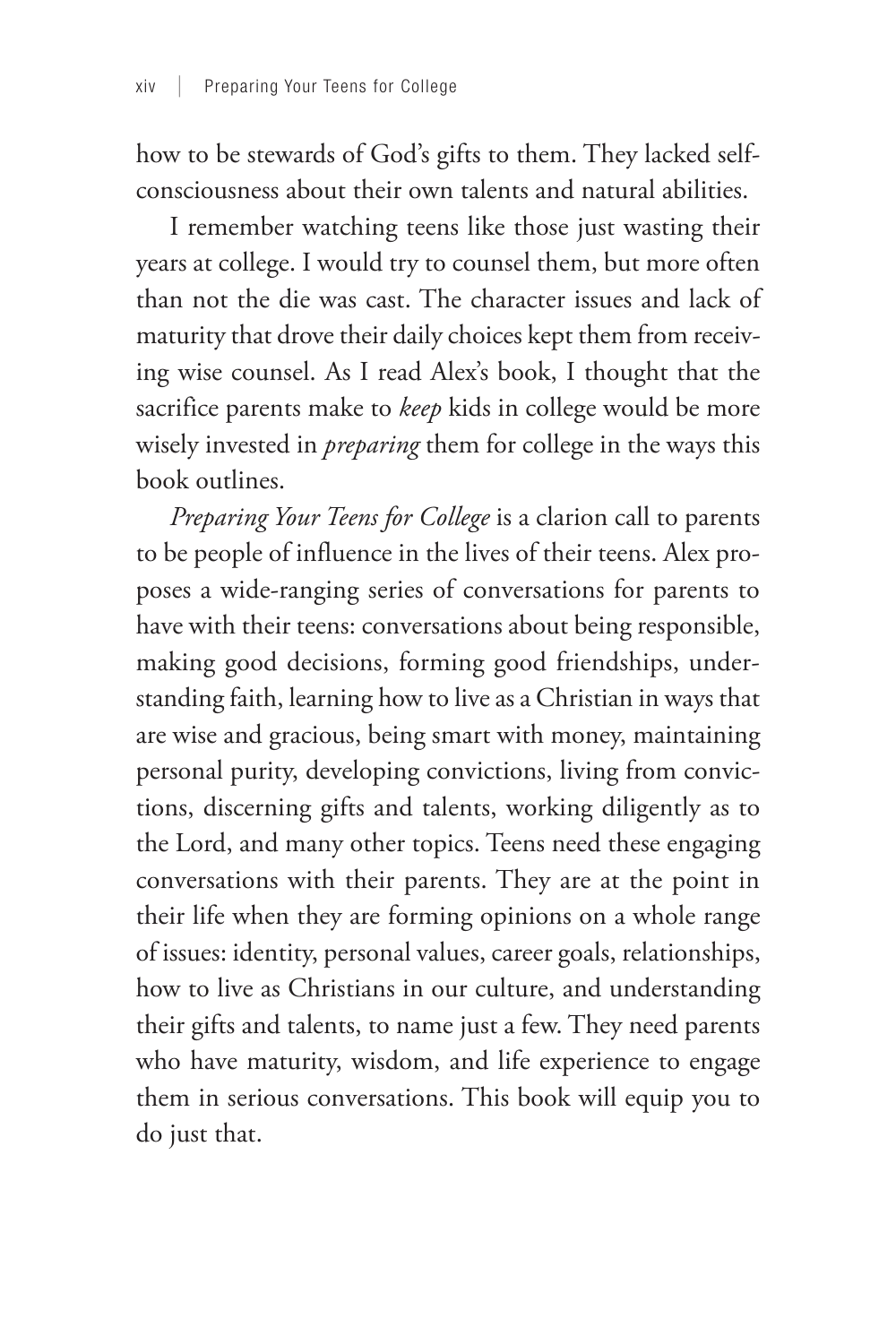Alex identifies the important topics, outlines the content of the conversations, and even walks parents through possible approaches to these much-needed conversations. The importance of these conversations is simply impossible to overstate. Too many parents want to have these conversations but are not sure what to say. Sometimes, they haven't taken the time to work through the range of topics they want to cover and plan those conversations.

In each chapter, you will find a discussion of the spirit of the age and how young people think in our culture. Alex provides a biblical critique of modern thought as well as the Christian truths you will want to emphasize with your teens. At the end of each chapter, there is a series of discussion questions that will lead to fruitful conversations. Parents who take the time to engage their teens in the ways Alex recommends will accomplish things that cannot be achieved through any exercise of parental authority.

One of the most humbling truths we know as parents is that we cannot save our children. God must work in their hearts. There are limits to what we are able to do. It is encouraging to remember that God works through means. One of the means he uses is parents who diligently shepherd their children. I am happy to recommend this book as a sharp tool for *Preparing Your Teens for College*.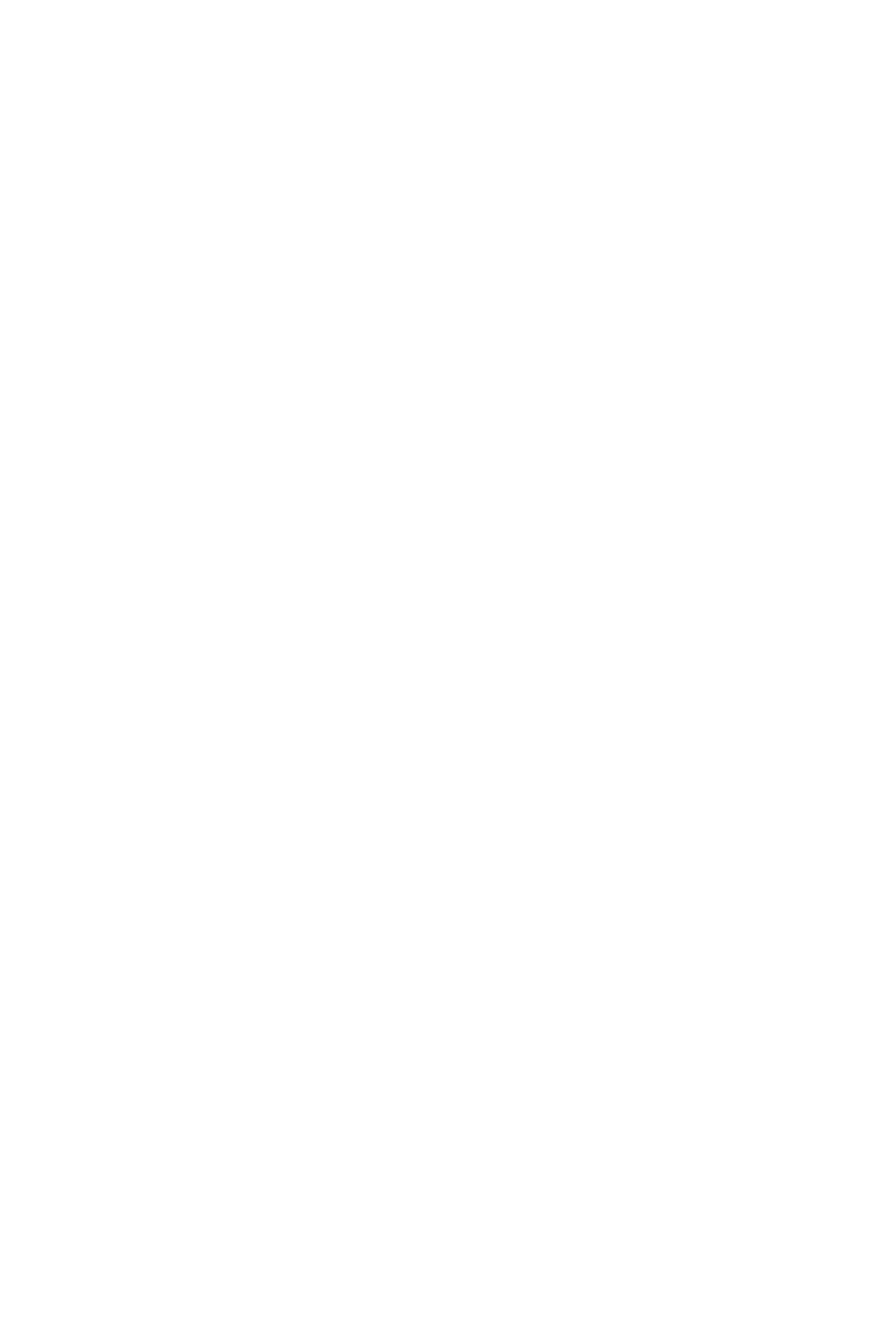## <span id="page-15-0"></span>**Introduction**

*The Questions Every Parent Is Asking*

My book *Thriving at College: Make Great Friends, Keep Your Faith, and Get Ready for the Real World* came out in April 2011. One afternoon that summer I was sitting in my office waiting to do a radio interview. I had done a few by then, and I felt I was getting the hang of it. But the first question that day brought on a momentary glaze: "Alex, we know college is a big deal. So how can parents get their teens ready?"

I thought, *Wait. That's not what the book is about!* I had written *Thriving at College* to help *students* get the most out of the college experience. I didn't write it for parents.

A week later it happened again: "We've talked a lot about the challenges college students face. But how about the parents? How can *they* do a better job getting their teens ready?" At least I wasn't caught off guard this time.

A few weeks later I received an e-mail about an upcoming conference. Would I give a seminar on how parents can prepare teens for college?

Since then, it seems I've been answering questions about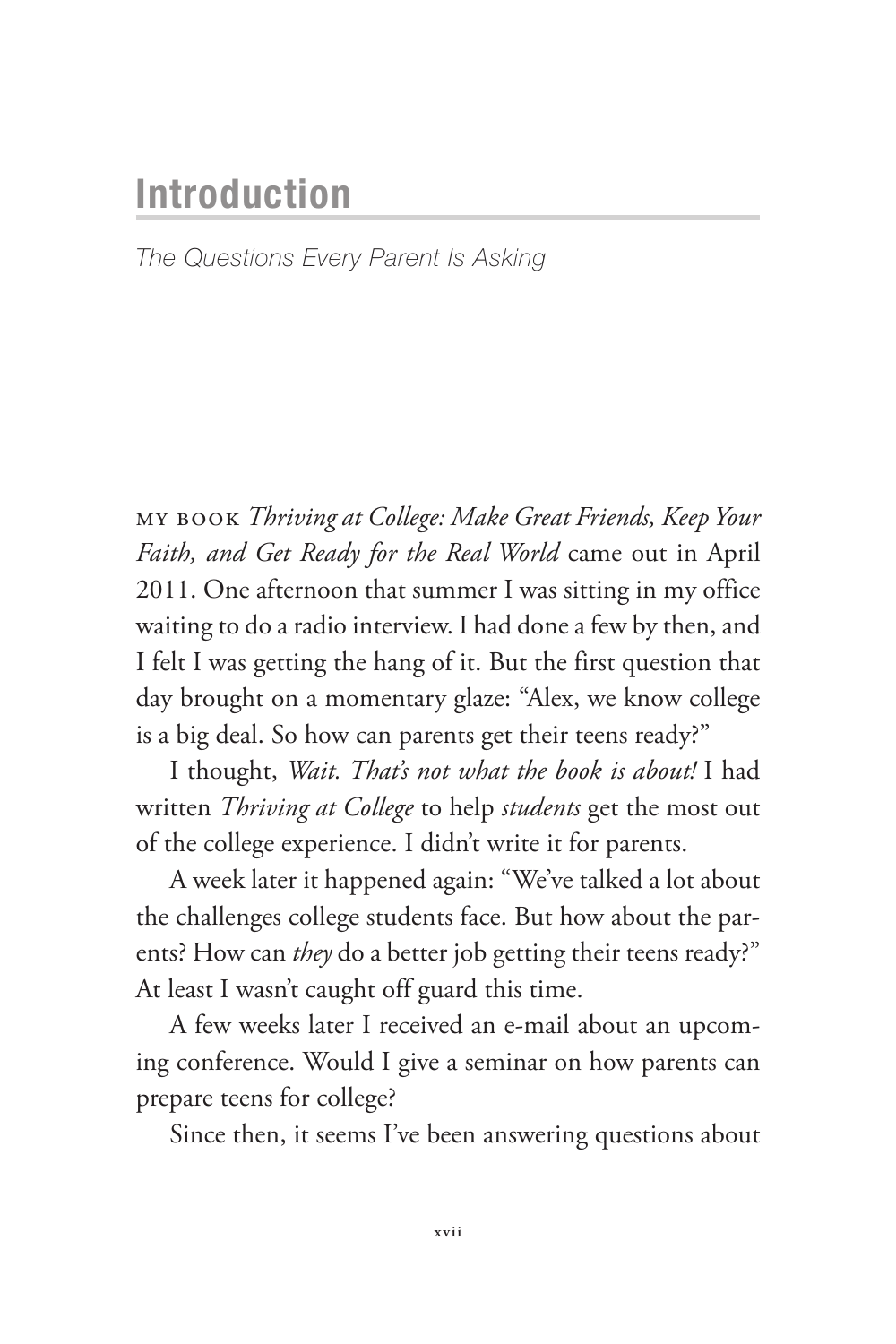how to prepare teens for college as much as I've been talking about the college experience itself. At conferences, at churches, and in everyday conversations, it seems every parent is asking questions like these:

- Will my children's Christian faith be strong enough to withstand the tests of college—the party scene, the atheistic professors?
- Will they manage their time well or be overwhelmed with the amount of freedom that awaits them?
- Will they form solid, healthy friendships or be lonely and get in with the wrong crowd?
- Will they be happy, successful, and persevering in their studies, or will they wander aimlessly from one major to the next?

Those questions led to this book—a comprehensive manual for parents, pastors, guidance counselors, or anyone else getting teens ready for college. *Preparing Your Teens for College* is the overflow of my personal experience, both as a kid who once went to college and, more significantly, as a college professor who for the past eight years has worked every day with the "end products" of your labors— the students who leave home and head to college in search of professional preparation, a deeper sense of purpose, and a greater awareness of their place in God's world.

In the time since you and I have embarked on our adult lives, both the *cost* and the *importance* of college education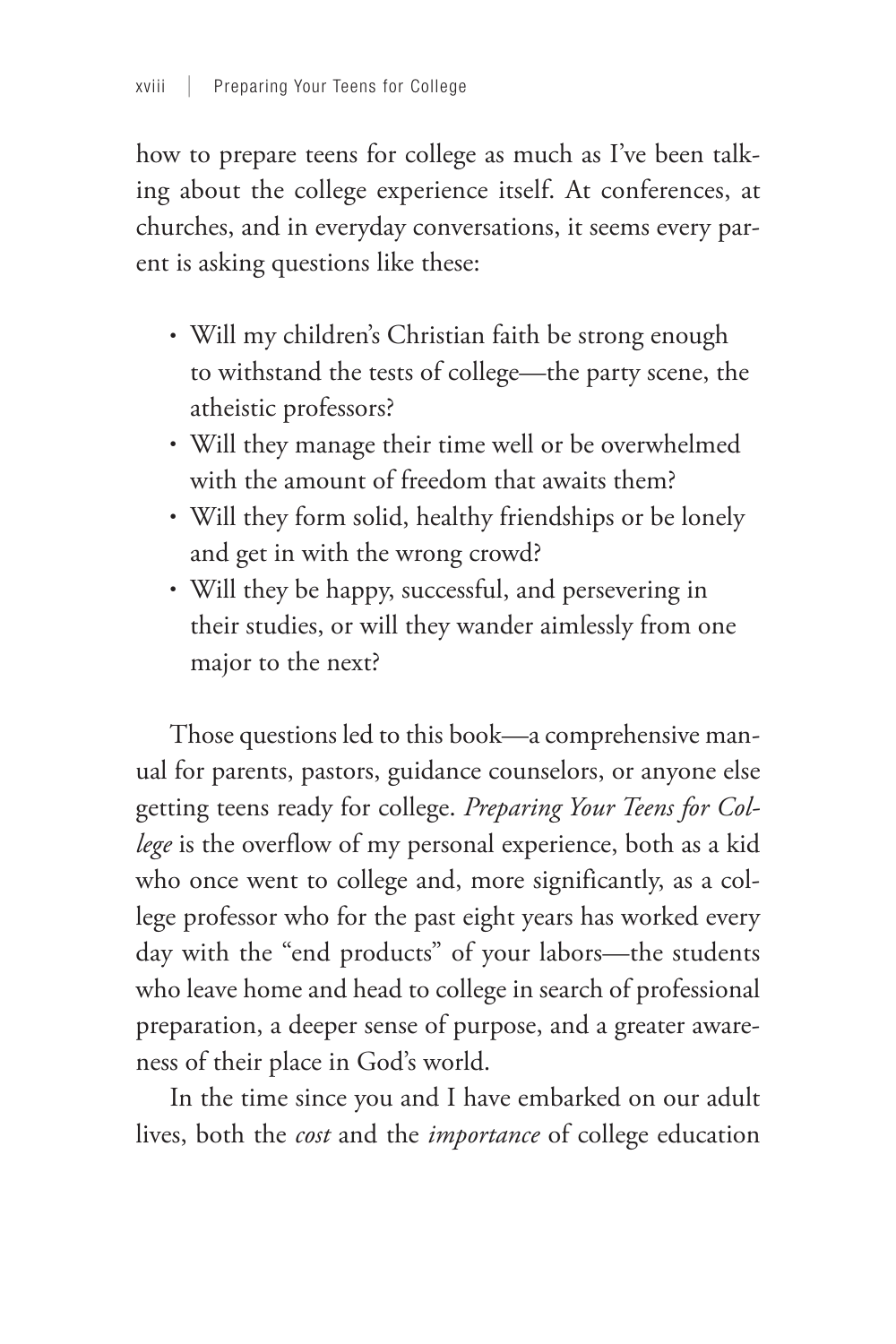have dramatically increased. But high school graduates have also changed. Just as Gen Xers are different from Boomers, teens today are in a whole new category. Let me unpack the challenges that we, and they, are up against.

#### **Three Economic Realities**

Preparing teens for college has never been more crucial, due to three economic realities that don't seem to be going away anytime soon: the importance of post-secondary education, the escalation of college tuition, and the sluggish state of the global economy.

First, the importance of college attendance. As recently as 1980, only half of high school graduates chose some form of college after high school. In recent years, that figure is in the  $65$  to  $70$  percent range.<sup>1</sup> Combine that with general population growth over a 30-year stretch, and you've got a massive upswing in college enrollment (an over 80-percent increase from 1980 to the present).2

Why all this growth? Because we're fast becoming a skilland knowledge-based economy. Between 1973 and 2007, 63 million jobs were added to the US economy, while the number of jobs held by people with only a high school degree fell by about two million.<sup>3</sup> And the "earnings premium"—the additional money earned by college graduates as compared to high school graduates— has been steadily rising for the last three decades. You're probably reading this book because you've gotten the memo: a college degree will give your child the greatest shot at getting and keeping a good job.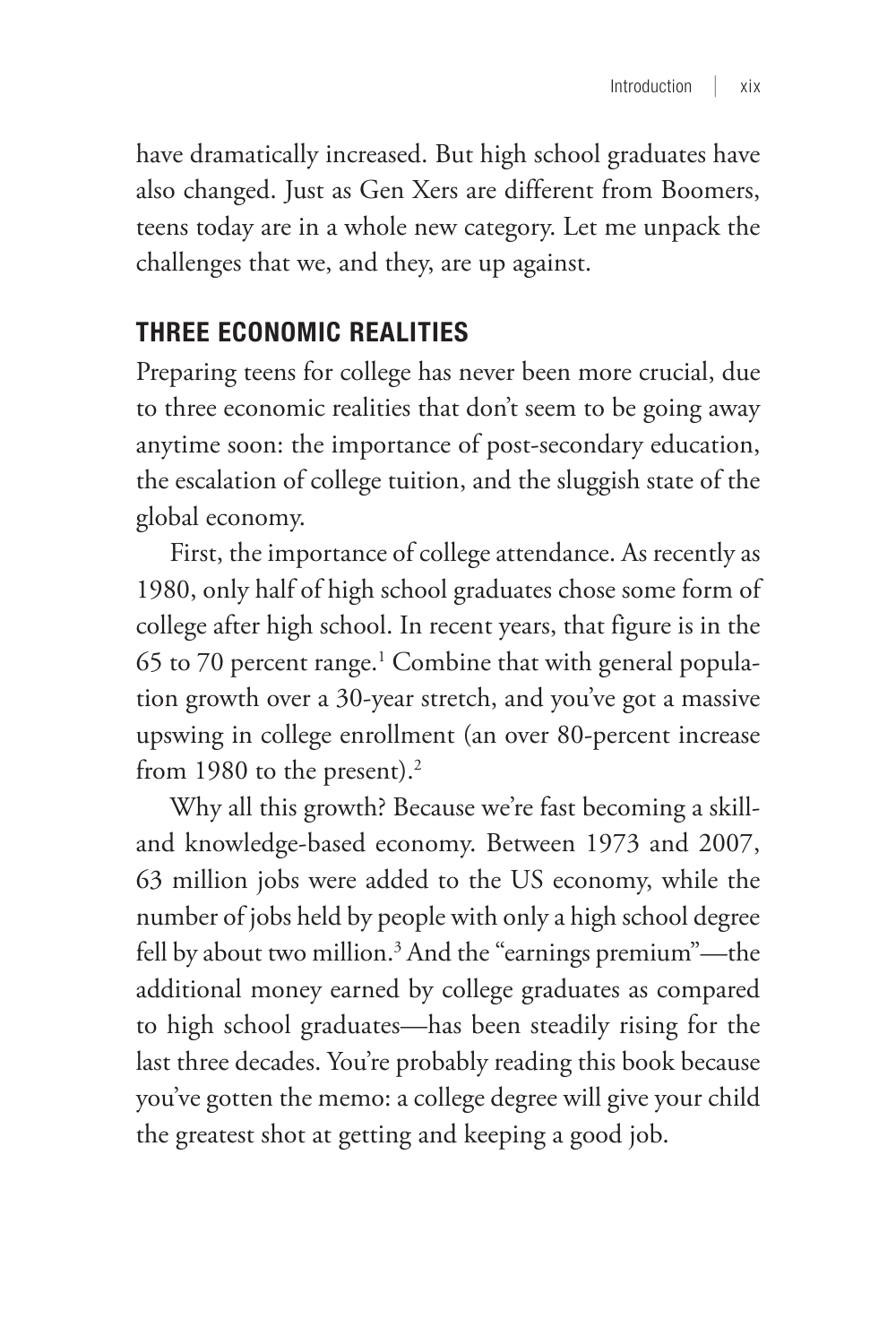But the word *college* means different things to different people. While the highest-paying jobs (on average) are accessed with a bachelor's or an advanced degree (doctors, lawyers, engineers, business consultants), economists predict that nearly half of future job openings to be filled by workers with post- secondary education will go to people with an associate's degree or an occupational certificate<sup>4</sup>—think electricians, construction managers, and dental hygienists. These may not strike you as prestigious lines of work, but our economy needs them, and they pay better than most people think. They have the added benefits of not requiring a quarter of a million dollars in educational costs and of being difficult to outsource.

Which brings us to the second issue: college tuition. The annual price tag at a four-year, public university (the most common destination for college-bound teens) has risen three and a half times faster than the rate of inflation over the last 30 years.<sup>5</sup> Yet despite this steep increase, enrollment in these and other four-year schools continues to dramatically rise. Why? Because if it gives our kids a better shot at a successful career, we're willing to foot the bill.

But that's not *quite* true. Amid economic weakness, parents have actually been shelling out *less* for kids in college (covering 27 percent of costs in 2012–2013 versus 37 percent in 2009–2010).<sup>6</sup> What's picking up the slack? Subsidies (such as grants and scholarships) and loans. For the 2009–2010 academic year, six out of ten public four-year college students graduated with an average student debt load of \$22,000. Student borrowing that year was deeper and more widespread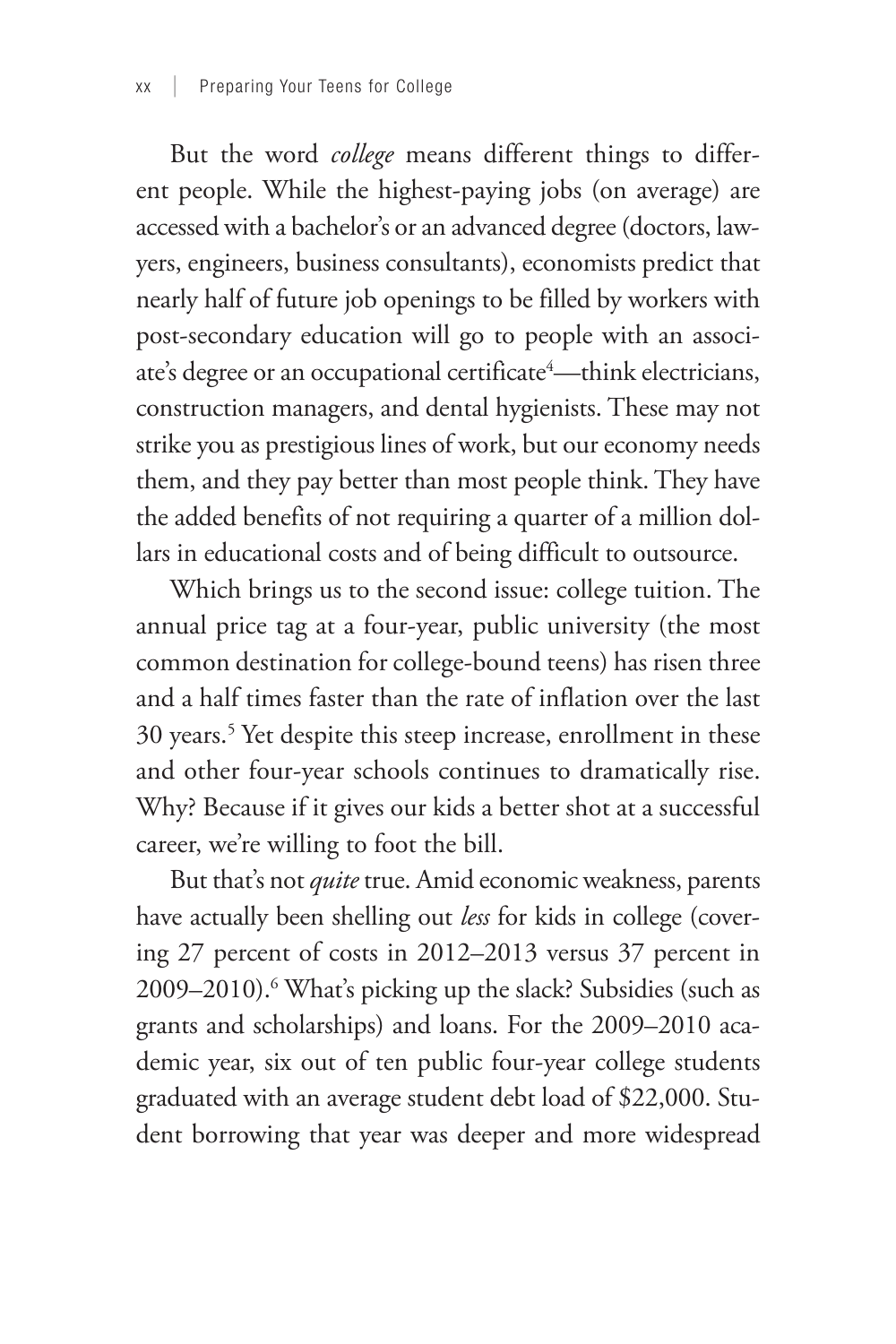at private schools: two out of every three students graduated with an average of \$28,100 in student loans.7 Loans to parents have jumped 75 percent since the 2005–2006 academic year.<sup>8</sup> And it seems to get a bit worse each year: approximately seven out of ten 2013 graduates accrued some form of debt (including money owed to family members), totaling an average of \$35,200.9 About \$30,000 of this was student loan debt.10 Even after adjusting for inflation, student loan debt has increased by over 300 percent in the last decade.<sup>11</sup> As a nation, we owe over one trillion dollars in student debt, more than we owe in credit cards.12 Add to this the fact that graduation drops students into a sluggish economy—one in which many bachelor's degree holders under the age of 25 are either unemployed or underemployed (as of April 2012).<sup>13</sup>

Which brings us to the third issue: the lackluster state of the global economy. Folks with 10 to 20 years of experience, laid off in the economic downturn, are now applying for jobs normally filled by new college graduates. And they're often willing to work for lower wages (since they have no alternative). Employers, given their options, are understandably going with the more mature, experienced applicants, leaving lots of new grads out in the cold.<sup>14</sup>

It's a perfect storm. More people are going to college than ever before, it costs a fortune, we're borrowing crazy amounts of money to go, and the newer graduates are competing with experienced candidates for precious few job openings. Oh, and one more thing. The maturity of students going into college is often woefully low—as are graduation rates.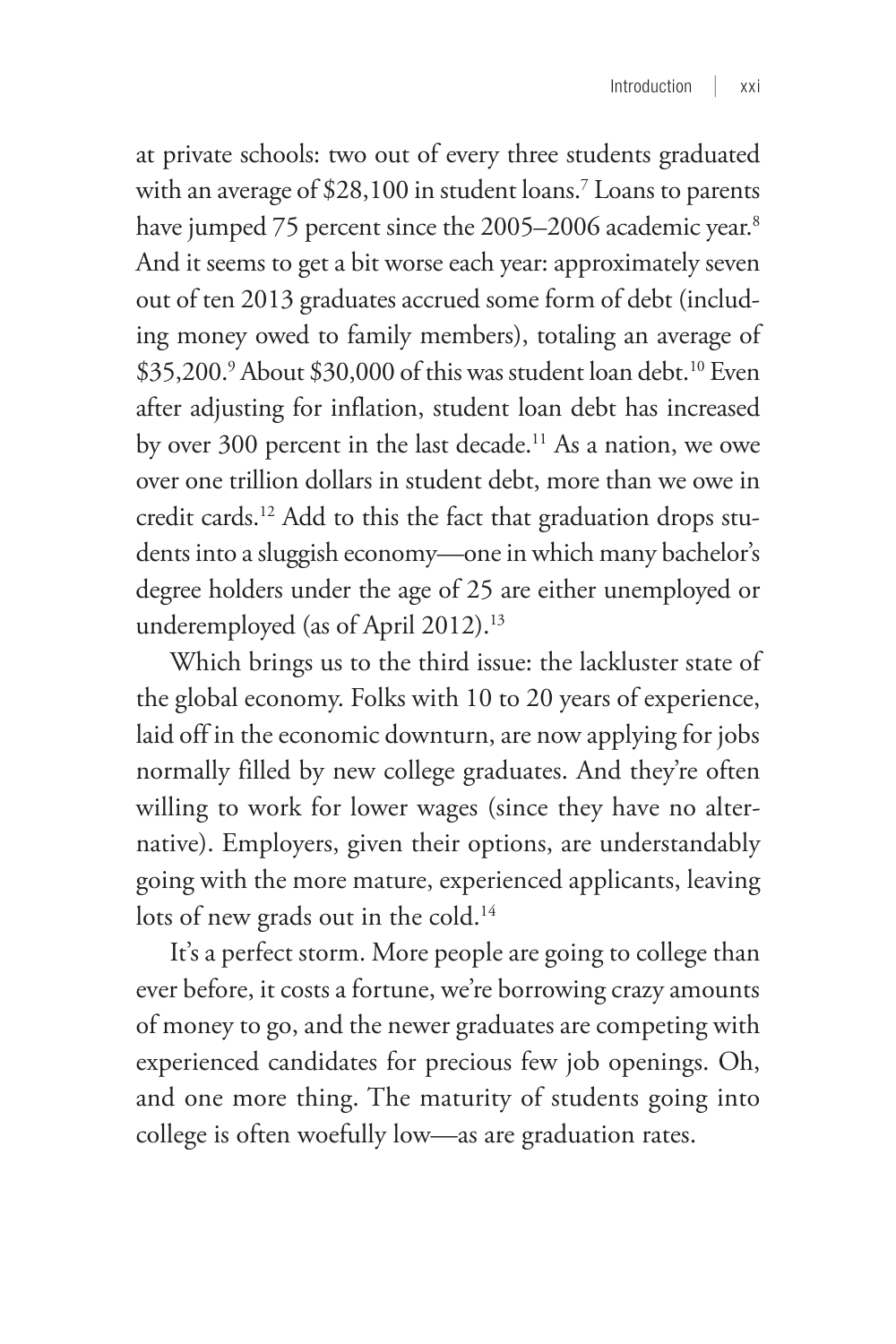#### **Kids These Days**

Lots of freshmen haven't gotten the memo that college is a lot of work. They seem to think it's an expensive vacation funded by you (along with student loans). Roughly one out of four freshmen does not make it to their sophomore year, often due to immaturity or lack of focus.15 Other students get by, but never really grasp the purpose of the academic enterprise—they don't become lifelong learners; clearheaded thinkers; well-rounded, flexible, honest, hardworking, selfstarting, responsible, mature, humble men and women. They never develop strong communication, problem-solving, or people skills—the very qualities employers are looking for.16

# **College Graduation Rates Are Terribly Low**

According to the Organization for Economic Cooperation and Development, the United States now has the highest college dropout rate in the industrialized world. While we send as many as 70 percen<sup>t</sup> of high school graduates to college, as of 2010 only 42 percent of 25- to 34-year-olds have a post–high school degree of any sort. At four-year colleges and universities, only 56 percent of students graduate in *six* years. At two-year schools, it's even worse: only <sup>29</sup> percent graduate in *three* years.<sup>17</sup>

cecession de la subducture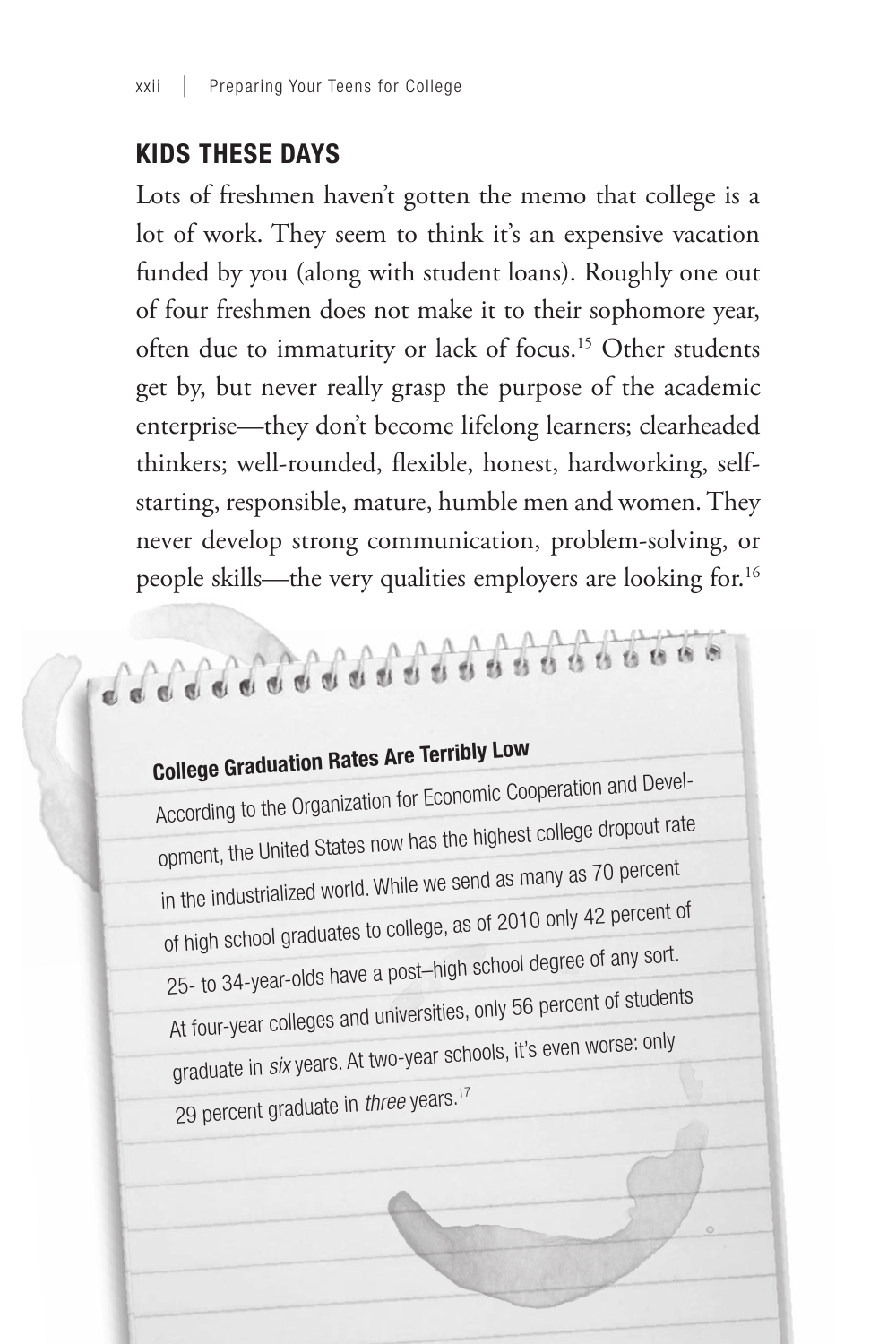Moreover, these traits equip us to love and honor God with all our minds and to do good works in the marketplace, in the laboratory, in the library, in the classroom, in the hospital, in the law courts, on the mission field, or wherever God leads us.

Many teens today are more dependent on their parents than we were at their age. They're more distracted by media and technology. They're less willing to discipline themselves and work hard. And they expect success to come more easily than is realistic. In a survey of more than 2,000 high school seniors in the Chicago area, sociologist James Rosenbaum found that almost half of them (46 percent) agreed with the statement: "Even if I do not work hard in high school, I can still make my future plans come true."18

Yet studies have shown—ironically—that overconfidence leads to underperformance. Those whose self-esteem is more reinforced, apart from objective accomplishment, exhibit declining performance over time and are most likely to quit.19 It makes sense. If you think you're better at something than you really are, you expect it to come easily. This makes you less likely to work at it, less likely to succeed, and more likely to be surprised and disappointed when you don't. As a professor, I have seen this happen many times.

I'm happy to say that some students are well prepared, get over the inevitable hurdles, and come out on the other side just fine. Others who start off poorly respond well to correction. They learn their lesson and graduate with a high degree of maturity and skill.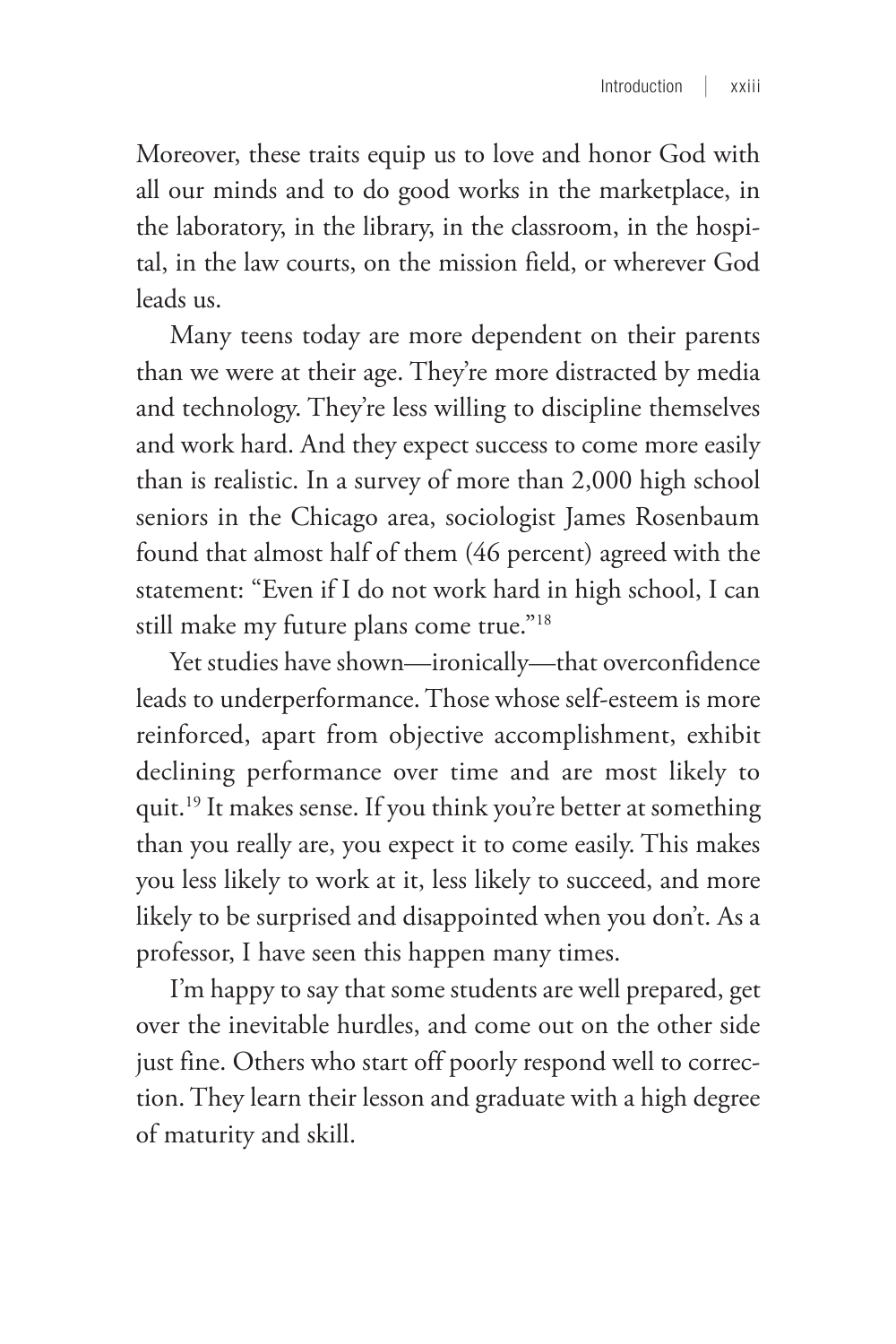#### **The Parenting Role Is Irreplaceable**

Training matters. Not just what we professors do on campus but what you do before your teens ever get to us. Thriving at college begins in the home. What you model and impart to

*Thriving at college begins in the home.*

your teens, day in and day out, makes a huge difference.

I've seen this play out countless times in the lives of my students, for good and

for ill. Some students from churched backgrounds leave the faith while at college, either temporarily or permanently. Many fail to adjust to the rigors of college-level academics even some of our most gifted students. And beyond academics, "failure to launch" is not uncommon—students preferring to linger in the no-man's-land of adolescence rather than complete the journey to full-orbed adulthood.

Each of these topics is the subject of countless books in recent years. And while there may be disagreement on the best remedies for spiritually apostate, professionally wandering, or developmentally stunted twentysomethings, there's strong agreement on what can mitigate these ailments: godly, involved parents who intentionally and wisely invest in their children, in word and deed, at all stages, but particularly in the teen years. There's no doubt about it—what you and I do as parents, before our teens leave home, has the greatest likelihood of preventing these kinds of decline.

Shepherding your children in the direction of responsible Christian living in every sphere of life prepares them for the tests of post-high school life like nothing else can. "Train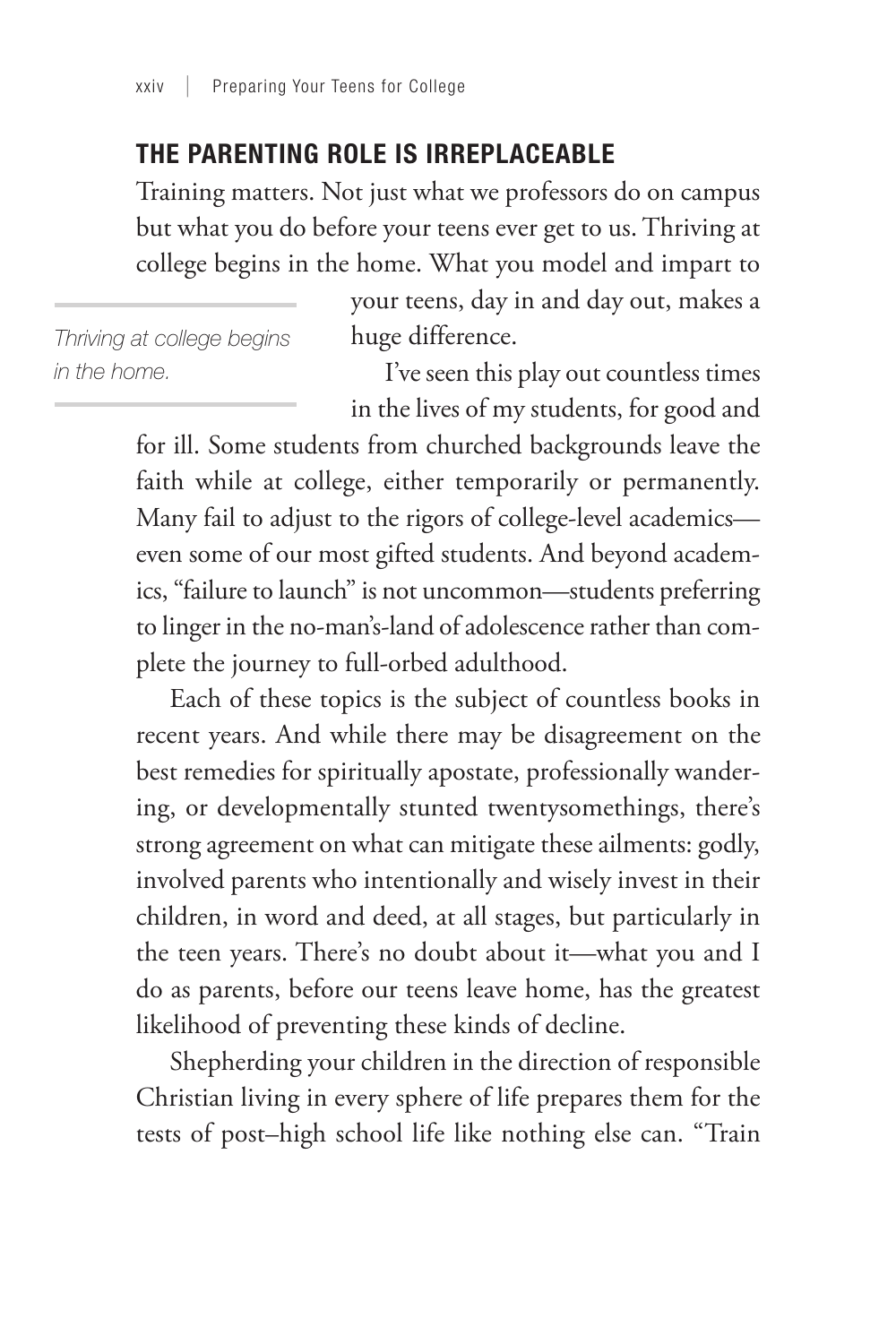up a child in the way he should go; even when he is old he will not depart from it" (Proverbs 22:6). "Like arrows in the hand of a warrior are the children of one's youth" (Psalm 127:4)—to be released with care and intentionality into the world to make a difference for the glory of God and the good of others.

So while *Thriving at College* is for students, *Preparing Your Teens for College* is for you. When I get to know college freshmen, I recognize that the worldview and character they bring to college are the result of 18 or 19 years of living with their parents. Their *worldview* (how they think) and their *character* (who they are) impact their *attitude* (what they think) and their *behavior* (what they do). Their attitude and behavior, in turn, give rise to their habits and their destiny, as they (like we) reap what they sow (see Galatians 6:7).

#### Worldview & Character  $\rightarrow$  Attitudes & Behaviors  $\rightarrow$  Habits & Destiny

And all of this is true whether our children become medical doctors or ultrasound technicians, engineers or electricians, businesspeople or beauticians. A four- year college is but one of several possible launching pads into a responsible, fruitful life.

#### **The Structure of the Book**

The heart of this book is 11 conversations you'll want to have with your teens before they head off to college. The conversations deal with issues of character, faith, relationships, financial discipline, academics, and finally the college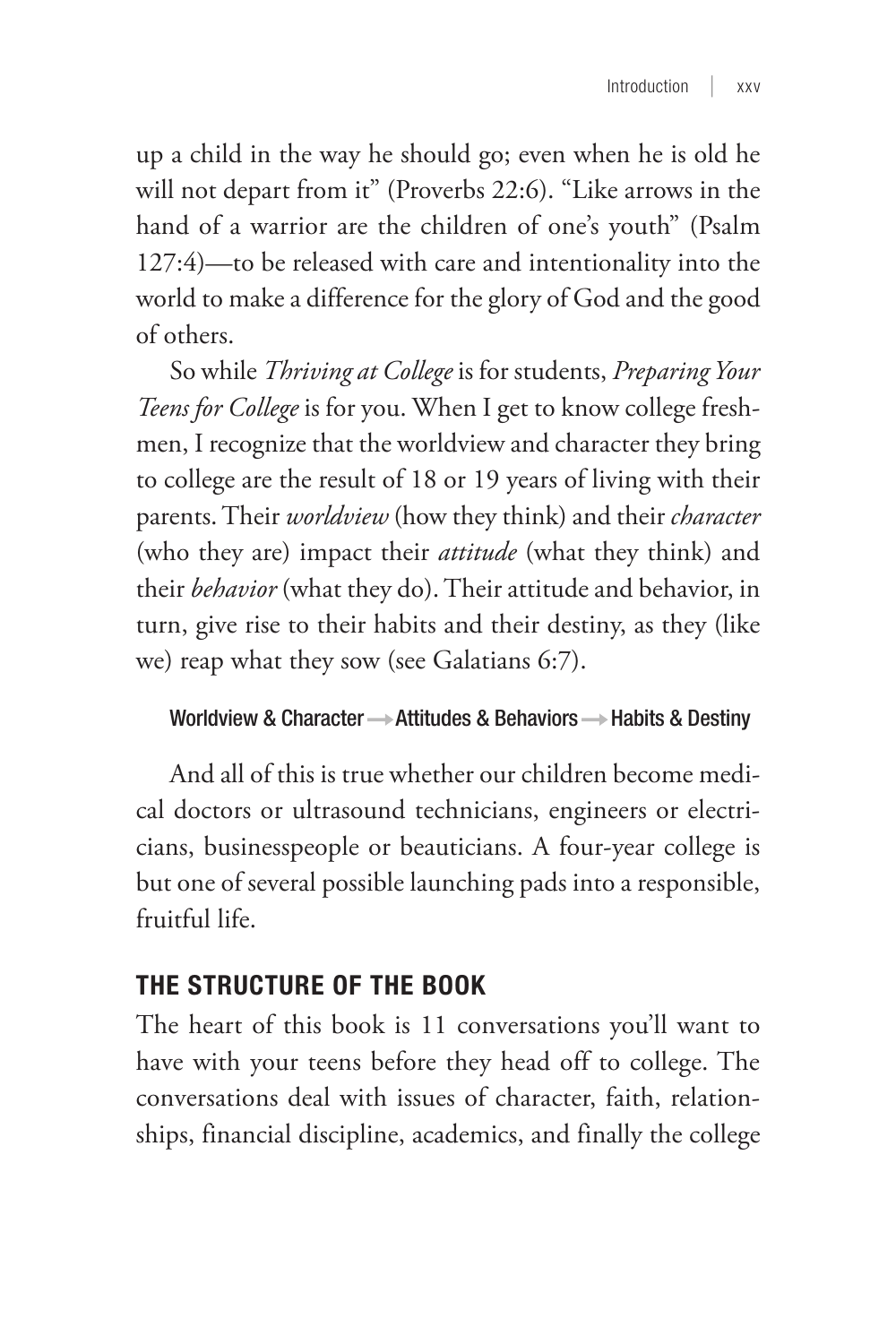decision itself. To help you facilitate these conversations, I've included "Conversation Starters" at the end of each chapter. I know that talking to teens can be difficult, and it's not always easy to catch them at the right time. Sometimes you have to take time with them when you can get it—even if it means dropping what you're doing, or staying up until 1:00 a.m. to make yourself available when they're able to open up. But these open-ended conversation starters will help you to broach the topics in this book in a nonthreatening way.

Here's a short preview of the conversations in this book.

#### **Character**

We've all seen it: young people with enormous potential who flame out because of poor decisions. Perhaps it's substance abuse, reoccurring impulsiveness, or too much freedom before they're ready. As parents, we want to protect our children from turning out badly. And yet we cannot completely control what they choose. Their accountability is ultimately to God.

How can we help our teens develop critical thinking skills and an internal moral compass before they leave the home?

In conversation one, we'll talk about the dangers of "overparenting" and "under-parenting." God expects us to shepherd their hearts. This involves instruction, correction, and admonition—delivered in love to influence them for their good.

In the second conversation we'll tackle the importance of delaying gratification, persevering, and building a life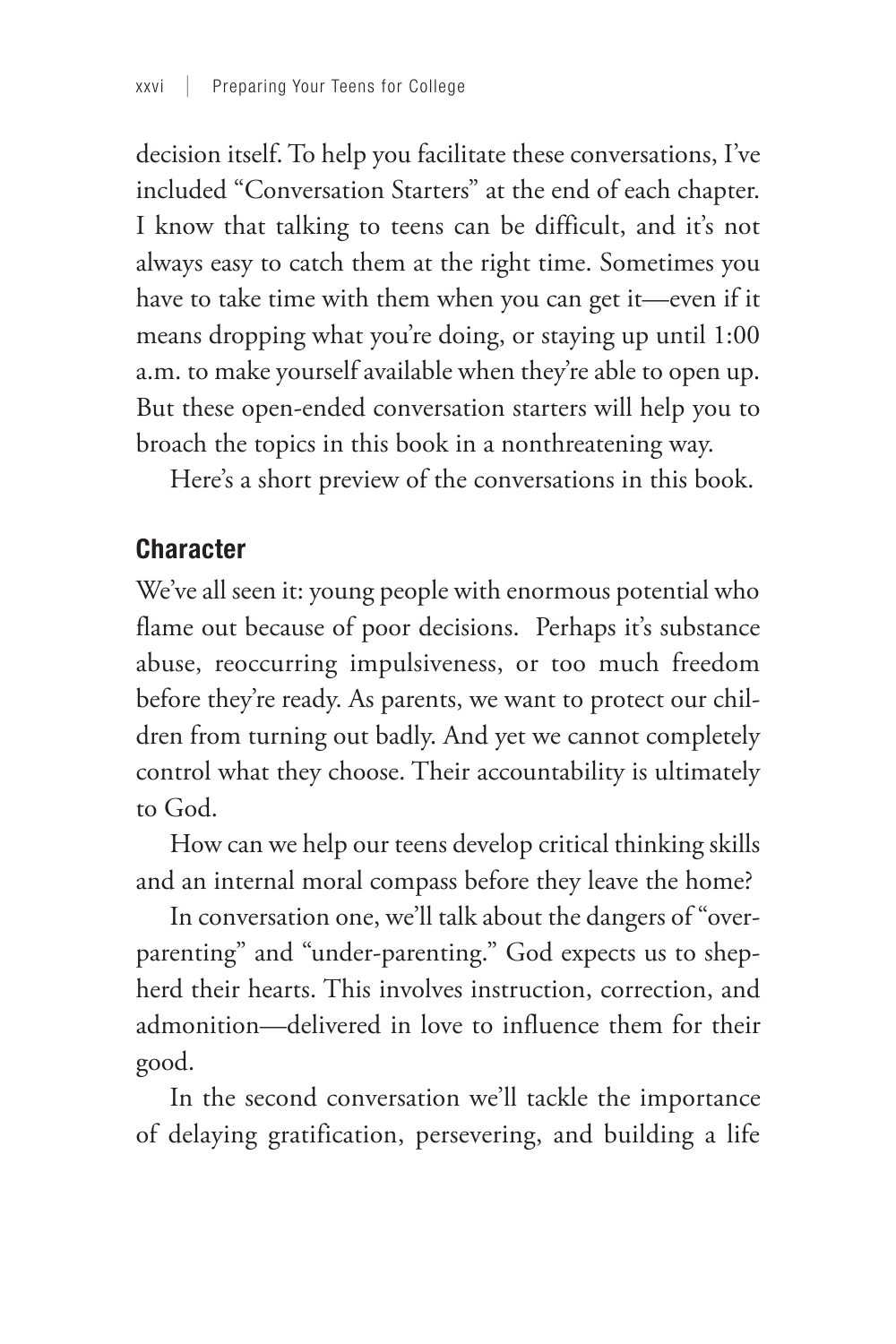of integrity. The ability to say "no" to one pleasure (sinful *or* legitimate) for the sake of something later— something *greater*—is very important. Many fail for lack of it (Proverbs 25:28), and no one reaches their potential apart from it.

#### **Faith**

When I speak to parents about getting their teens ready for college, I've found this to be the most acute concern: Will my children's faith be strong enough to withstand the tests of college? Will they come out on the other side with their faith intact? We'll divide this section into two parts: internalizing the faith (conversation 3) and developing a winsome posture toward those with other beliefs (conversation 4).

The process of internalizing Christian convictions is sometimes messy. But it's one that must occur, at some point, for those raised in Christian homes. Some teens never see Christianity lived out and conclude it's not real. Other teens are raised in stern homes where they fear expressing any religious questions, doubts, or struggles with sin. Consequently, their faith remains dwarfed— more external than internal, more their parents' than their own. Our goal is to help them see, for themselves, that Christianity truthfully and satisfyingly explains reality.

In conversation 4, we'll talk about how Christians can engage those who think differently with true tolerance—and without compromising their convictions. In engaging others, your teens need to remember that each person bears the image of God and is thus worthy of dignity, respect, and honor. They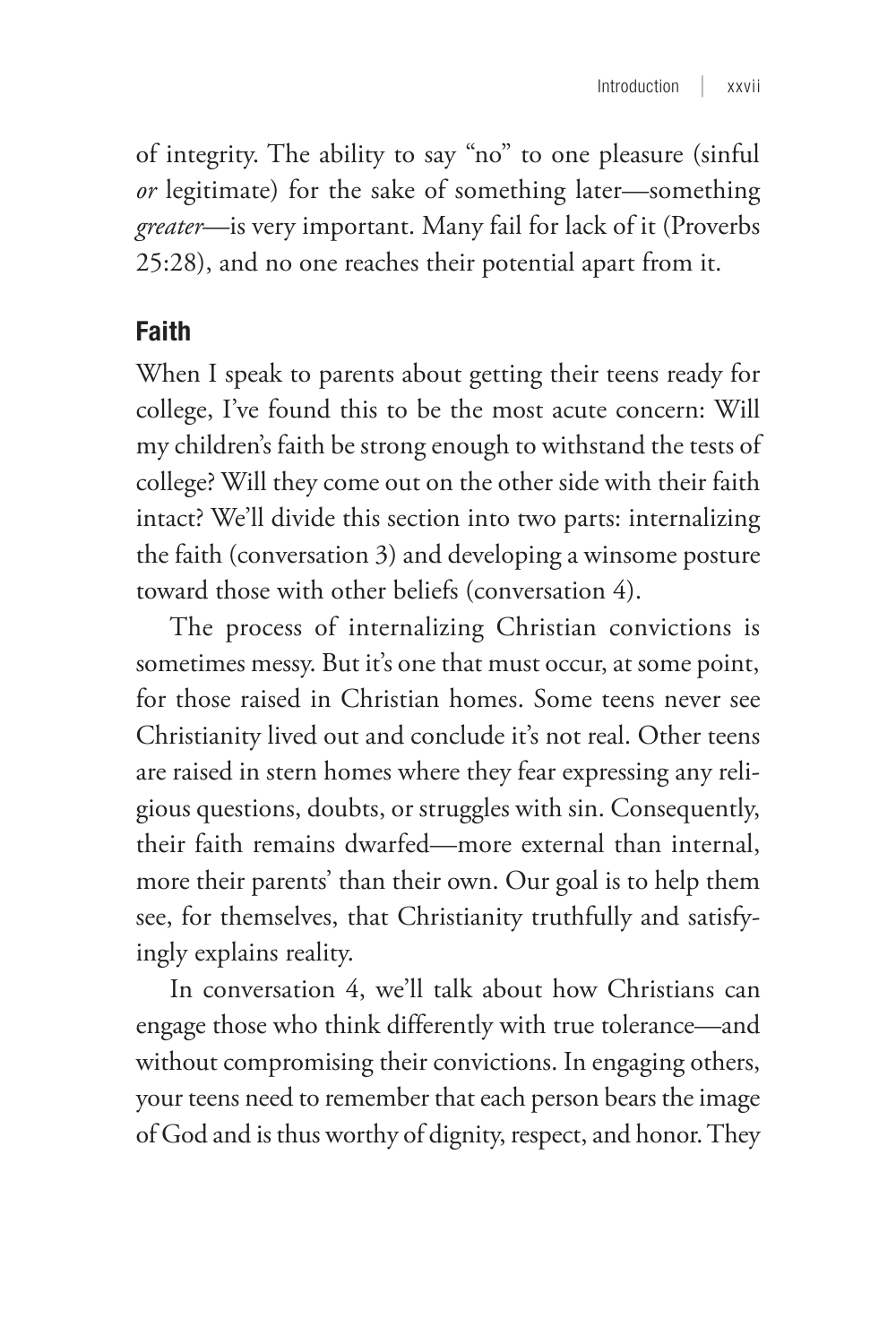ought not to demean or belittle those who think differently. At the same time, humanity is fallen, and sin impacts even our minds. That means some pretty smart people—including college professors—can believe some pretty dumb things.

#### **Relationships**

Your teens' close friendships will profoundly shape how they turn out as adults. "Whoever walks with the wise becomes wise, but the companion of fools will suffer harm" (Proverbs 13:20). As parents, we must help our teens realize that because friendships are so influential, they need to be chosen wisely. There's a place for friendship evangelism, but a Christian teen will generally not do well if their closest friendships are with non-Christians. They need the "iron sharpen[ing] iron" (Proverbs 27:17) benefit of those who share and reinforce the value system by which they aspire to live. In conversation 5, we'll discuss how you can help your teens be wise in their selection of close friends—being proactive and making relational choices, not reactions.

In conversation 6, we'll tackle relationships with the opposite sex. We live in an "if it feels good, do it" culture, yet the sexual arena is one in which, as Christians, we're called to go against the flow, to delay gratification so that we can say yes to God's best for us. In a day when the majority of adults cohabit before marriage and 40 percent of all children are born out of wedlock, we must raise our children to understand that God intends intimacy to be associated with marriage. Our teens must control their strong desires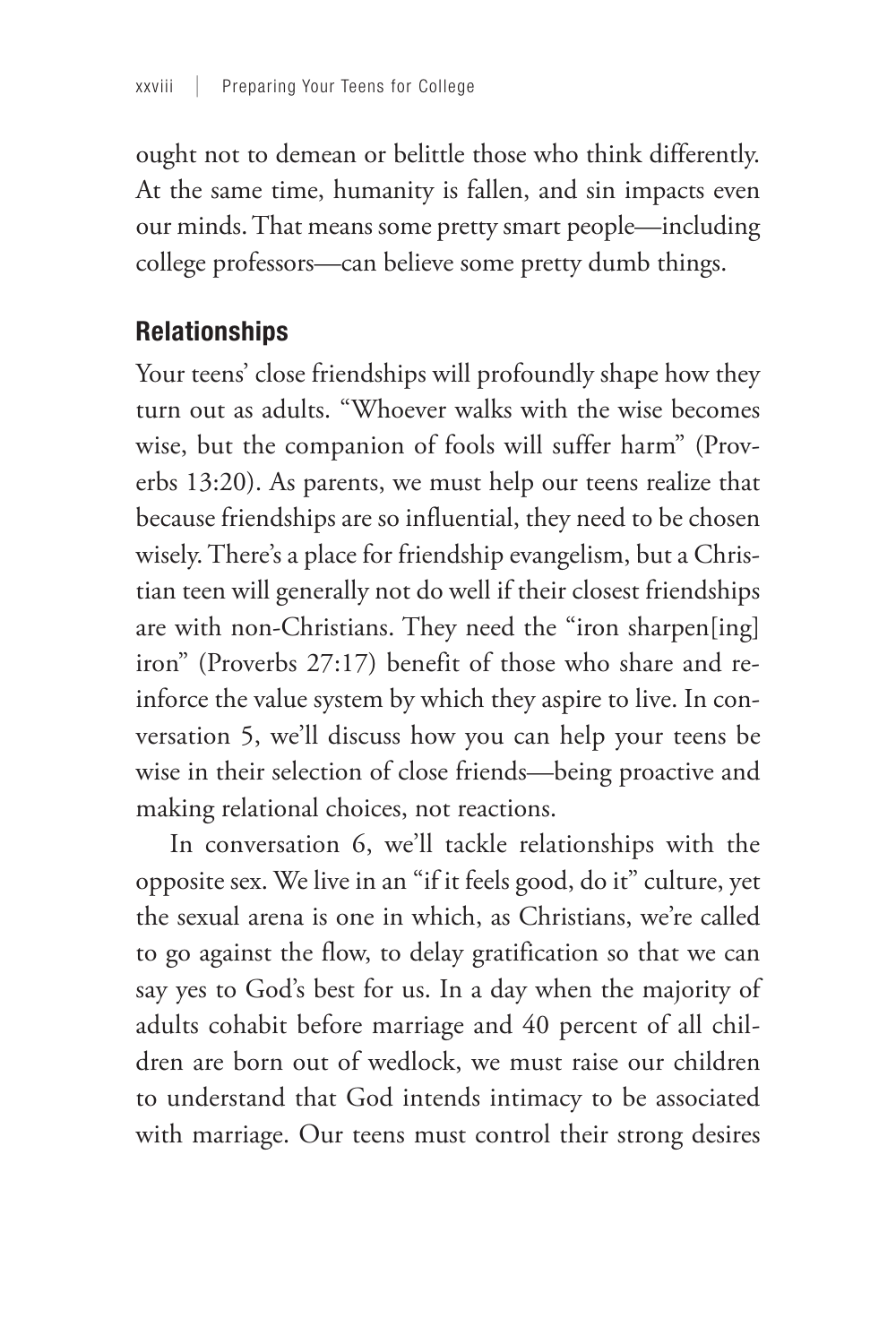for physical and emotional intimacy and channel them into the identification and pursuit of a quality, lifelong partner.

#### **Finances**

In conversation 7, we'll deal with the enormously important (and often neglected) task of helping our children internalize wise financial habits and disciplines. Though credit card usage among college students may have decreased since  $2009$ ,<sup>20</sup> the majority of card owners fail to make full payments on a monthly basis, racking up needless consumer debt.<sup>21</sup> Other students take on excessive student debt with little regard to their future ability to make repayment.

While college students have little control over the global economy, they are responsible for their unbiblical attitudes toward money and for their inappropriate spending habits. Against this cultural tide, parents must teach their children the value of money. Raising children with a biblical perspective of money will go a long way toward short-circuiting the common financial mistakes young adults make during and after their college years.

#### **Academics**

In conversation 8, we'll talk about modeling the goodness of work to our teens so that they develop a biblical motivation for their academic pursuits. The work of students is to develop their intellectual capacities, understanding that welltrained minds prepare them for all that God has in store for them in the future. Because all truth originates in God, teens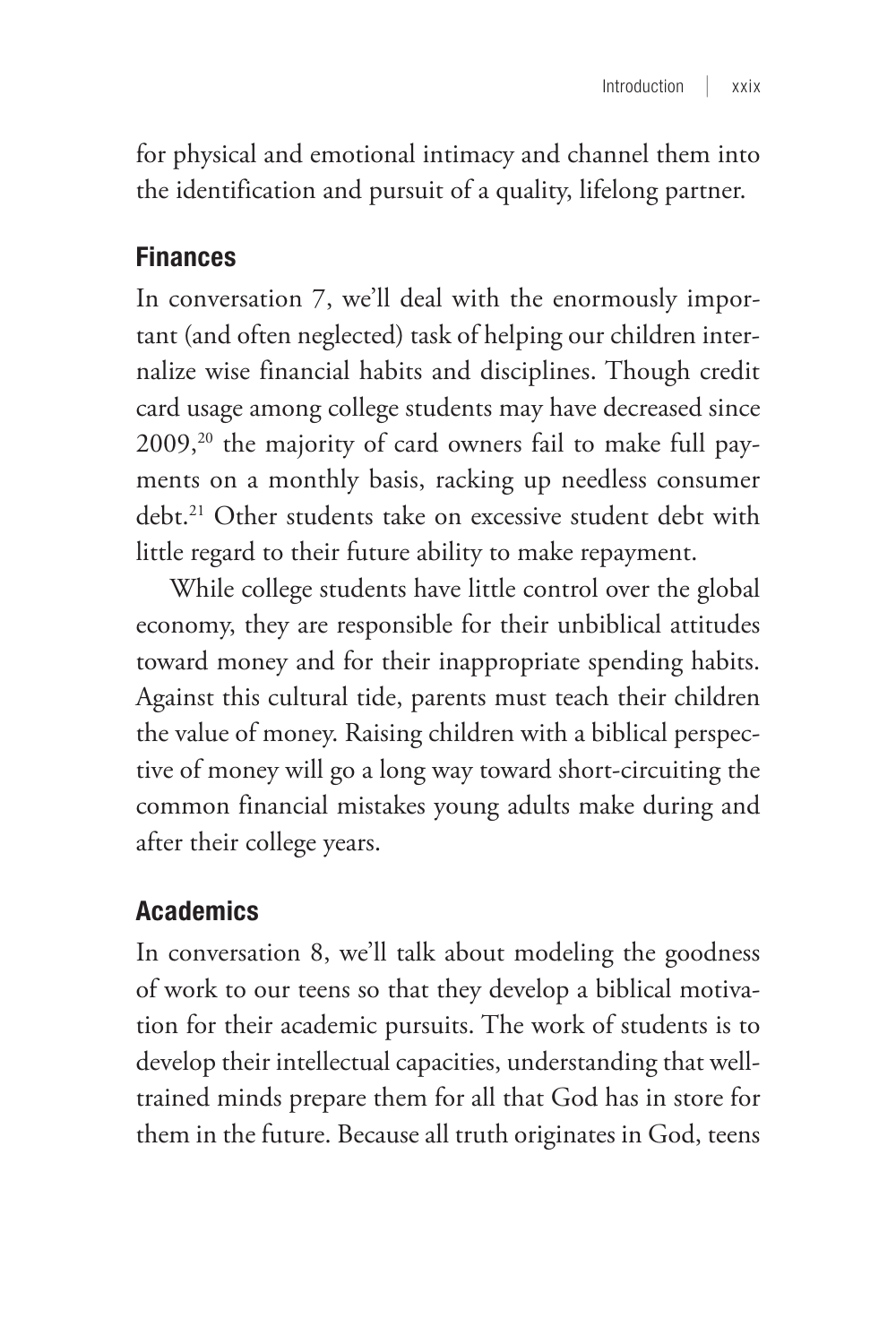should approach all of their schoolwork with an attitude of worship.

Helping our teens to see their schoolwork as a Godassigned responsibility and to find joy in the learning process is the first stage of their academic preparation for college. The second stage, which we'll take up in conversation 9, is helping our teens discover their specific areas of academic interest and talent. We want our teens to become accurately and confidently aware of what they're naturally good at (talents) and love (interests). Wisely selecting a college major one that taps into the intersection of their God-given talents and interests— is also of practical value if we hope they'll graduate in a timely manner.

#### **The College Decision**

In conversation 10, we'll discuss how to find a four-year college or university where a student can receive a high-quality education, excellent preparation for the job market, and vibrant Christian community on and off campus. We'll talk about the importance of a four-year college having a strong program not just in the area of your teen's major but in its liberal arts (or general) education as well. When done well, a liberal arts education teaches a student how to think critically, communicate clearly, and solve complicated problems. These are foundational competencies not just for a particular job but for *life*.

In conversation 11 we'll talk about a few overlooked paths to a rewarding career: trade schools, apprenticeships,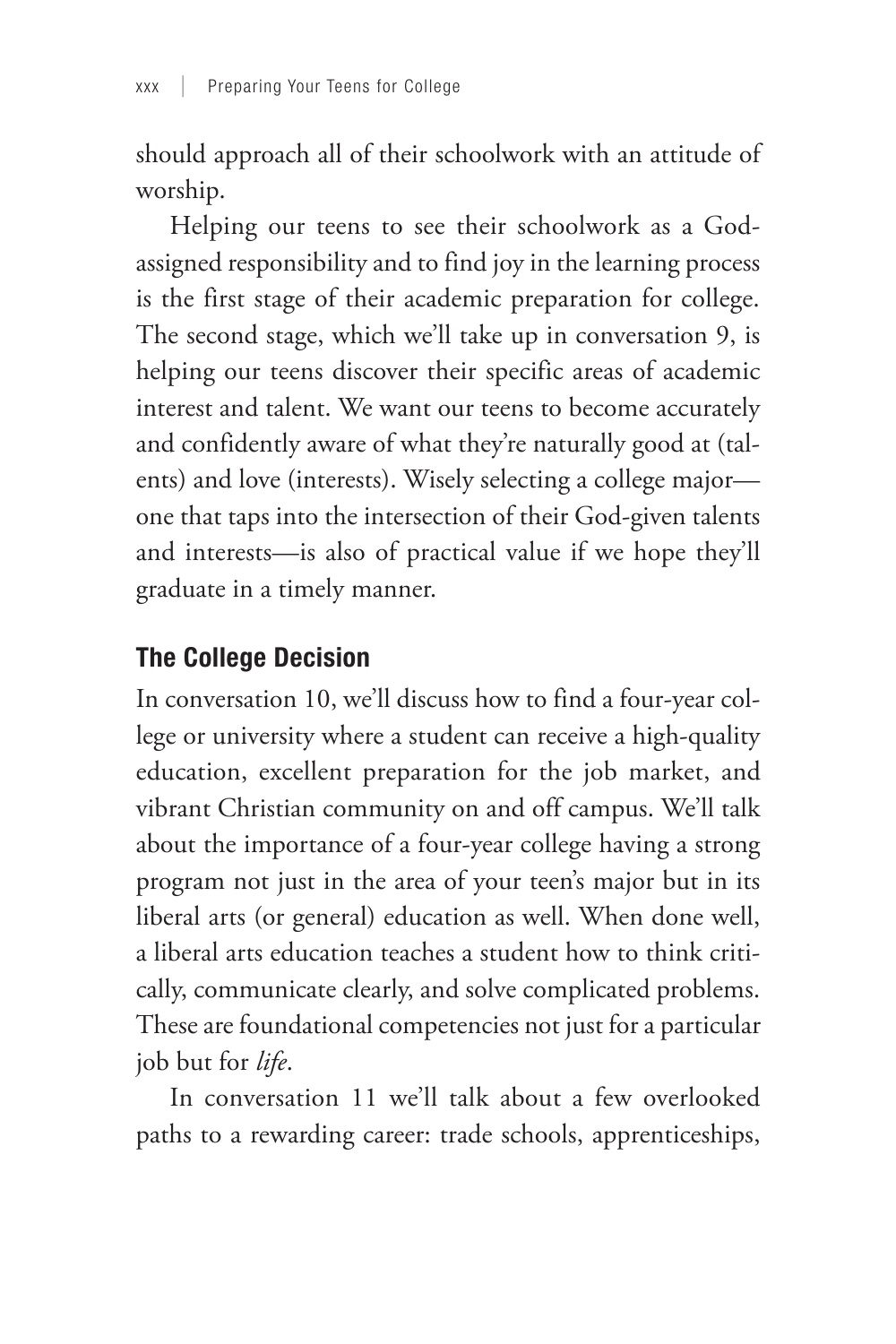and associate's degrees. Though less appreciated than in the past, being mechanically inclined is important for many lines of honorable work—ones in which millions of jobs are currently unfilled, as employers cannot find enough skilled workers (or people willing to make the effort to become such workers). God doesn't view skilled labor as less important, and neither should we.

#### **Let's Get Started**

So there's the layout for the book. My aim is to provide a comprehensive handbook on getting teens ready for college (in all its forms). Although the six sections build on each other, feel free to read the book in whatever order you find most helpful.

Are you ready to help your teens develop responsibility and a work ethic that will persevere into their college years? Are you ready to coach them through smaller failures so they succeed over the long haul in the crucial areas of life?

Are you ready to help your teens internalize their faith and engage a lost world with conviction and compassion?

Are you ready to help your teens discern the character qualities to look for in friends and to embrace God's plan for purity?

Are you ready to help your teens cultivate a biblical perspective on money and draw up a plan to avoid the vortex of debt that captures so many college students?

Are you ready to help them assess academic interests and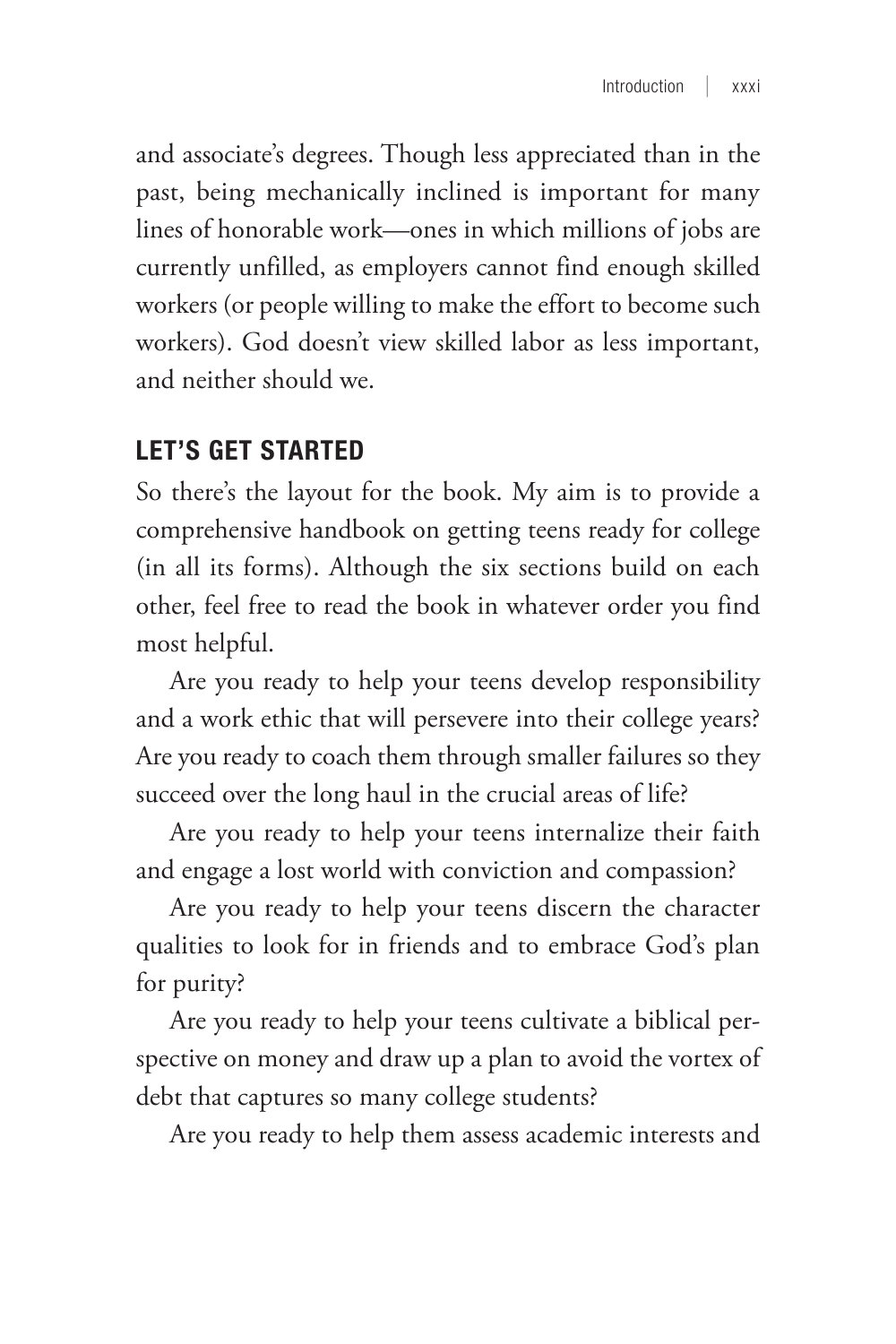talents so they can make an informed decision regarding a college major?

Are you ready to help your teens ask the right questions about prospective colleges so that they get the best value for their dollar?

Then let's get to work on preparing your teens for college.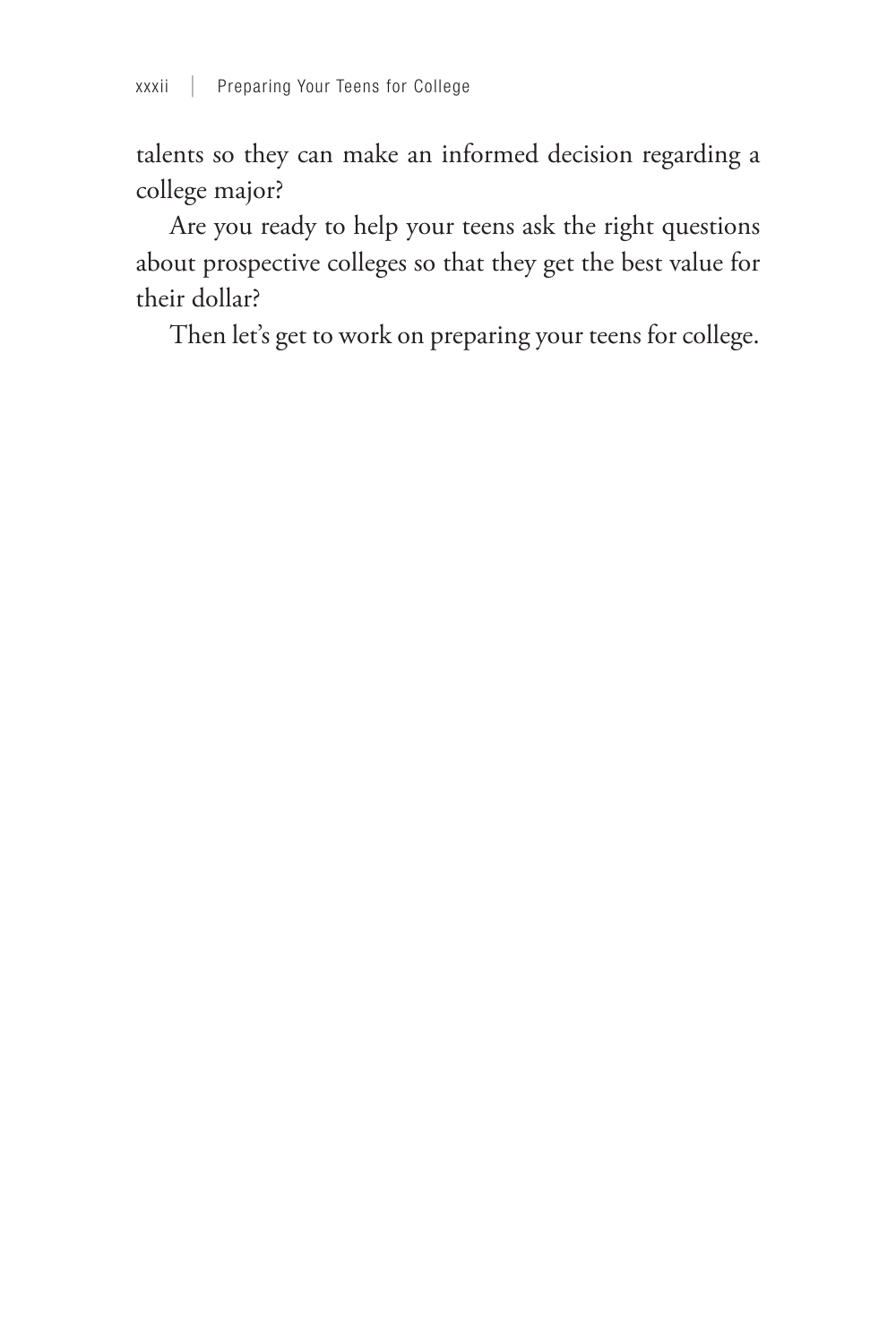<span id="page-31-0"></span>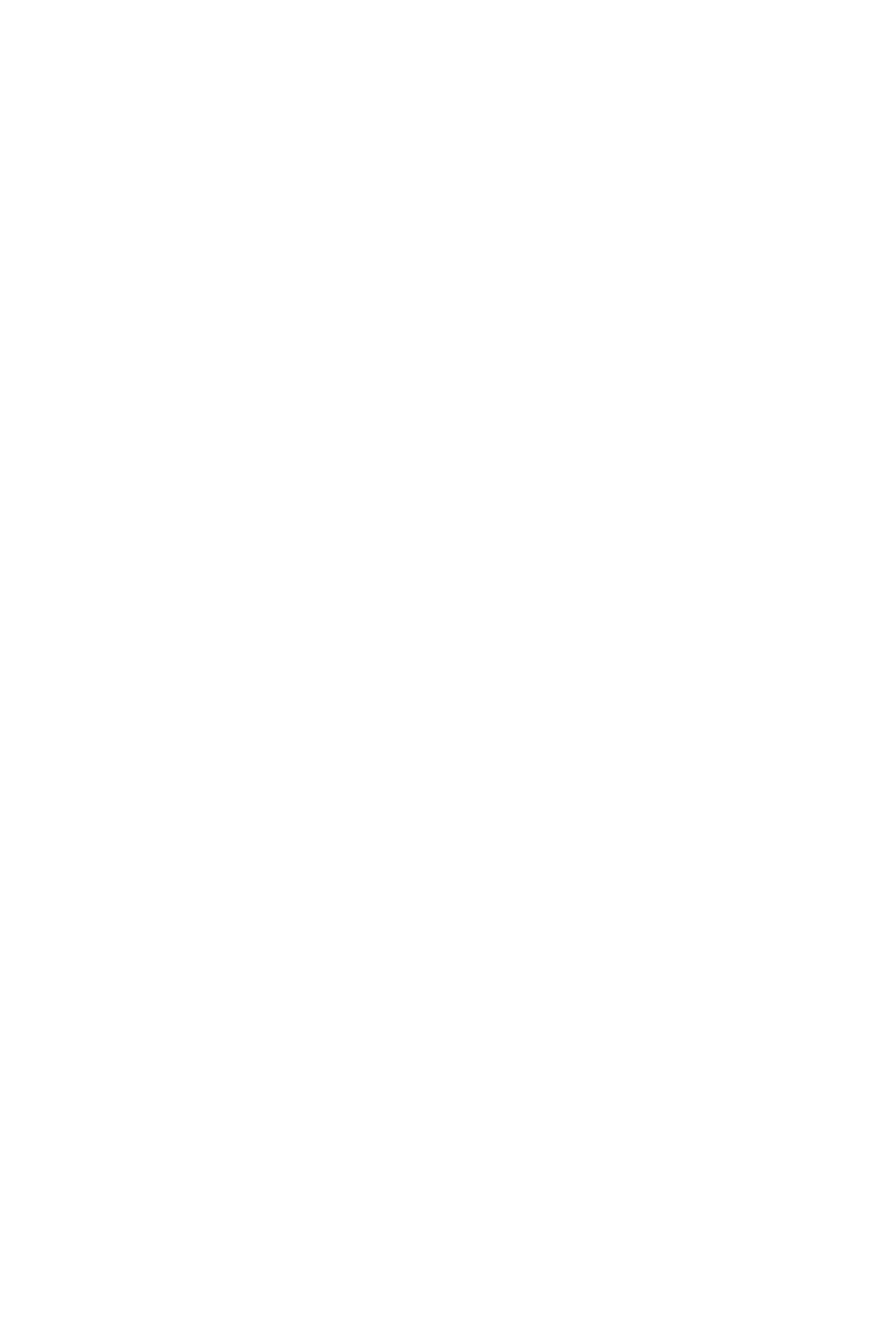# <span id="page-33-0"></span>**Conversation 1 Teaching Responsibility**

A huge sigh broke the awkward silence as Frank pulled up at another red light. In the passenger seat sat Matthew, a red-faced teen, staring out the window.

"Dad, the plan *was* to hang out at Johnny's Pizza. I'm not lying! I had no idea Josh was going to insist that we go to his house instead."

Frank's eyes didn't move. He was afraid to look at Matthew, who had alcohol on his breath. Frank's mind was racing: What had happened to the innocence of Matthew's childhood? Frank remembered Matthew's first year in Little League and how much fun they'd had going to his games. Ever since Matthew had turned 14, things had taken a turn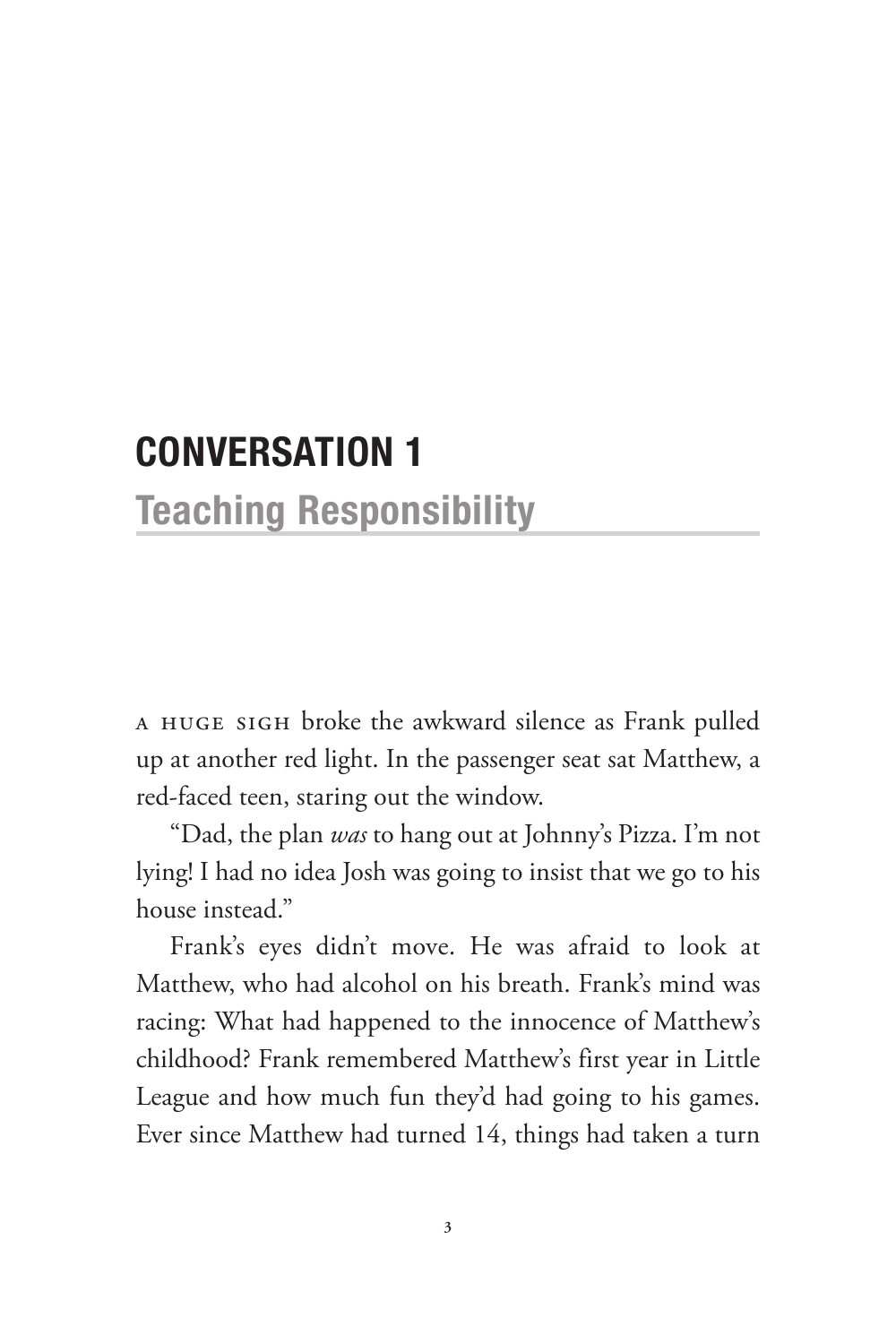for the worse. He was hanging out with the wrong crowd, neglecting his homework, and often seemed to have a chip on his shoulder.

It's not that Frank had been unconcerned. He and his wife, Mary, took Matthew to church every week and encouraged him to attend the youth group's activities. They just didn't want to dictate his every move. That's why they let him make his own choices. *But look where that led*, Frank thought.

With a pained expression, Frank glanced at his son. "What happened, Matthew? How could going over to Josh's lead to my getting a call from the police?"

More awkward silence. Then Matthew replied, "Josh insisted we all come over. Once we got there, he disappeared and came back with a few bottles and a flask with a weird shape. It was Jim's 16th birthday, he announced, and we needed to celebrate. Soon there were probably 30 people in the house.

"Look, I wasn't going to drink anything. Seriously. But once everyone got there, they started playing a game that involved sampling the bottles. *What could go wrong?* I figured. It wouldn't hurt to try a little. I never felt out of control. Not until Josh started getting on my nerves. Next thing I knew, he was going after me in the backyard, screaming. He tried to fight me, Dad. What was I supposed to do? The neighbors must have heard something and called the cops."

Frank was speechless. He stared at the road ahead. He didn't know if he wanted to scream or cry. *Something has to change.* He replayed the last few years in his mind. He had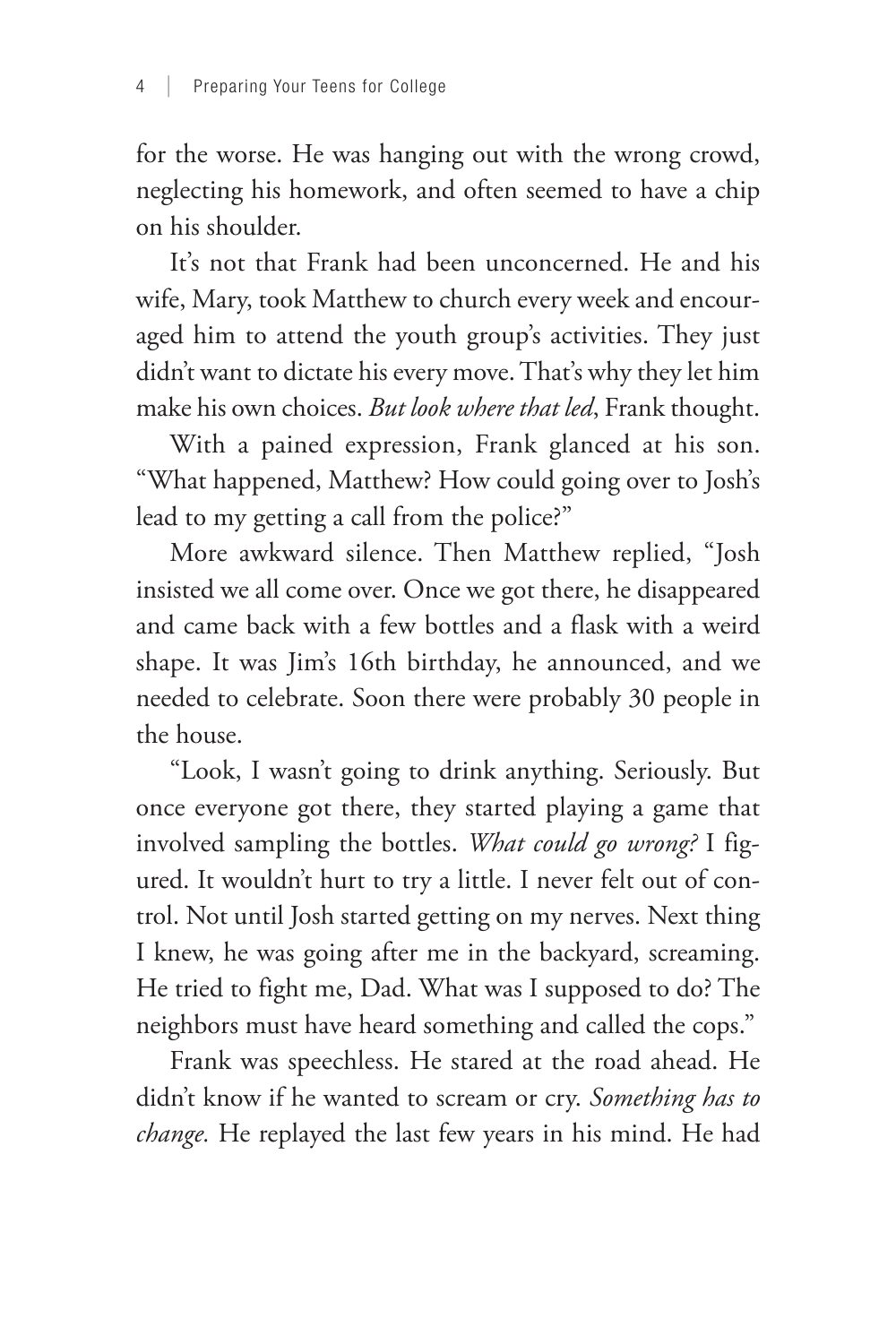never talked to Matthew about the temptations of teenage life. Not just alcohol, but also the desire to fit in. To not only be accepted, but respected. He just figured it would all work out. Matthew had been such a sweet kid. Frank wanted his little boy back.

Slowly, Frank realized that he and Mary were parenting Matthew as if he were still a boy. This incident would give him a chance to begin a new kind of conversation-one about freedom, choices, responsibility, and accountability. But Frank felt overwhelmed. He had no idea where to start.

#### **Authority and Influence**

As Christian parents, we must always seek to shape the character of our children, to set them on the right course, with an internalized, biblically informed moral compass. That's our duty: "Train up a child in the way he should go; even when he is old he will not depart from it" (Proverbs 22:6). In the early years, this often comes with a high degree of structure. "Eat your vegetables." "Brush your teeth." "Get to bed." And discipline. Children must know that we're in charge and that God, for their good, has put us in authority over them.

As our children grow into the teen years, their ability to do things we disapprove of increases, and like Matthew's parents, our ability to control them decreases. They can lie to us, hide things from us, and even live double lives. We can't spank them; they may even be bigger and stronger than we are! If we're banking solely on positional authority, we're in trouble. What we need is moral authority: *influence* in their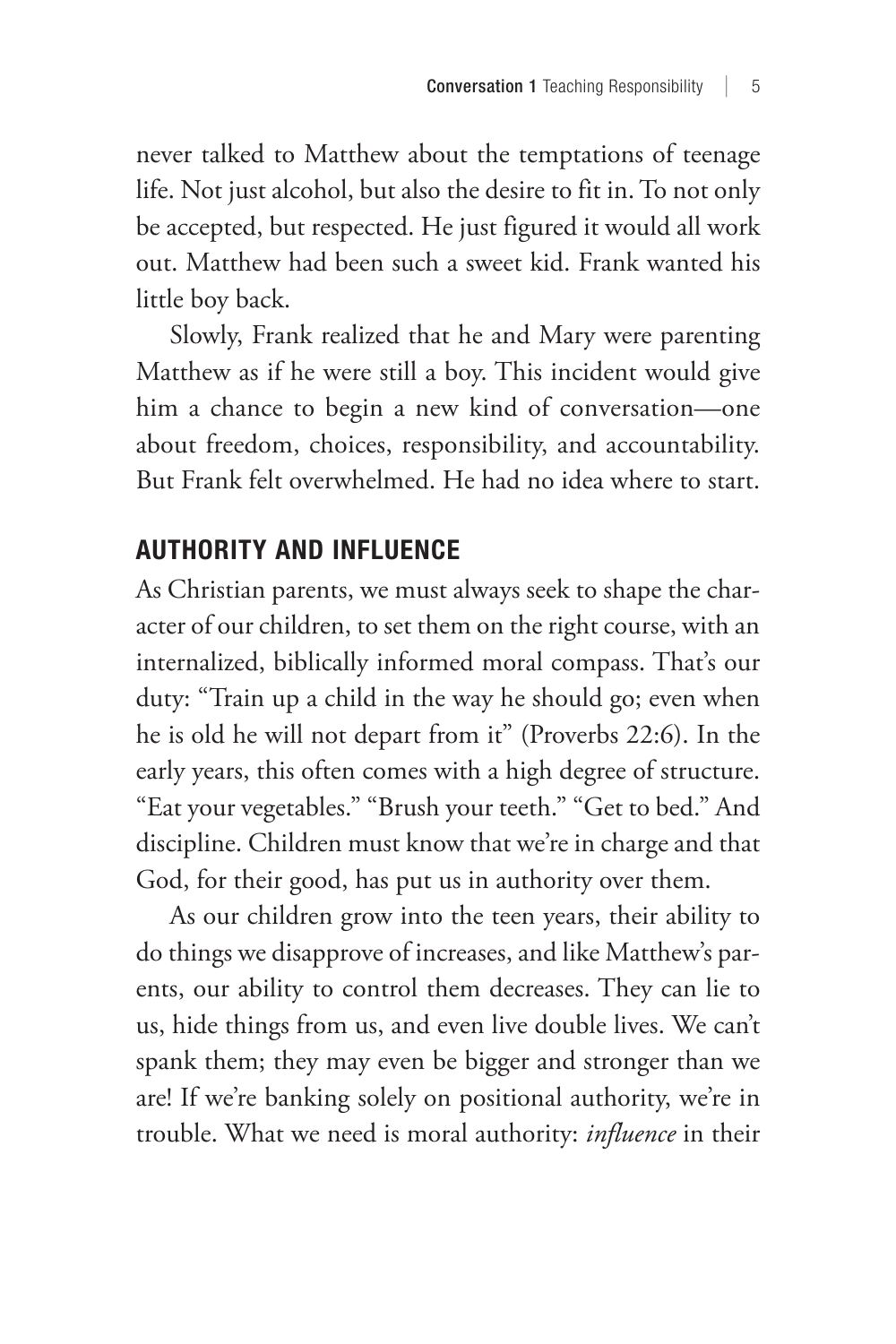lives, at the deepest level—a level we can't reach without their consent.

Positional authority is God-given; moral authority must be earned over time. Think of moral authority as the permission to speak into the inner core of someone's heart—to shape the person's heart and, in turn, life (see Proverbs 4:23). We must win the hearts of our teens so that they *want* us involved in their lives, leading them into adulthood, interpreting the fast-paced biological and social changes they're experiencing, helping them process their shortcomings and insecurities, and encouraging them that with God's help they can do great things.

But how? By seeing the hard moments as God moments opportunities rather than irritations. When our teens make sinful choices or are caught in a web of deception, we have to fight the temptation to give them a piece of our minds. It's easy to show them "who's in charge around here." It's harder to remember that *God* is ultimately in charge and that he has put us in their lives to prepare them for adulthood. Their failures are opportunities to come alongside them, helping them to understand cause and effect and that (as a college mentor once told me) we never really get away with anything. It's a chance to remind our teens that the greatest happiness always lies in the sometimes hard path of obedience and to let them into our own lifelong discovery of this principle.

Please don't misunderstand. The quest for moral authority doesn't mean we abrogate positional authority. I'm not saying we turn household rules into mere suggestions for our teens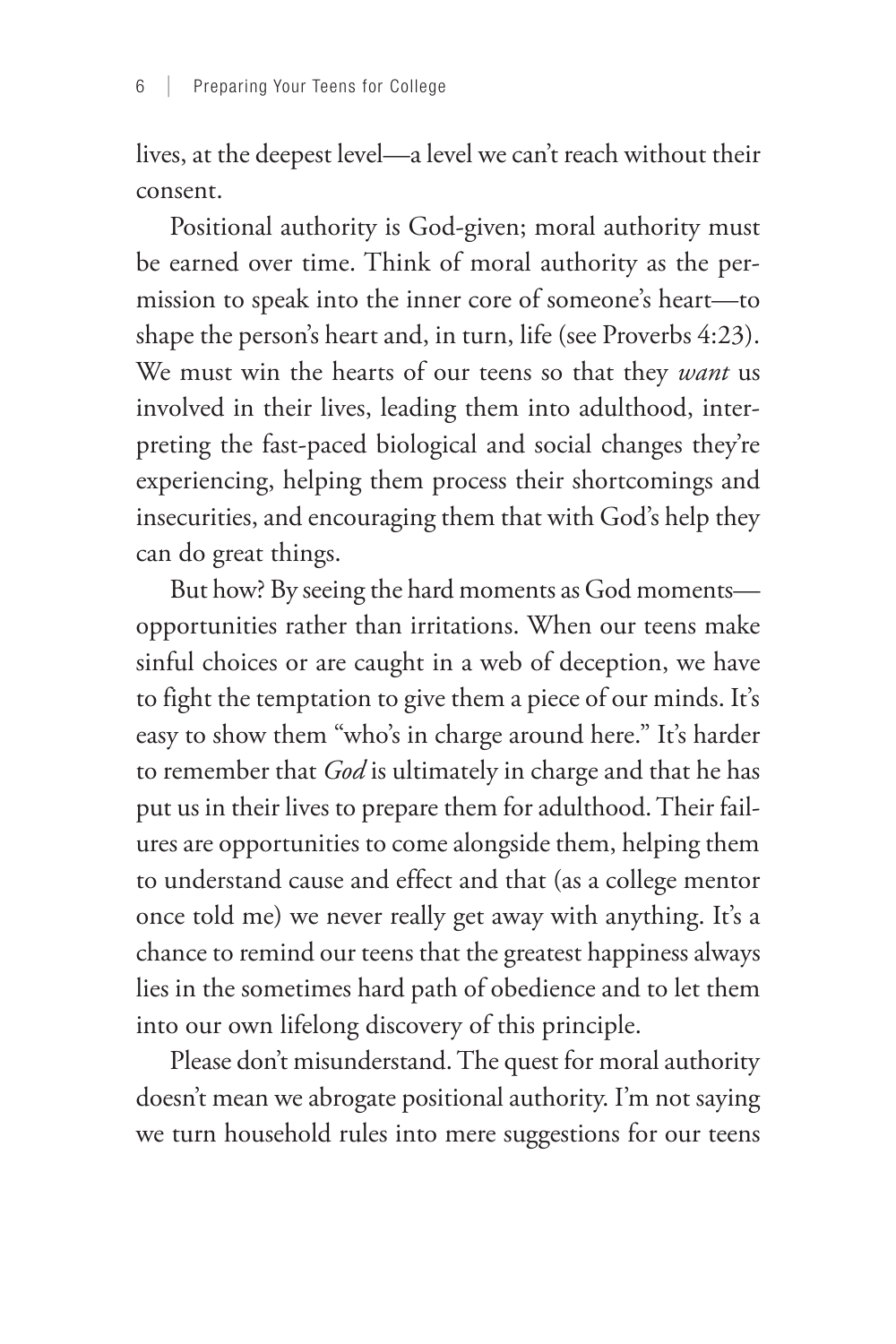000000

# **The Foundational Importance of Conversion**

dédédédéd

One possibility is that Matthew is not yet a Christian. Jesus said, "A good tree produces good fruit, and a bad tree produces bad fruit. A good tree can't produce bad fruit, and a bad tree can't produce good fruit" (Matthew 7:17-18, NLT). In other words, the fruit doesn't define the tree; the tree defines the fruit.

Matthew's dad should consider that Christian behavior can only flow from someone who has experienced the miracle of being born again (see John 3:3-6). The new birth makes us alive to God. A dead tree withers in the sunlight, but one that's alive grows in the sunlight.

A non-Christian naturally chafes at Christian teachings—he has no desire to please God. A true Christian longs to please God, even though temptation and sin remain a lifelong struggle.

The first thing we must aim for in our parenting is the conversion of our children. Godly character traits will naturally flow from an authentic conversion experience. That said, a well-behaved, orderly, non-Christian teen is more tolerable in the home and a better influence on his siblings than one who is rude and disorderly. We can and must maintain propriety in our homes, even if our children are not yet saved. But as we do so, let's not forget that good behavior can never save anyone. We need to remind them of their need for Jesus even as we seek to preserve a sense of order, dignity, and respect in our homes.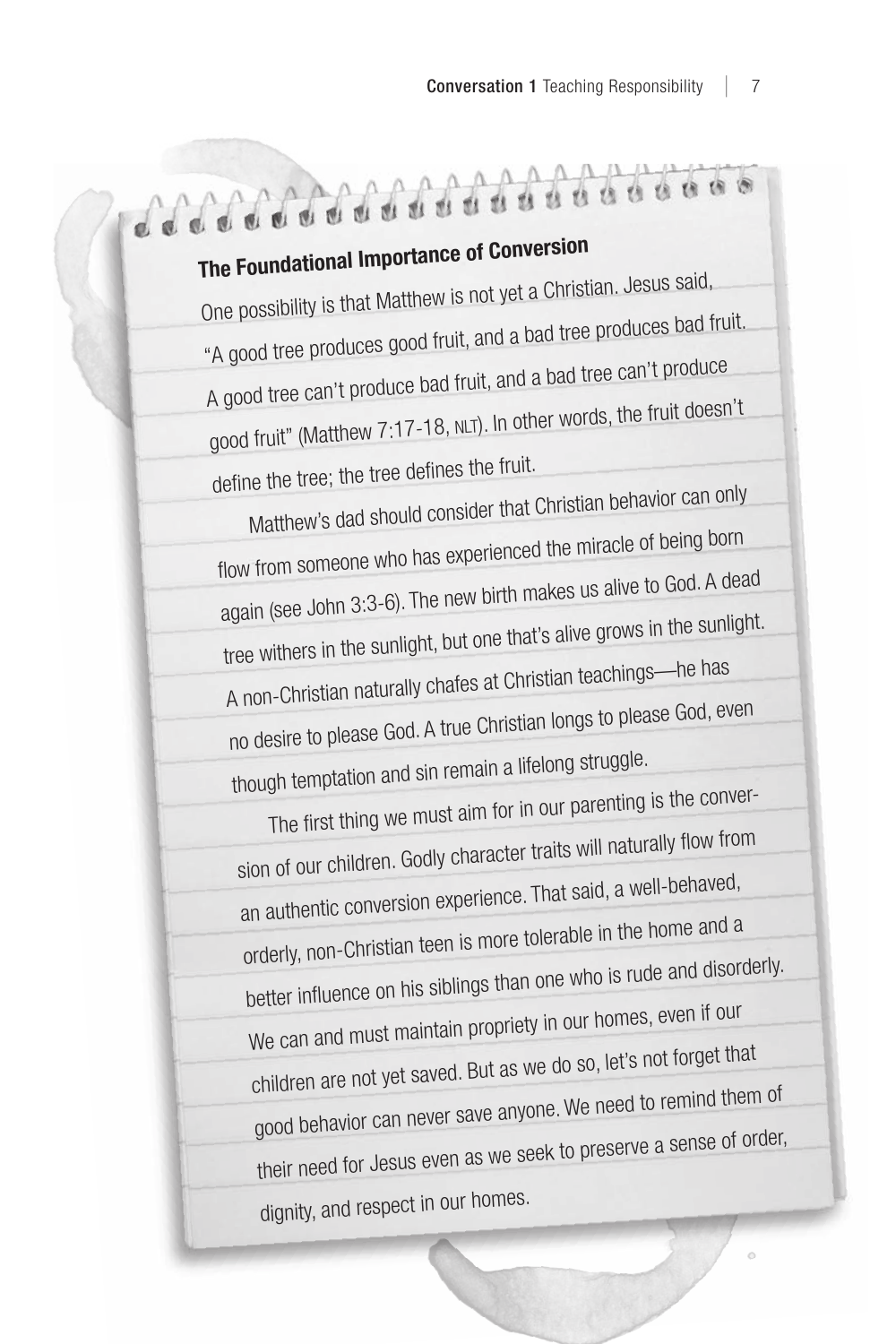to consider. We're still in charge in our homes. And while spanking is no longer an option as our children get older, there are other consequences that can prove instructive, such as curtailing certain expressions of freedom (e.g., driving a family car) until they've demonstrated an appropriate degree of maturity. But the *demeanor* of our authority must increasingly be one that appeals to their consciences. We have to go

*The goal is to shepherd our teens' hearts while recognizing that their ultimate accountability is to God, not us.*

beyond our teens' external behavior to the internal motivations of their hearts.

We *are* in charge, but we're not just bosses. We're coaches and mentors to guide our teens into the years when they'll be on their

own. Our deepest desire is that they internalize godly principles and the Christian faith from which they originate so that they're obedient in our presence *and* in our absence, and not just to us, their earthly parents, but to God, their heavenly Father.

What does all this have to do with preparing teens for college? It's simple: the character of your teens is as determinative of their success in college as their intelligence, if not more so. I've seen this play out in countless students over the years: some come in with excellent ACT or SAT scores and solid high school GPAs, but their inner lives are a mess. They got by because high school was too easy. They lack self-control. They make reckless decisions. Before too long, they're in serious academic trouble. Thankfully, I've also seen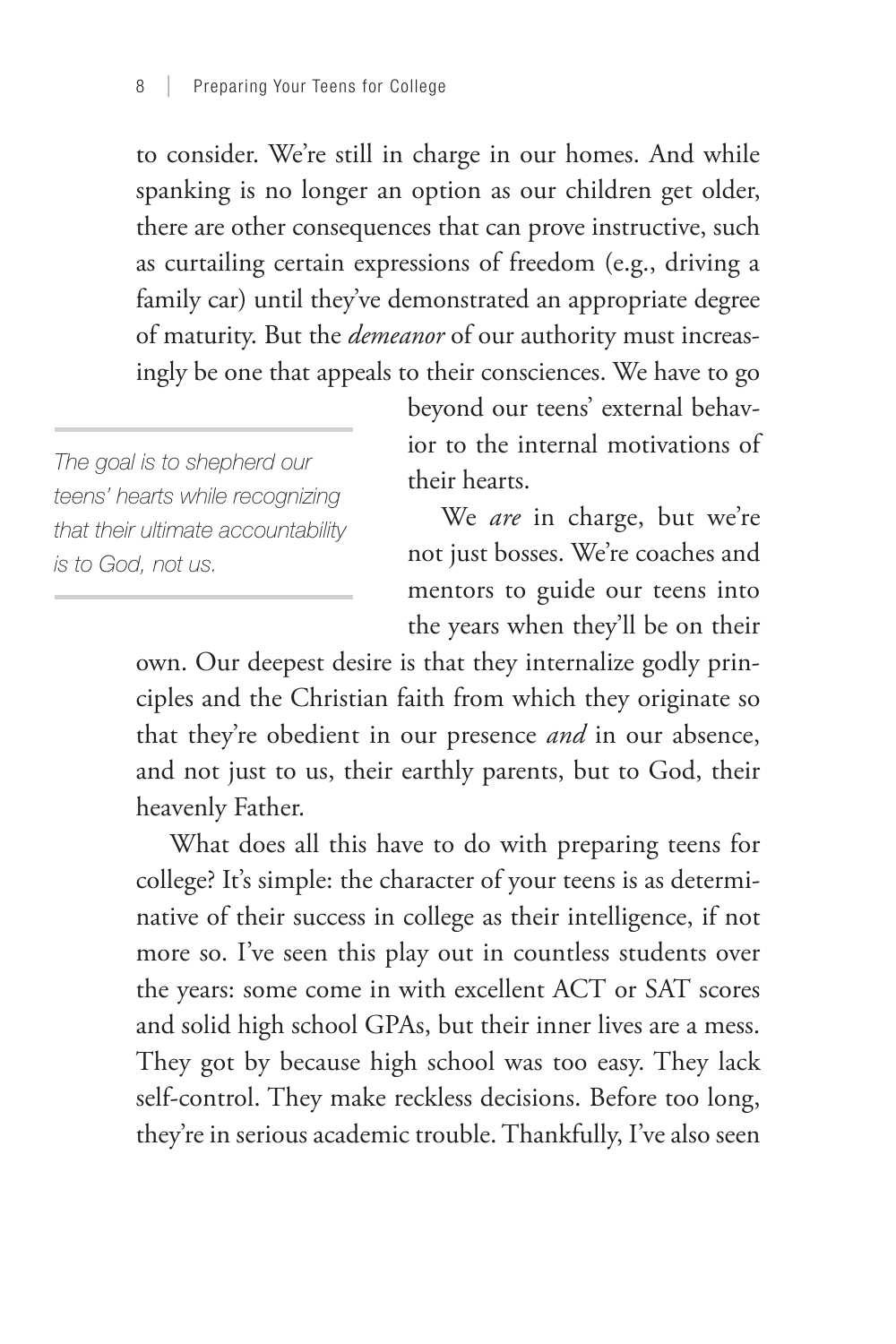the opposite: students whose academic ability is at best average but who through discipline and consistent effort have a seriousness about them that inevitably results in improvement. They find their niche and flourish academically and socially. Success in college really is more perspiration (discipline and effort) than inspiration (talent).

Because character is so important, we'll cover it first. This chapter and the next are devoted to helping you shape the character of your teens so that they leave your home college ready. To do that, we have to grapple with a tension—one that Frank was thinking about as he drove Matthew home: If we give our kids too much freedom and space, how do we know they won't go off the deep end and make some really bad choices? On the other hand, if we don't loosen the reins, how will our children learn to exercise critical thinking skills and make moral judgments for themselves? If we don't allow them to exercise greater freedom, even if it means the occasional blunder, how will they become more responsible?

Was Matthew's problem too much freedom? Or was it too little preparation? We need to think hard about the goal of our parenting and living between the extremes of underparenting and over-parenting. The goal is to shepherd our teens' hearts while recognizing that their ultimate accountability is to God, not us.

#### **Under-Parenting**

There are various ways to sidestep the struggle of parenting teens, all of which I'd put under the umbrella of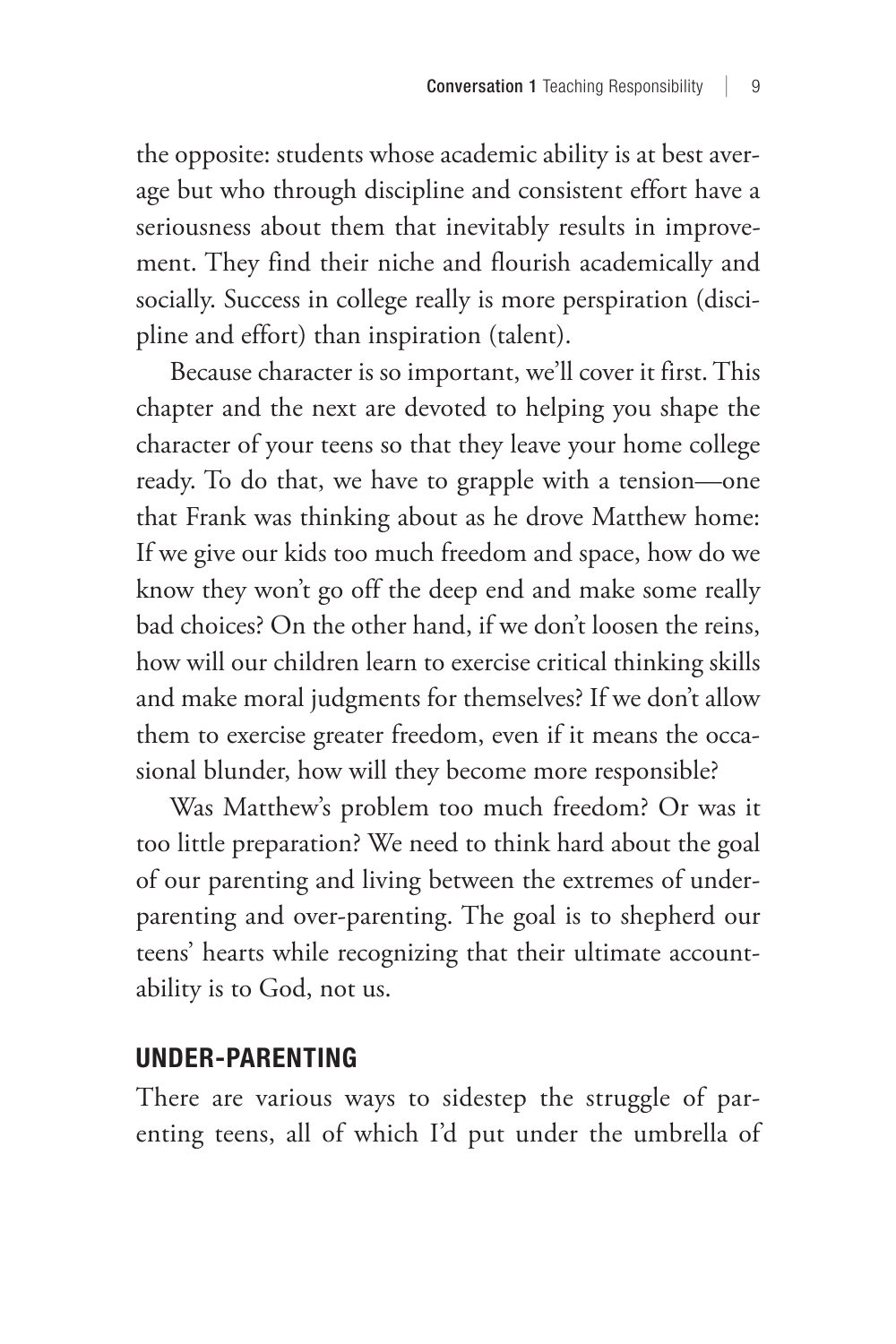under-parenting. I read an article recently about a man who was embarrassed by his wife's behavior. Since their daughter had turned 13, Mom had changed. She began to shop with her teen daughter and to buy the same clothes, preferring to both look and act like a high school girl. Why? She thought it would develop a special bond with her daughter, make her a more approachable mom, and prevent them from being drawn apart during the pivotal teen years. If you think about it, it's the same kind of fear Matthew's parents had—a fear of being too preachy and coming across as fuddy-duddies. We 're afraid our teens will turn against us, preferring the acceptance of their peers to the wisdom of their parents.

When we as parents act like teens, we send a clear message that being an adult is less interesting than being a teen. Adulthood, and the responsibilities that come with it, are to be avoided for as long as possible. When we simply put off difficult conversations for fear that our teens will reject us, we send the message that we lack either the wisdom or the interest to help them transition into adulthood.

I have adult friends who tell me that when they were in high school, their dads would grunt and walk away if they disapproved of something. That sent the message, I suppose, but spared Dad the stress of uncomfortable conversations.

We get in trouble when we pursue friendships with our teens by becoming their peers and when we limit our involvement to clucks or grunts of disapproval. Either way, we're failing to provide what we alone can: preparation for entering the adult world. We're abdicating our God-given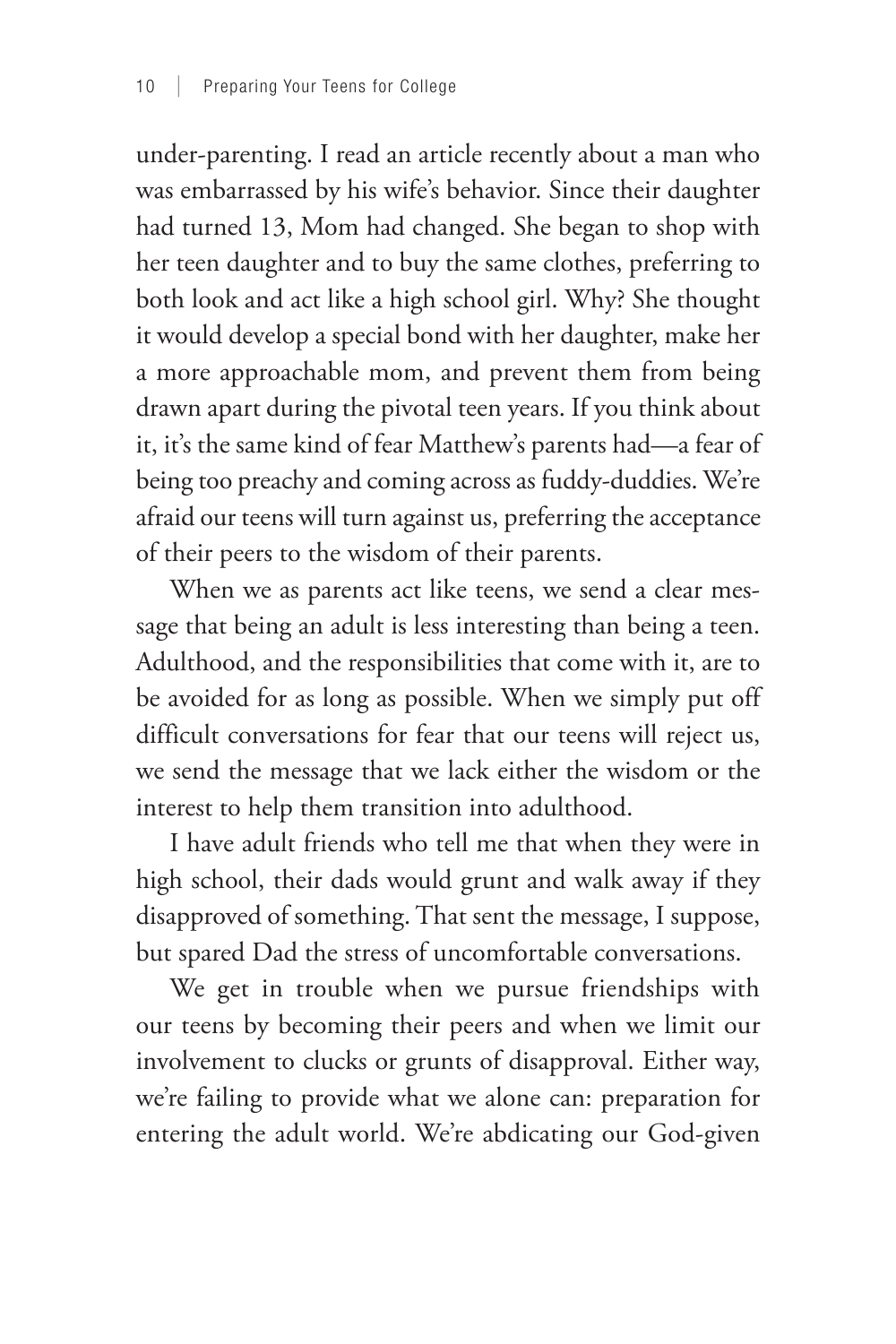role as authority figures in the lives of our children. What teens really want from their parents is structure, wisdom, and guidance. Even secular psychologists recognize that this kind of authority gives a teen security.

Teens today spend the majority of their time with their peers, people who (whatever their strengths) are not in a

elle celle de le le de le de le bobbbe

#### **Rehoboam's Folly**

King Solomon's son Rehoboam ascended to the throne and was immediately confronted with a thorny situation (see 1 Kings 12:1-11). He wisely sought counsel from a cluster of older men who had advised his father over a 40-year reign. He also checked in with a group of young men who had grown up with him. Their recommendations diverged, and Rehoboam was forced to issue a make-or-break decision that would determine the trajectory of his administration and the nation of Israel itself. Rehoboam foolishly sided with the ego-boosting advice of his peers ("show the people who's boss!"), rejecting the judicious, seasoned perspective of the older men who looked to the future and to the greater good ("take care of the people, and they'll serve you forever"). It was downhill from there. Rehoboam lost his moral authority and soon had an insurrection on his hands.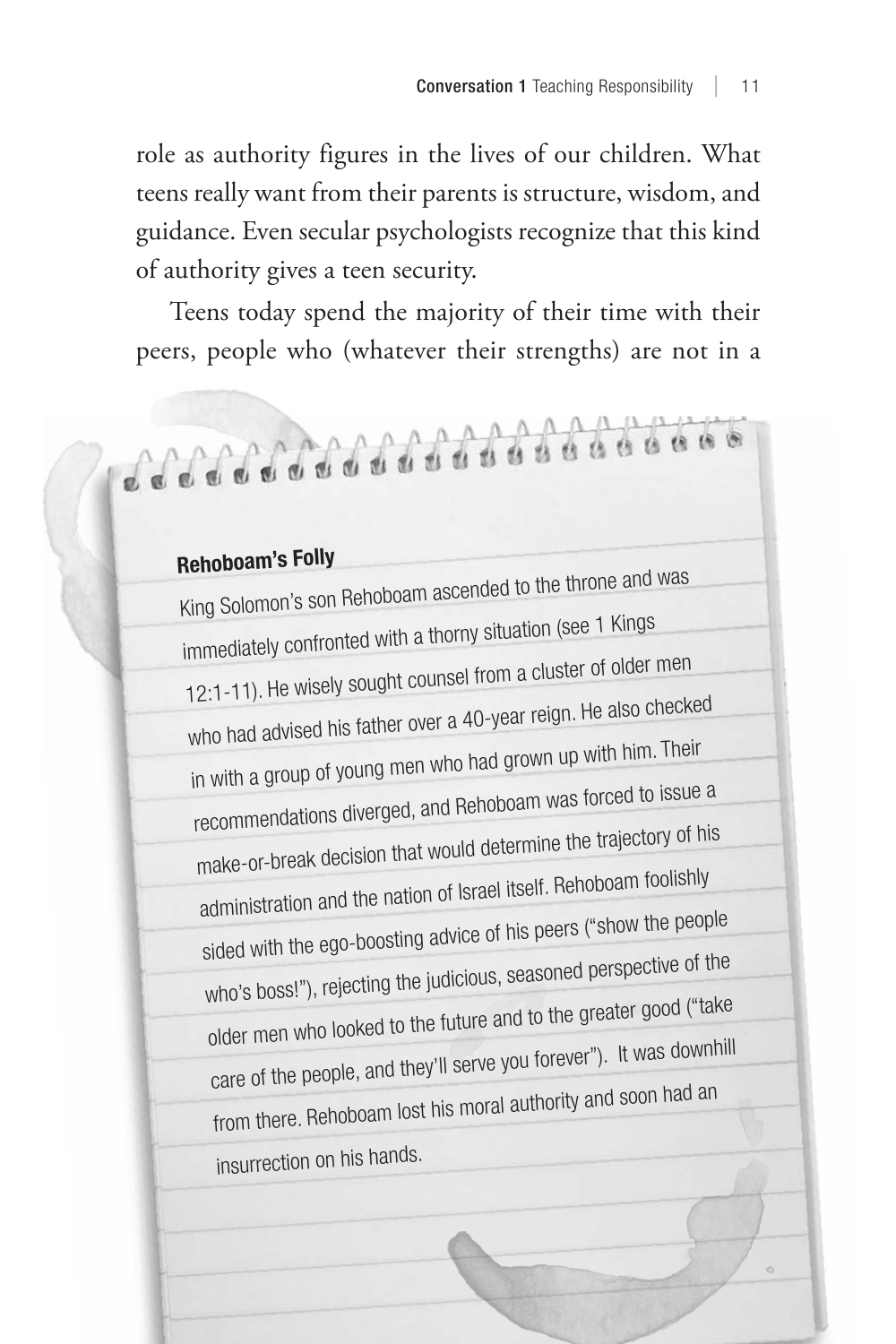position to lead them into responsible adulthood. If we don't take the initiative to prepare them, our teens are left vulnerable to the powerful voices in their social scene, for better or worse. Either through impulse or ignorance, they'll probably make some regrettable choices, possibly with long-lasting, even devastating, consequences. Many would testify that parental abdication of leadership in the teen years can swell into a source of deep resentment between adult children and their parents.

Under-parenting can be subtle. Matthew's parents, from a distance, appear to be good and honorable people. They take their children to church every week. But on another level, they're actually taking the easy way out. They want to respect Matthew's space, so they choose to "let him make his own decisions." But what's their real motivation? They have no idea where to start the conversations. They've underparented by default. It was easier to treat Matthew like a child even though he had begun the journey to adulthood.

The book of Proverbs assumes that parents are to be regularly teaching their children the lessons that will equip them for adulthood. It speaks of the need to heed parental wisdom (e.g., Proverbs 2–4) and of the fool who refuses to do so (see Proverbs 10:1; 15:5, 32). In the long run, the fool pays for it. My wife and I still have young children. When they're disobedient and I discipline them, I try to explain that the pain of discipline, though real, is much less than the pain that comes with habitual violation of God's standards. The way of the wicked is hard (see Proverbs 13:15). The undisciplined,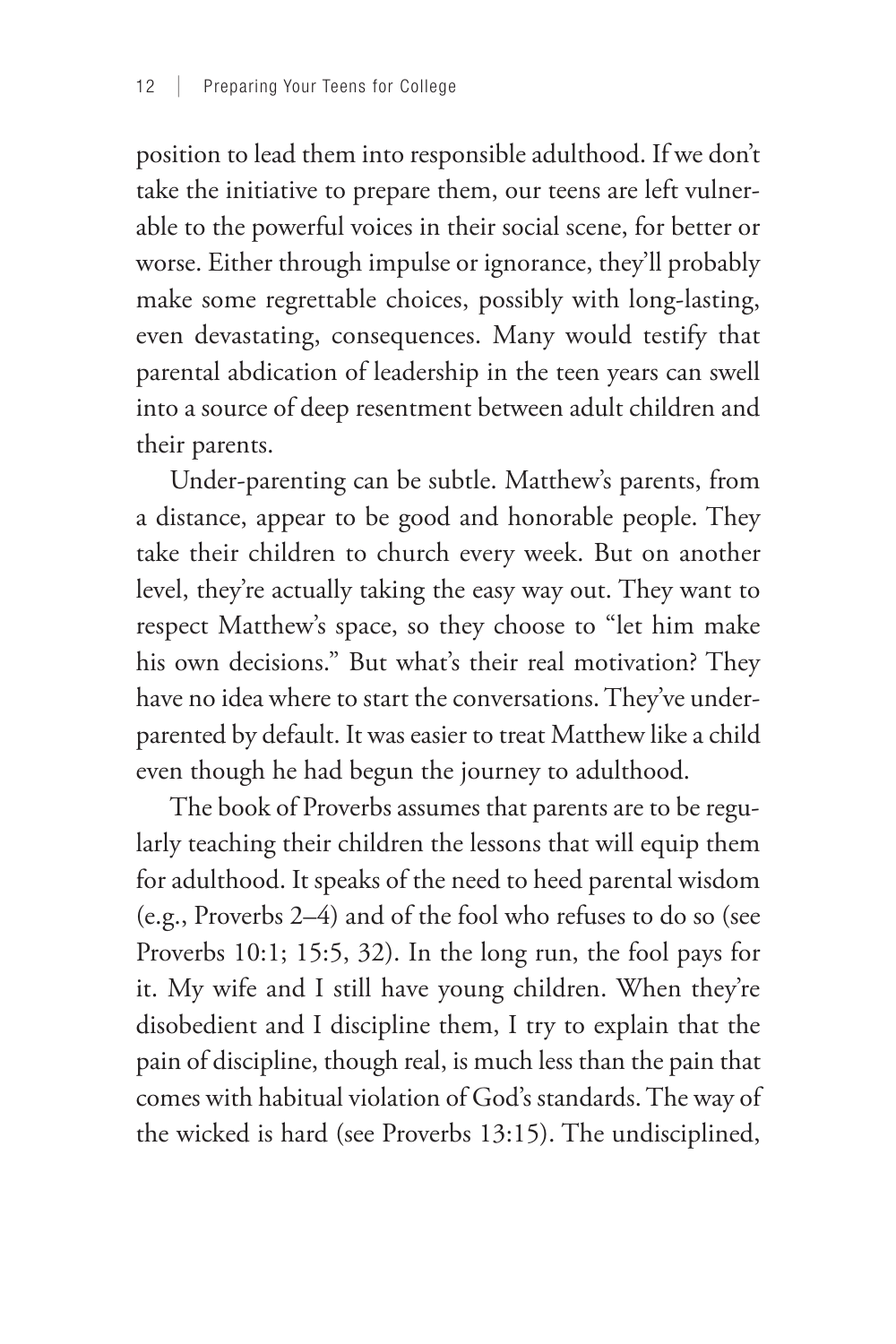in the end, wish they had heeded instruction (see Proverbs 1:20-33). In contrast, "it is good  $\ldots$  [to] bear the yoke in  $\ldots$ youth" (Lamentations 3:27) because that's when character is formed and when correction, discipline, and instruction are most crucial. In the words of J. C. Ryle, as true for young women as they are for young men:

Youth is the seed-time of full age, the molding season in the little space of human life, the turningpoint in the history of man's mind.

By the shoot we judge of the tree, by the blossoms we judge of the fruit, by the spring we judge of the harvest, by the morning we judge of the day, and by the character of the young man, we may generally judge what he will be when he grows up.1

Many teens who disregard loving authority may wind up paying the price their entire lives. You can go to prisons all across the country and ask inmates to recount their regrets. In many cases, the earliest regret you'll hear is this: "I wish I had listened to my mom." (And the fact that many prisoners don't even know their fathers ought to tell us something.)

As parents, we need to *be* parents. We need to teach, model, encourage, and train. We must intentionally shape our teens into the kind of adults we hope, with God's help, they become. The last thing our teens need is for us to try to be cool or hip, to wear the same clothing, or to engage in the same sorts of conversations in the same way as their peers. If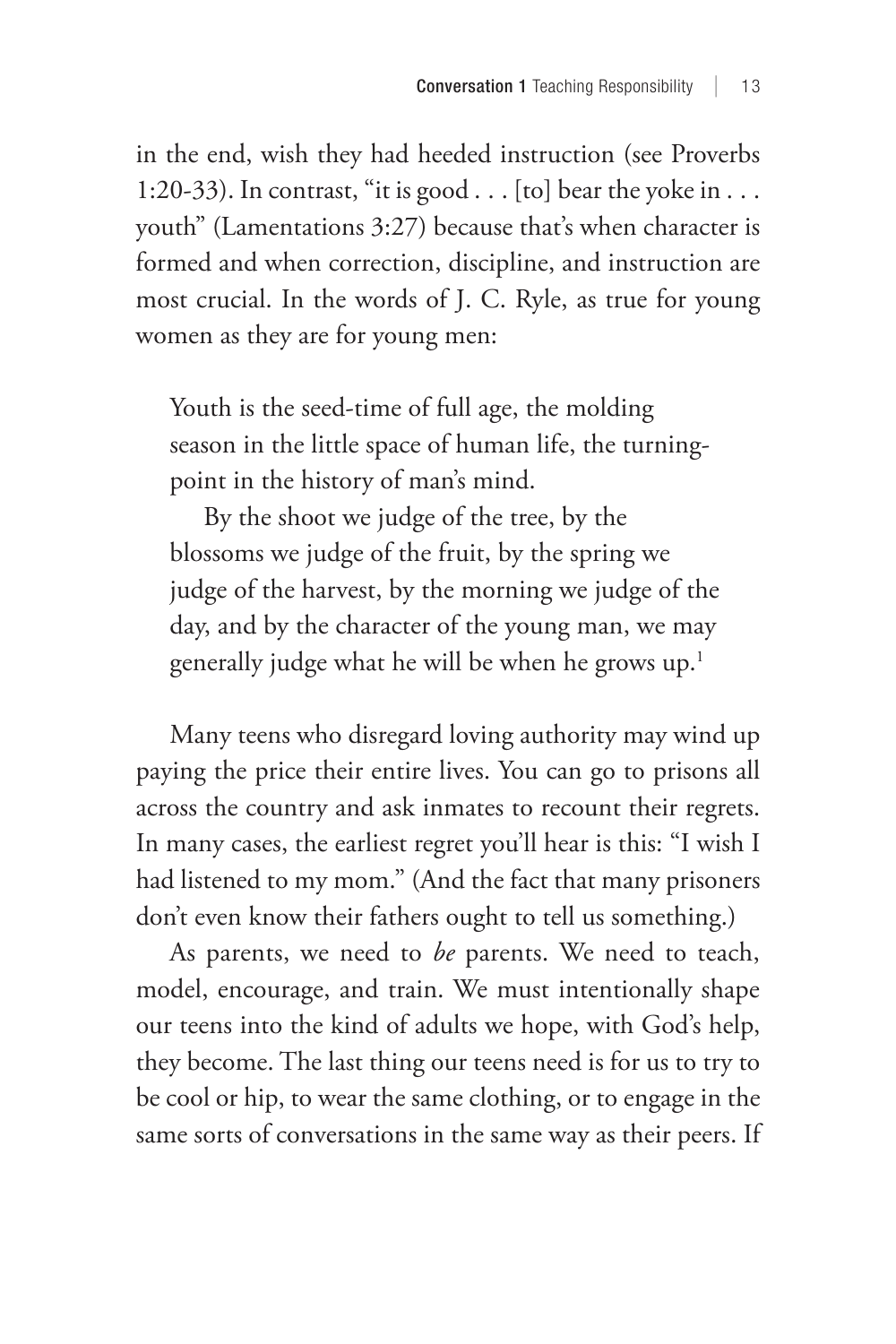we do, we're more likely to look foolish than to impress them. And deep down, parents trying to be peers are not even what teens really want.2 Offer your teens what they cannot get elsewhere, and you'll lay the foundation for a deep, lifelong relationship.

This parental instruction doesn't always have to be something formal. It can be listening to an update on your teen's life while working in the yard and then relating the things you've learned from your parents, someone else, or the "school of hard knocks." It can be taking your teen out for ice cream after a basketball game and talking about how character (good and bad) was exhibited on the court that night. It's in drawing your teens out, taking the time to get into the nitty-gritty of their lives, listening and looking for those opportune moments when they're most teachable. (From working with students, I've learned that these moments can come without warning. But we need to take them when we get them.)

And there's something to be said for persistence. What you say may sometimes seem to fall on deaf ears. But you'll be surprised at what your teens remember.

#### **Over-Parenting**

Over-parenting controls teens instead of coaching them. It's too much positional authority and too little moral authority. It tells teens what to do but not why to do it. It conveys the message, "You need me to do things for you. I'm afraid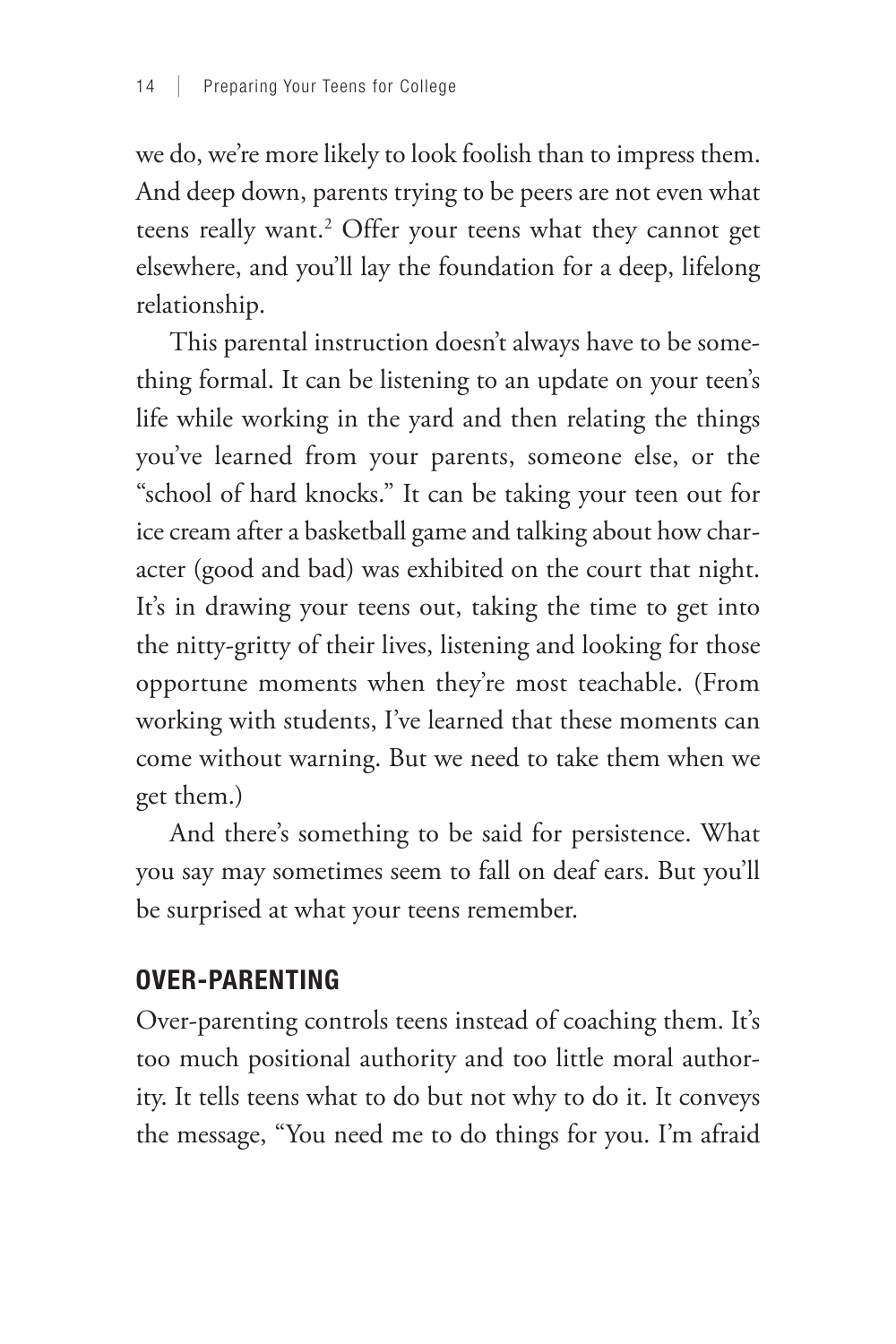you'll blow it if you do it yourself." The "helicopter parent" falls into this category.

What kind of teens are we trying to produce—the kind who will continue to depend on us like children? Or the kind who can one day relate to us as competent, functionally independent friends? If I check my daughter's math homework every night, whether she asks for it or not, I'm telling her that she's incapable of finishing anything on her own and that she doesn't need to check it herself. Instead, if I first *show* her how to check her homework, and then *expect* her to do it, she often will (not just now, but also in college). She'll be both empowered and motivated to take ownership for this area of her life.

It's a common misconception that high performance comes from high self-esteem. "If you believe, you'll achieve." It's true that extremely low self-esteem can lead to failure as a self-fulfilling prophecy. But it does not follow that high selfesteem guarantees high achievement. Plenty of people think they're good at math but aren't. And others think they're not good at math when in fact they are.

What I've found more commonly is that high performance comes from high expectations, and high performance, over time, gives rise to healthy, objectively justified self-esteem. Confidence and self-esteem grow in proportion to the expectations of others and actual accomplishments.<sup>3</sup>

But what about the consequences of failure? Shouldn't we want to protect our kids from the emotional or physical repercussions?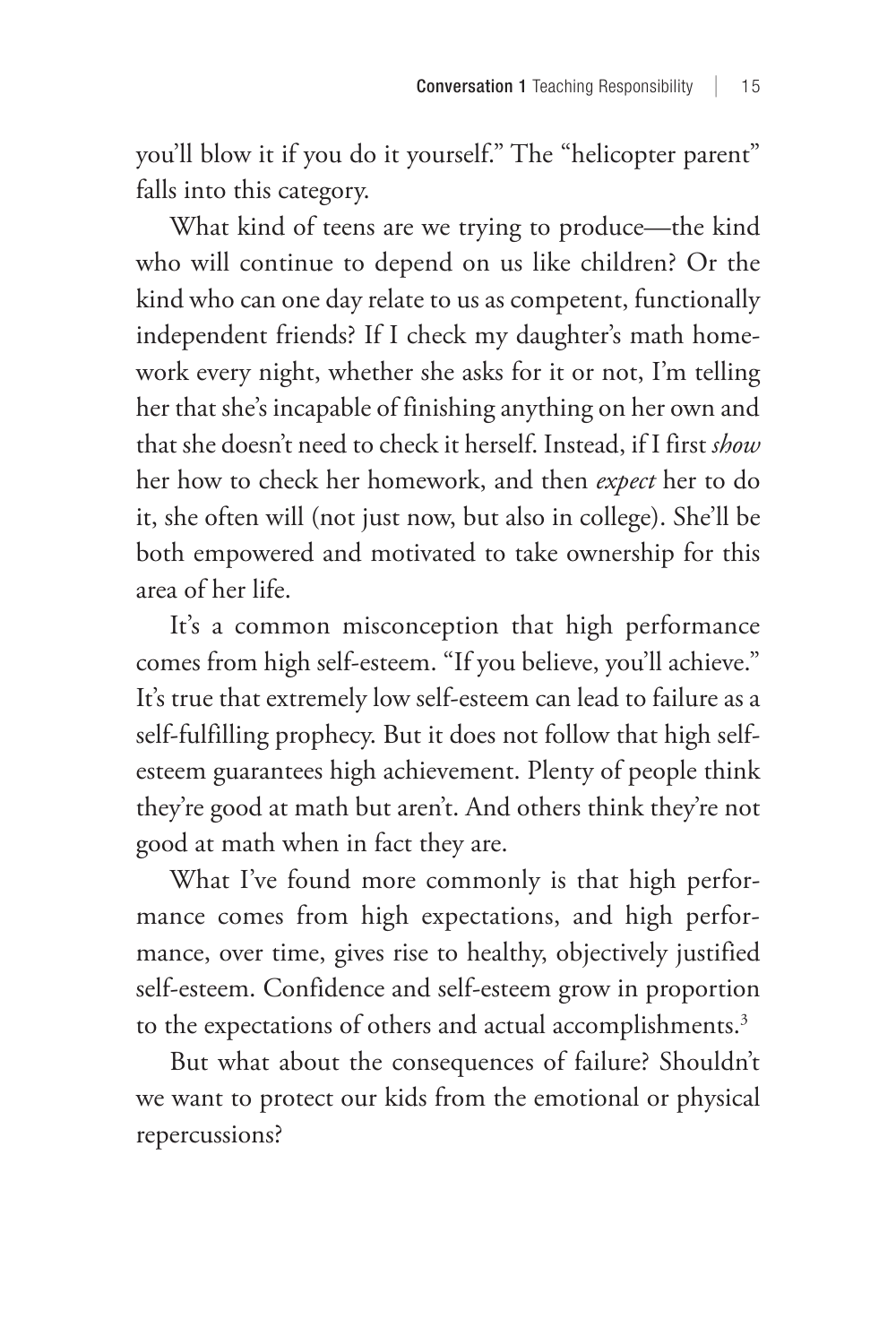Yes and no. Playgrounds didn't always have foam padding below the equipment. They do now. Kids used to have sleepovers and ride their bikes alone in the neighborhood, often without a helmet (if you can believe it). Not anymore. Bombarded with headlines of child abductions and sexual predators, we have a deep- seated sense that the world has

*High performance comes from high expectations, and high performance, over time, gives rise to healthy, objectively justified self-esteem.*

become a more dangerous place. As parents, we've become more safety conscious, and in some cases, for good reason.

But occasional failure is inevitable. Everyone who has ever achieved any level of greatness in life knows that failure is one of the

best teachers. Knowing what doesn't work is crucial. Henry Ford, who failed twice in business before building the Ford Motor Company, said that failure is an opportunity to begin again more intelligently. Thomas Edison tried thousands of materials before he found one that would work as the filament in the lightbulb.

The only kind of self-esteem that failure shatters is the unhealthy, unsubstantiated sort. In Romans 12:3, Paul writes, "By the grace given to me I say to everyone among you not to think of himself more highly than he ought to think, but to think with sober judgment." In other words, we ought not to entertain exaggerated notions of our status or abilities. If failure shatters unjustified self-esteem, so much the better.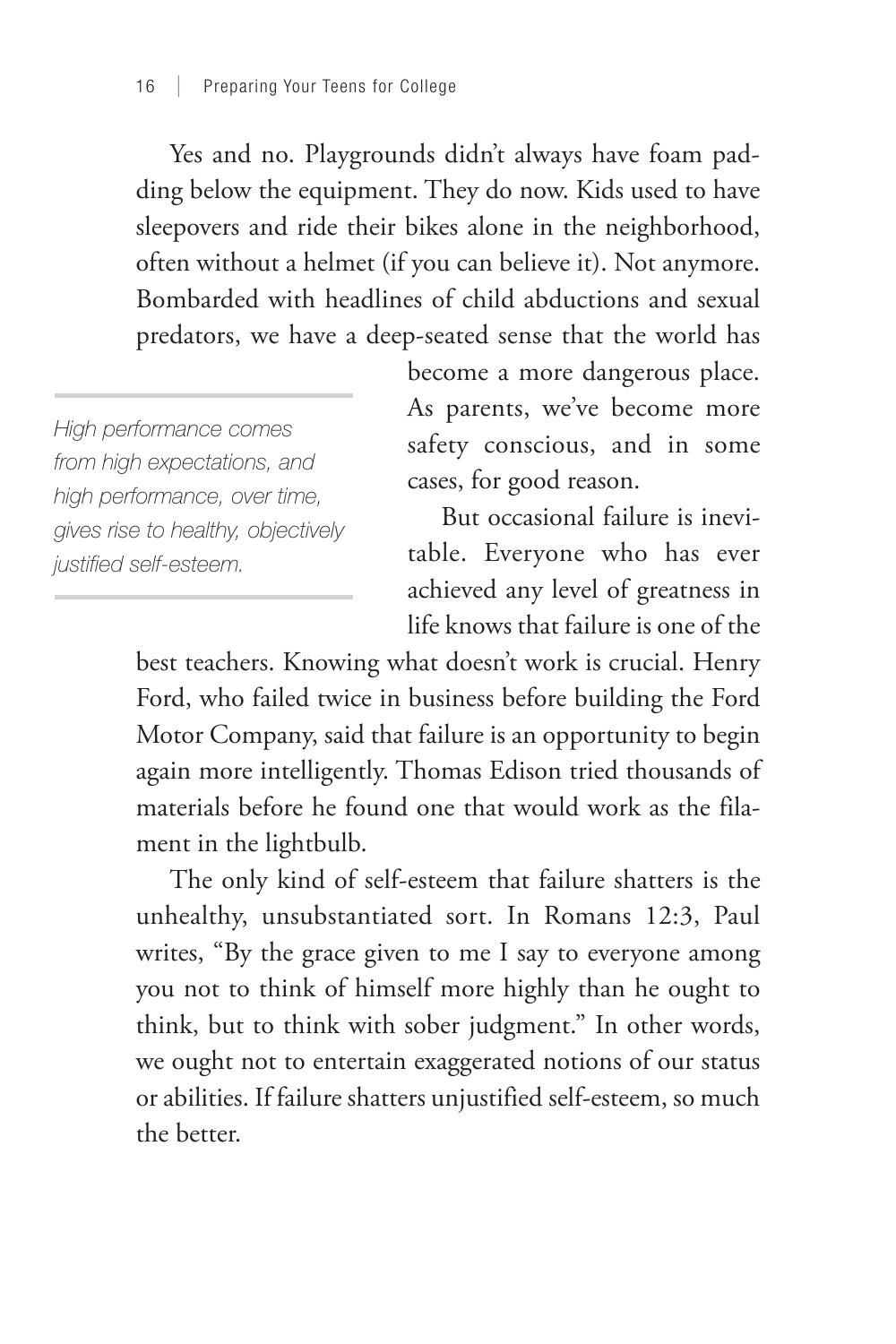When I was a teen, my father used to ask me to bring in firewood from our garage to our living room fireplace. Sometimes, eager to resume my prior activities, I'd try to do it all in one trip. My dad would watch as all the wood fell out of my hands. Then he'd say, "*El vago trabaja doble*" (Spanish for "the lazy guy ends up working twice as hard"). His words would ring in my ears as I collected the scattered logs. At the time, I didn't give him the satisfaction of knowing I was listening. Your kids might not either. But I remember what he said now, more than 20 years later.

Learning from failure— and picking ourselves up after failure—often leads to future success and enhances healthy self-esteem. In raising teens, there's another angle: small mistakes made while they're *in* our homes are often far less consequential than the larger mistakes they can make when they *leave* our homes. And while they're still with us, we can help them process what happened and why.

#### **Not All Protection Is Over-Parenting**

But aren't there some kinds of failure that are so serious we should do everything in our power to prevent them from happening? Absolutely.

#### *We should prevent our children from developing sinful habits.*

It would be irresponsible to allow our children to practice habit-forming behavior that clearly violates God's commands. There are plenty of things that our teens don't need to do to know they're dumb (recreational drugs, drunkenness, being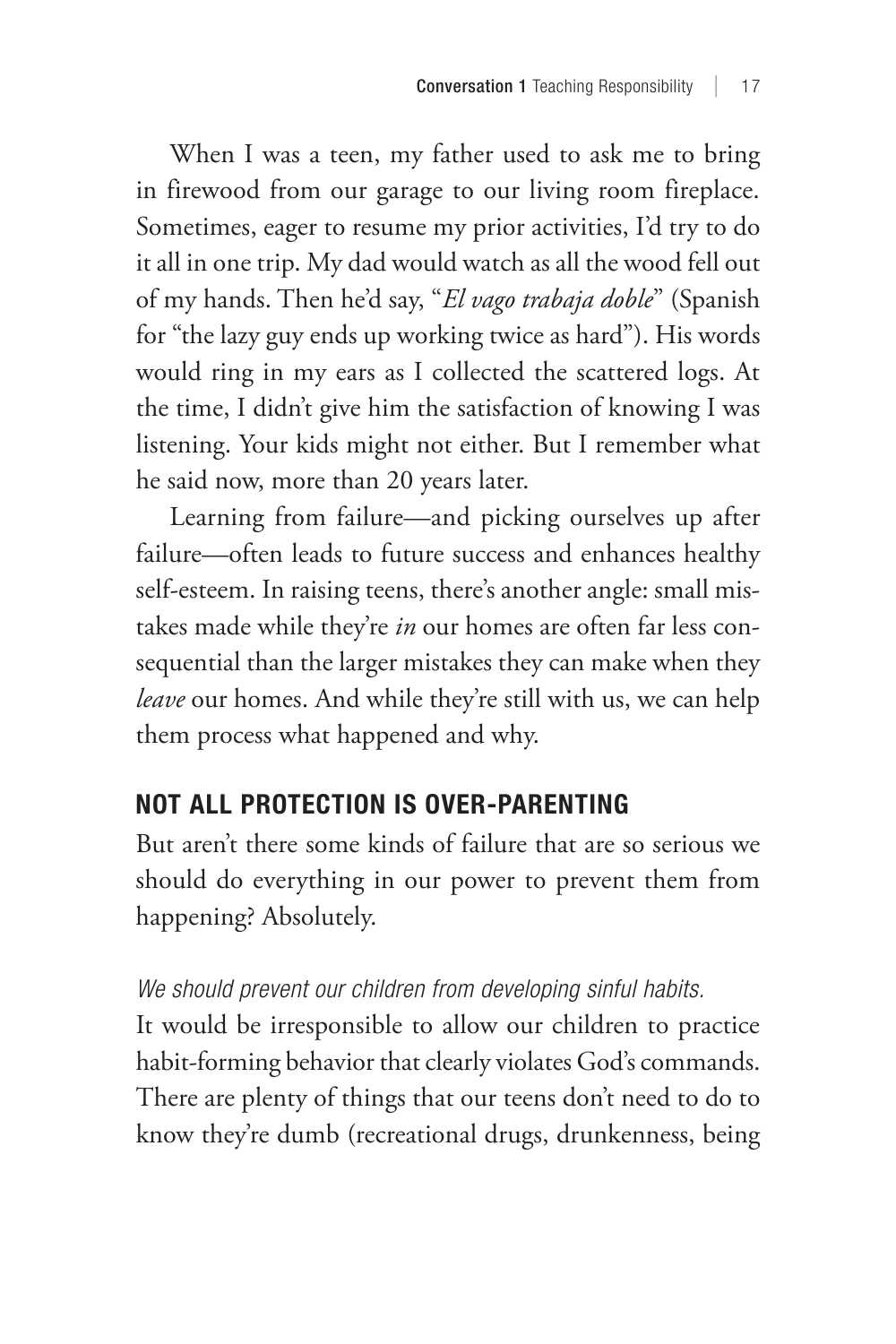romantically involved with non-Christians, pornography, and so on). I'm not claiming any of us can provide continuous, 24-7 vigilance on the actions of our teens, but we can and must forbid things that God says are wrong.

Of course our teens might do those things when they leave our household (or even now, behind our backs). That's why mere dos and don'ts aren't enough. We have to come alongside them and be as winsome as possible— helping them to see the benefits of a godly life and to want to grow in grace. But "you won't do that in my house" is by no means unfair, especially if we consider the impact of sinful behavior on siblings.

#### *We should protect our teens from excessive temptation.*

As Paul Tripp writes in his excellent book *Age of Opportunity*, the instruction to Timothy to "flee youthful passions" (2 Timothy 2:22) presupposes that certain desires are more acutely felt in our youth.4 One temptation is certainly sexual immorality. For example, leaving teen boys with an Internetaccessing device in the privacy of their bedrooms is giving them access to unlimited pornography (unless you have software to stop it). It's at least worth a serious conversation or two (the average child is first exposed to Internet pornography at the age of 11, in most cases unintentionally), if not a more overt limitation on their freedom until they are older.<sup>5</sup>

Again, it's true that when our teens leave our homes, either to college or elsewhere, they'll have unfettered access. But we have until they leave to train them. Personally, I'd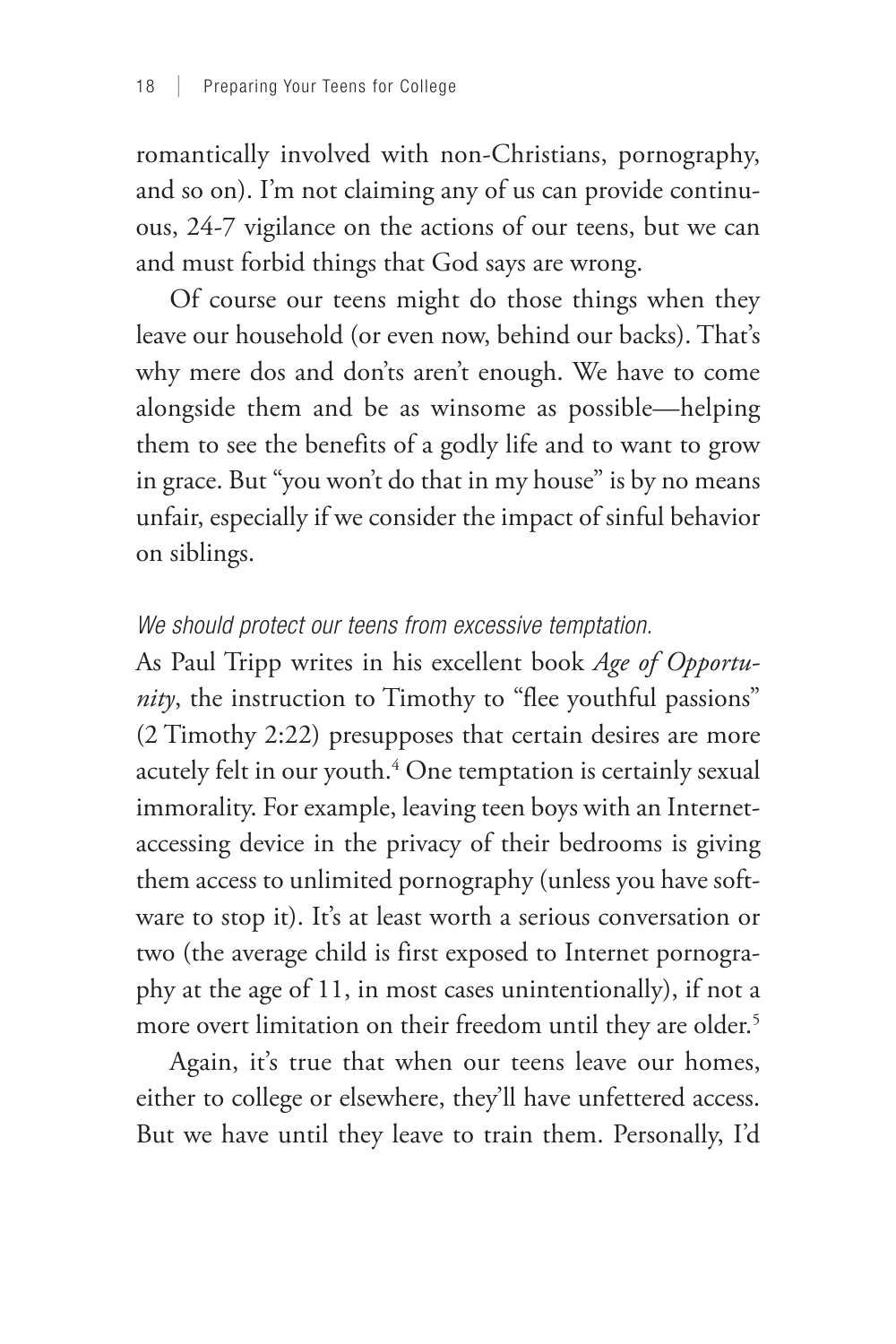rather they not have additional opportunity for sexual sin at the time when they are first coming to know themselves as sexual beings. And there is plenty of research to show that early exposure to pornography can be particularly damaging and addictive.

#### *We should prevent our teens from failures that would have longlasting and far-reaching implications.*

Teens sometimes act impulsively. (You might consider that an understatement.) Their ability to perform a risk-reward assessment is often highly skewed: they are motivated by thrills but underestimate risks. When I got my driver's license, a friend and I thought it'd be fun to race down side streets at night in "stealth mode" (no headlights). What were we thinking? We weren't. A kid I knew accepted a dare to jump out a window. He broke a leg, and not in a figurative sense.

As parents, we should consider the severity of the consequences when allowing our teens to make decisions with which we disagree. It's one thing to let your 14-year-old son spend most of his life savings on a skateboard that you *know* will be collecting dust in about three months. That can serve as a memorable object lesson on the perils of impulse purchases. It's quite another to let your daughter quit school at the age of 16.

An unwise purchase won't mess up your 14-year-old for life. It might even make him a *better* money manager when he leaves home. Quitting high school, in contrast, would have long-lasting, far-reaching, life-changing implications,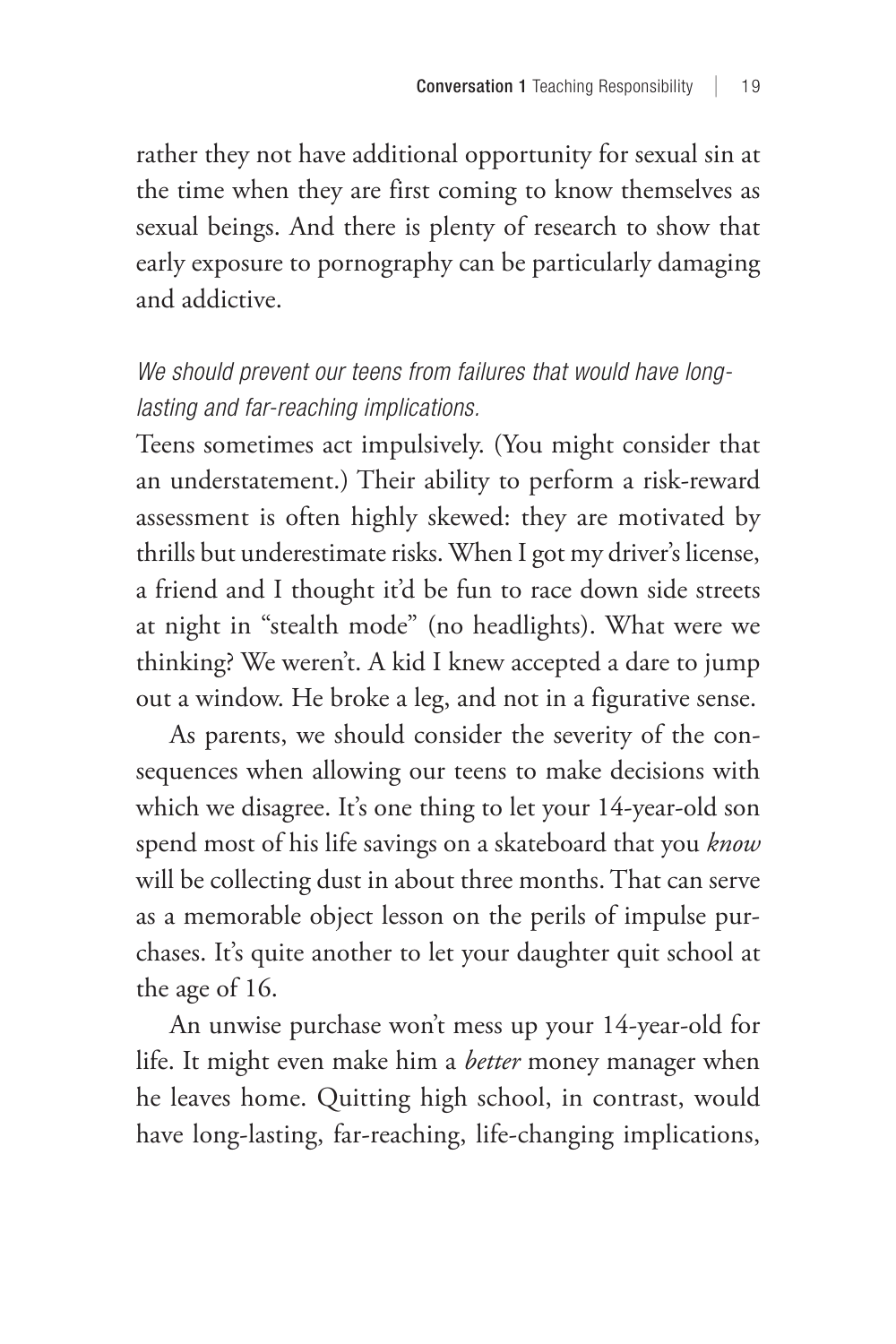almost certainly for the worse. If your teens still hate school when they graduate two years later, that's different. There are plenty of nonacademic careers they can pursue. What matters is that while they're under our authority, we prevent them from making impulsive decisions that can truly put them at a long-term or even permanent disadvantage.

#### **Two Case Studies: Amanda and Christopher**

Amanda and Christopher had very different experiences at home and therefore at college. Their stories exemplify the differences between over-parenting and good, solid preparation.

Amanda's parents really wanted her to be academically successful. So from the time she first started school, they had done her homework with (and occasionally *for*) her. They had planned her extracurricular activities around her schoolwork to make sure she got everything done. They set up strict schedules for her. And their efforts paid off! Amanda graduated high school with a 3.8 GPA and was accepted to a moderately selective college on a full scholarship. She began college eagerly, but by her second semester, she was barely scraping by with Bs and Cs. Soon afterwards she lost her academic scholarship. Amanda learned that she had no idea how to manage her schedule or her workload, especially under the rigors of college.

Christopher's parents took a different approach. He brought home all Cs his first semester of high school. His parents were disappointed but not defeated. They decided to use this occasion to draw closer to their son and teach him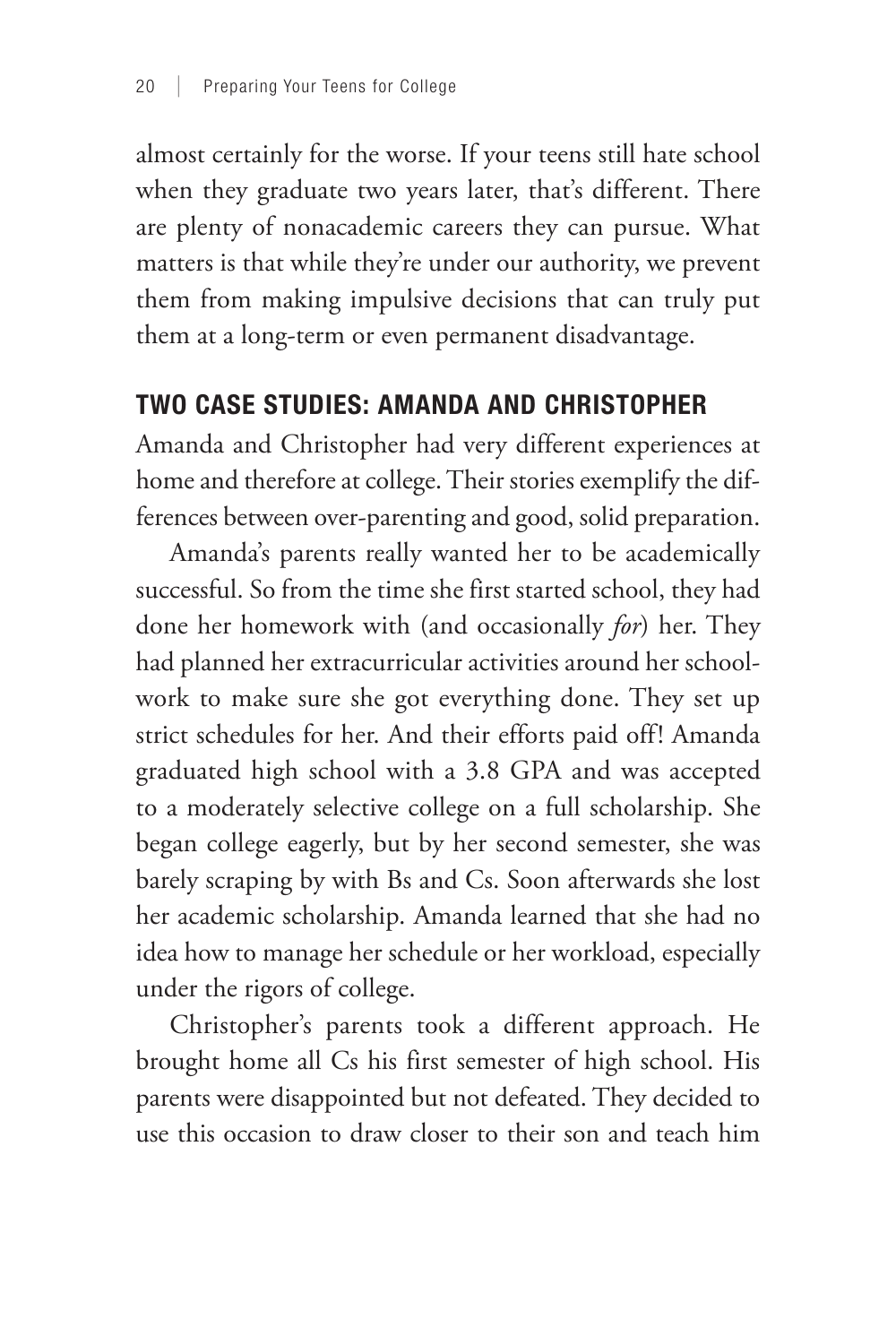responsibility. They asked Christopher if those grades reflected his true abilities. Christopher said they didn't, but he wasn't sure how to improve. So they talked about it. Christopher walked his parents through a typical school day and how he went about his assignments after school. It became apparent that Christopher needed help taking notes in class, so his mom taught him some strategies. When Christopher would get home from soccer practice, his dad would have him quickly write a list of which assignments had to be completed that evening and which needed doing later that week. They would review this list over dinner, and Christopher would knock out the assignments one by one in order of importance.

If Christopher did poorly on a test, his parents would help him assess what went wrong and determine how he could do better. They also talked to him about what kinds of things he could see himself doing after high school. Christopher was interested in architecture, so his parents found ways to connect him with friends from church who worked with or for architects. Christopher's motivation grew. By the time he graduated, his GPA had risen to a respectable 3.4. His first year in college, he earned a 3.5 GPA, maintaining the discipline his parents had encouraged.

What was the difference between Amanda and Christopher? Amanda's parents had ensured her high school success through a high degree of external structure and control. Christopher's parents had given him the freedom to fail and to learn from it. But they didn't stop there. They motivated him at the heart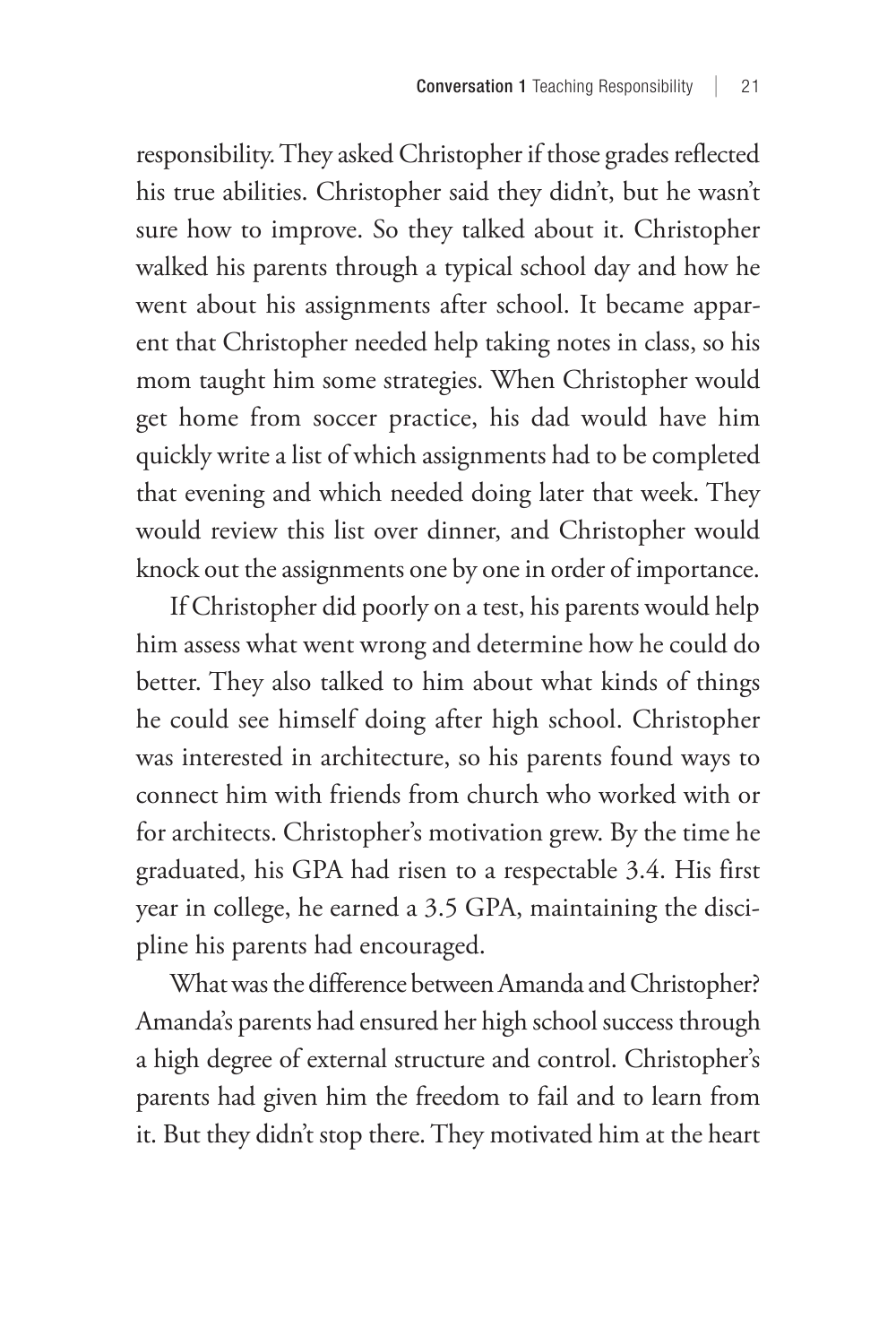level and empowered him to take steps that, over time, facilitated earned success.

The irony is that over-parenting, in seeking to protect teens from failure, often makes future failure more likely. Scary as it may seem, the day is coming when our teens will be on their own. Resilience is formed in the crucible of experience, even—and perhaps especially—failure.

#### **Cultivating Responsibility**

Mindful of the dangers of under-parenting and overparenting, how should we cultivate responsibility in our teens? In the words of Stephen Covey, we ought to begin with the end in mind.<sup>6</sup> Our long-term goal is to work ourselves out of a job. We want our teens to take their places in society as responsible adults, never independent from God or isolated from others, but no longer needing us to provide structure and management for their day-to-day lives.

As we think about preparing our teens for college (or whatever comes next), are there specific character traits we ought to be aiming for? Our children need to learn how to exercise discernment, make choices for themselves, and accept responsibility for the outcome of those choices. Matthew, for example, needs to learn what led him down the path to his dad getting a call from the police: identification with his friends and a fear of disappointing them or being ridiculed for his scruples. Frank should draw his son out so that Matthew can see his actions and motivations objectively, against the backdrop of biblical standards. If Matthew rejects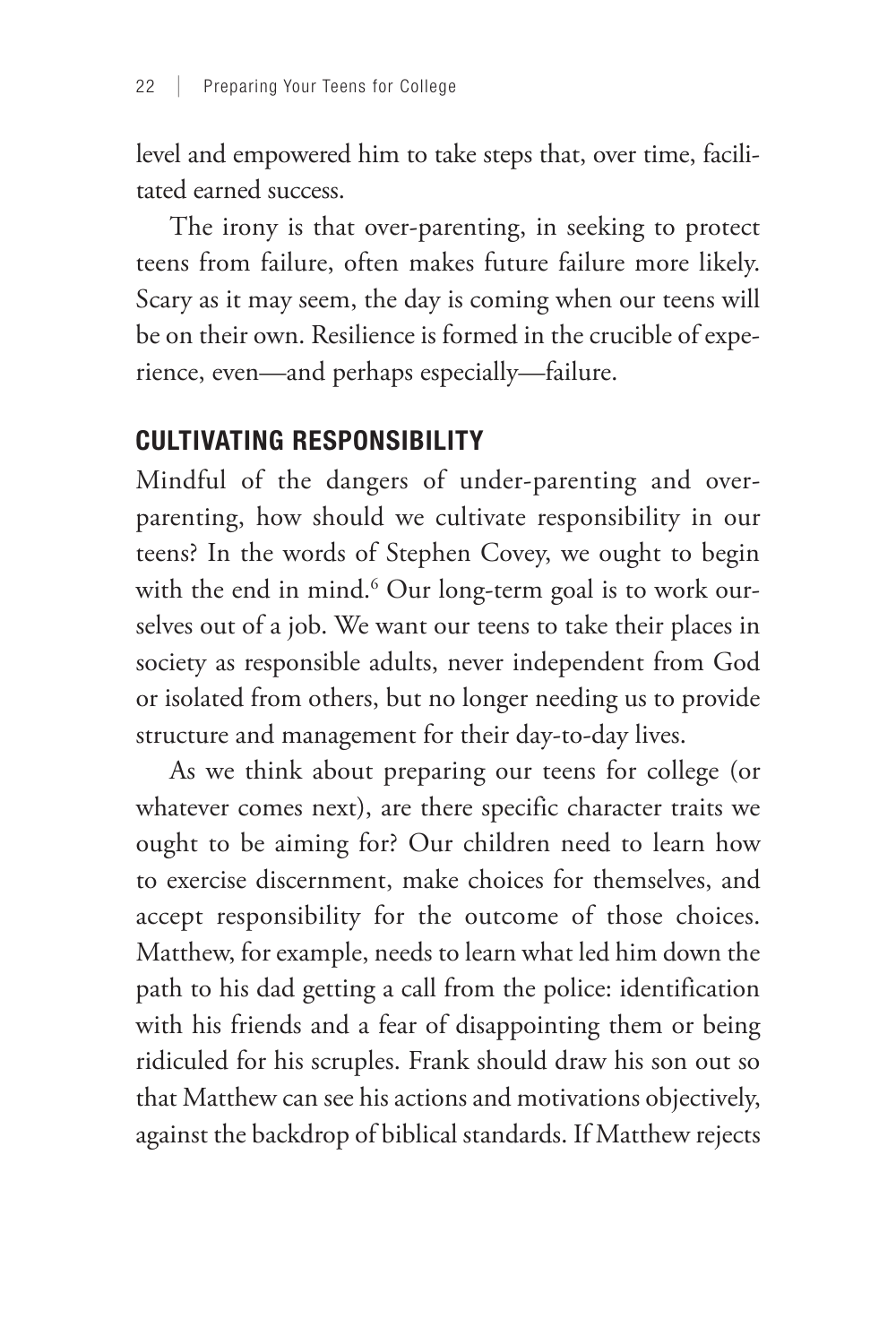those values, that needs to be discussed honestly (and we'll talk about internalizing faith in conversation 3).

When we think about raising teens who accept responsibility, what related character traits should we seek to instill?

Each of our boys at some point during high school was a weekly Sunday school teacher. At first they were under the supervision of an adult, and later they each became the lead teacher for their group. They had to show up on time, know the lesson, teach it, and show genuine interest in their group. To me it was important that neither Kim nor I was in the classroom so they could observe and serve under other Christian adults. This was part of a larger strategy: we wanted them to make connections with other Christian adults who could serve as examples and mentors. Each of our boys loved doing this and did so for many years.

Robert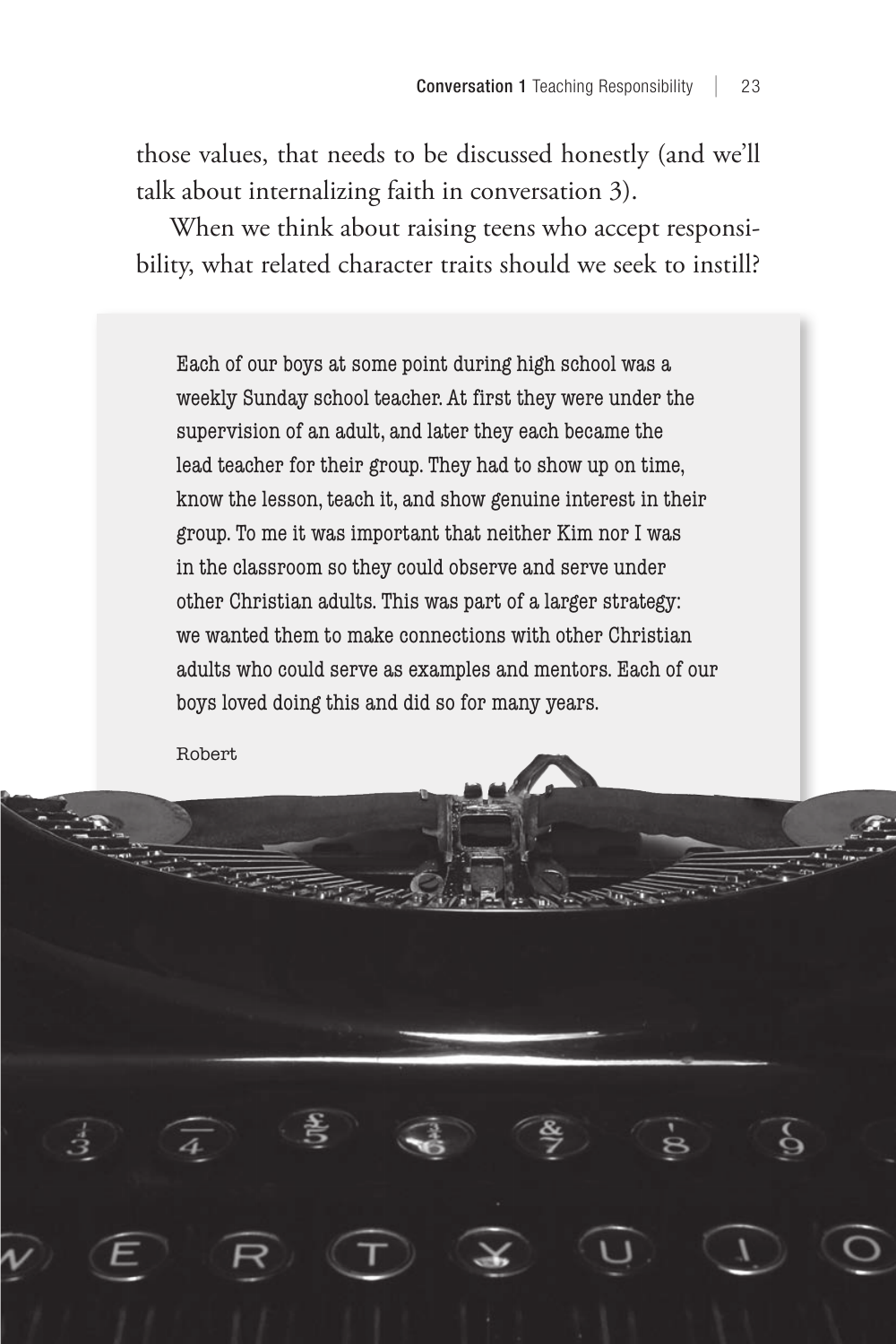Two big ones, in my view, are taking initiative and accepting correction.

#### **Taking Initiative**

I first heard the buzz word *self-starter* when I was an undergraduate looking for summer jobs. The staff person in the career office of my college told me to put it on my résumé. Apparently, prospective employers were looking for people who didn't need to be told that they should start doing something. They wanted interns who had an internal motivation and drive to contribute to the team's efforts. (I suppose it would have been more "self-starting" if I had thought to put that descriptor on my résumé myself.)

We want our teens to have a sense of purpose that animates them to useful activity. We want them to get off their duffs and make things happen rather than sit back and watch them happen. True servants (and servant- leaders) don't sit around waiting for a command; they anticipate needs and respond to meet them.

The teen years are often a time of identity crisis because boys and girls are becoming men and women. The "Who am I?" question is wide open. They're coming to a greater awareness of their abilities, intellectually and otherwise, but they're doing so in a cultural milieu that regards pleasure, popularity, and power (be it social, athletic, or academic) as ideals to be pursued—and responsibility and work as punishments to be minimized or avoided. This faulty perspective must be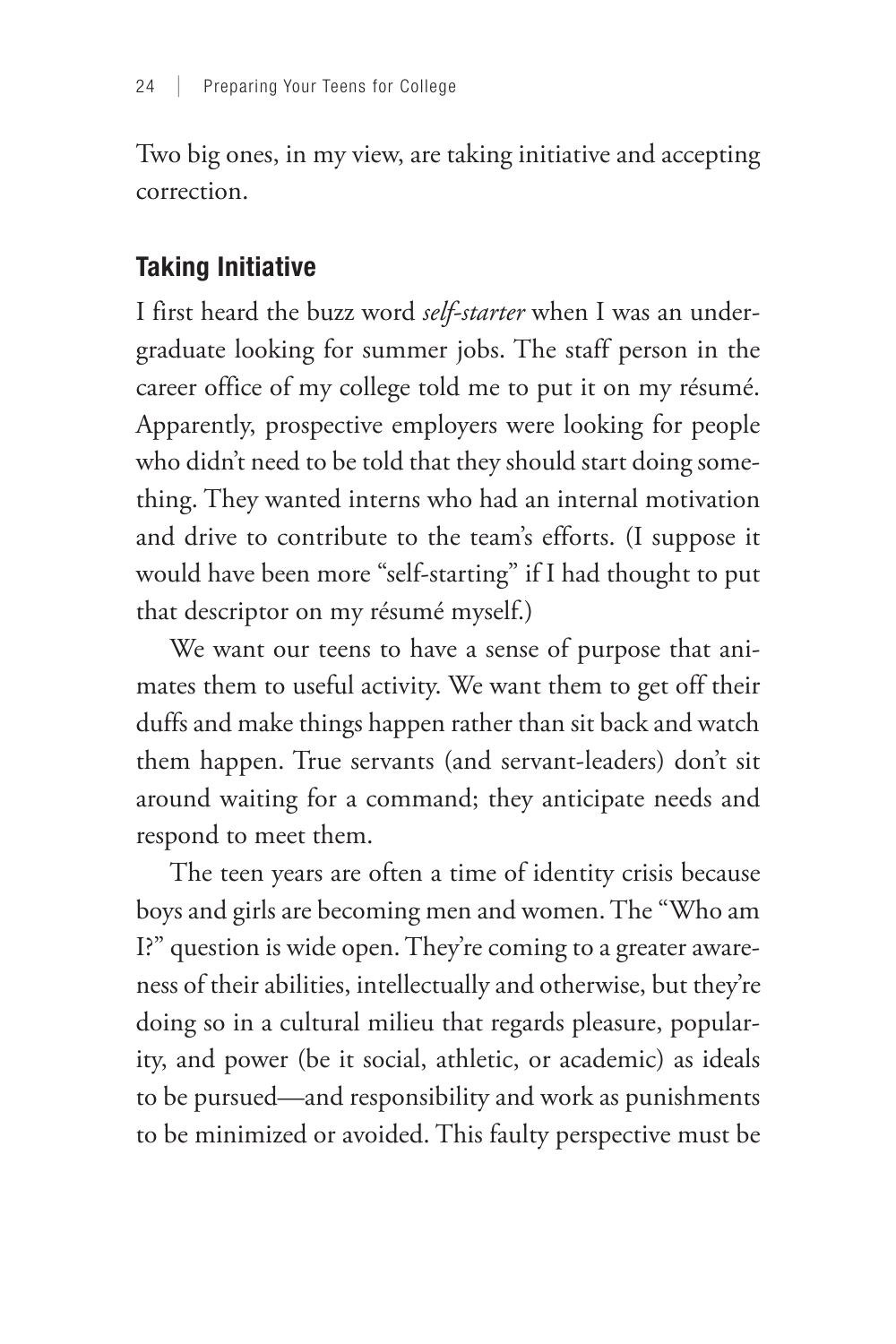confronted and replaced. Teens need to learn that work is a gift of God and that with greater *ability* comes greater *responsibility*. In a world where God is supreme over everything, freedom and opportunity are never divorced from accountability to others and (ultimately) to God. On the contrary, "to whom much [is] given, of him much will be required" (Luke 12:48).

Start with the natural goodness of work. God himself is a worker, and being made in his image, it's not surprising that we find dignity and satisfaction in the use of our faculties and skills in productive labor. The Fall did not create work; it distorted our relationship with work. It made it often painful and sometimes tedious and frustrating. Nevertheless, for Christians, work is a sphere in which we're to bring glory to God and good to others. As Dorothy Sayers wrote in her classic essay "Why Work?":

[Work] should be looked upon, not as a necessary drudgery to be undergone for the purpose of making money, but as a way of life in which the nature of man should find its proper exercise and delight and so fulfill itself to the glory of God. . . . It is, or should be, the full expression of the worker's faculties, the thing in which he finds spiritual, mental and bodily satisfaction, and the medium in which he offers himself to God.7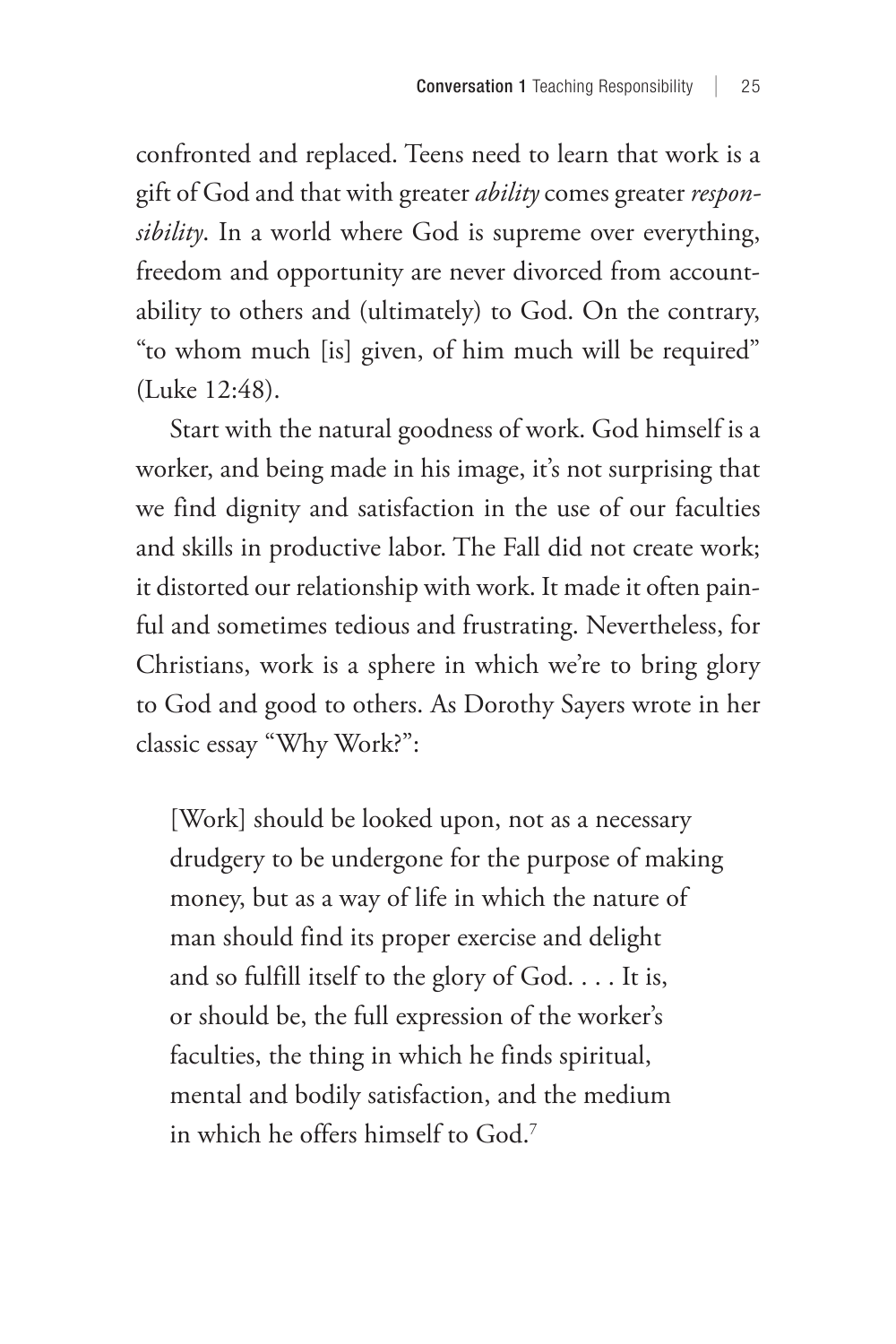Our teens need to know that transitioning to adulthood is a good thing, a normal thing, a necessary thing. God intends their burgeoning intellectual, athletic, and musical skills to be developed through regular effort, so that they might be equipped for a lifetime of good works for which he's preparing them (see Ephesians 2:10).

Okay, but how? Here's where modeling comes in. Teens are *listening* to the way we talk about our workloads, our bosses, and our responsibilities—and they're *watching* the way we respond to them. If we have the attitude that "a bad day fishing is better than a good day at work," they'll take away the lesson that work is drudgery to be avoided. We should be honest. Yes, work is hard and sometimes unpleasant. But it's also an avenue by which we can serve others and experience the joy of using our skills. Work is a big part of our lives,

*Teens are* listening *to the way we talk about our workloads, our bosses, and our responsibilities and they're* watching *the way we respond to them.*

so it's important to pursue work that we both enjoy and have the potential to do well.

With regard to the principle that "from those to whom much is given, much is expected," the Parable of the Talents (see Mat-

thew 25:14-30) is instructive. We're told of three servants, each of whom is entrusted with a different amount of money. Apparently, their master regards them as having different levels of ability (see verse 15). No detailed instructions are given; the master expects each to take personal initiative to invest the funds wisely.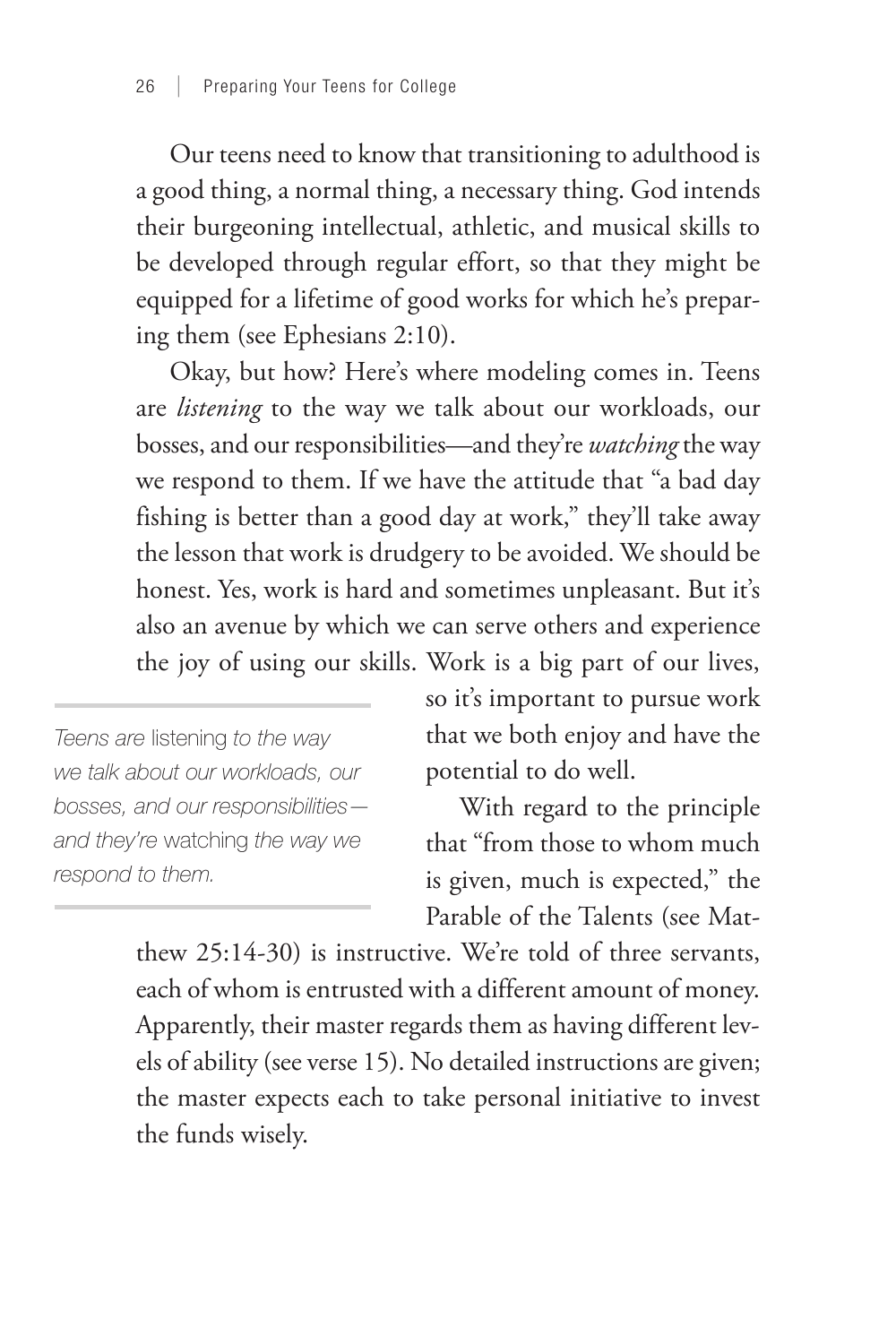$a, a, a, a, a, a, a, a, a, a, a, a$ **Q:** *How can we prepare teens for college responsibilities? Is there an area where they typically fall short?*

**A:** College involves far more homework and many more recreational options than high school, especially if a student lives on campus. Freedom is a powerful feeling for first-semester freshmen. But if they don't use their time wisely, it quickly leads to another powerful feeling: stress!

Parents can prepare teens by developing their time-management skills. Encourage them to use a calendar or planner to track assignments. They should begin by recording when papers and projects are due or when tests will be given. Next, they should schedule adequate time to complete each task before the deadline. Third, they need to regularly look at their schedule to make sure they're following it. Just as a budget helps our spending reflect our financial priorities, a schedule helps us to be good stewards of our time. But the only way to learn this skill is by doing it.

The 2006 High School Survey of Student Engagement of over 81,000 students found that 90 percent of respondents studied five hours or fewer *per week*. If your teens are planning to be full-time students at a reputable college, they'll only be in class three to four hours per weekday, but to be successful, they'll need to put in about 30 hours per week of out-of-class work. That's five hours *per day* (taking Sunday off). Adjust their expectations.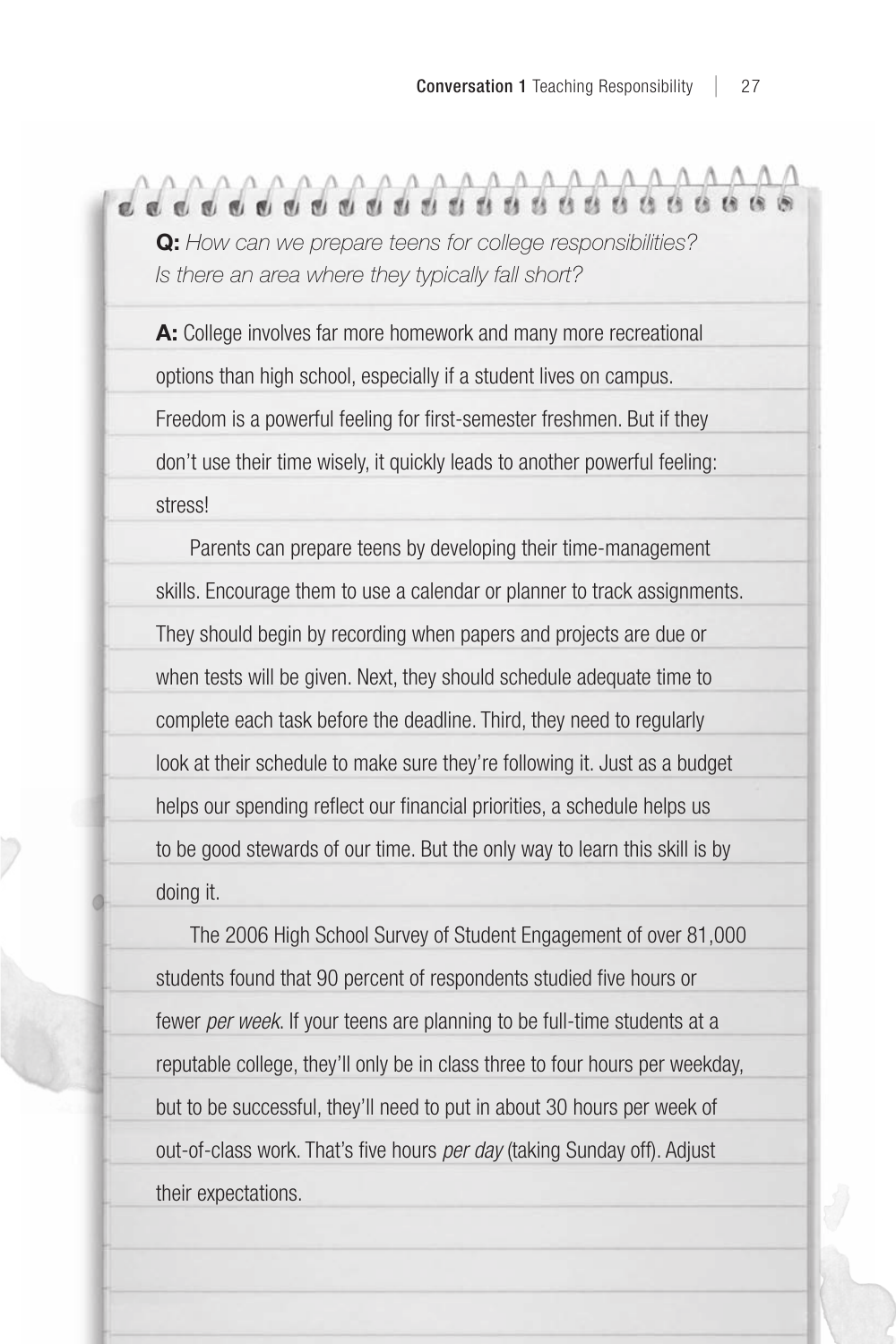The first two servants get to work immediately— they take personal initiative. And it pays off, literally—each reaps a 100-percent return on investment and receives identical praise from the master: "You have been faithful over *a little*" (Matthew 25:21, 23, emphasis mine). The similarity of this praise is interesting, considering that one servant had earned more than twice what the other had (not to mention that biblical scholars regard even one talent as representing a considerable amount of money). What mattered to the master, however, was not how much they had, but what they *did* with what they had.

And then there's the last servant. He buried his talent in the ground, earning nothing with it. It doesn't seem *that* bad; it's not like he spent it or lost it. But the master calls him "wicked" and "slothful" (Matthew 25:26). He's wicked because he received something of value and didn't put it to good use. But he's also slothful because with minimal effort he could have at least earned some gain.

Our teens need to "remember . . . [their] Creator in the days of [their] youth" (Ecclesiastes 12:1)— when they first come to recognize themselves as talented in particular ways, in ways that differ from others in kind and degree. God made them that way, and he did that so they might develop those talents and use them to serve others and glorify him. As the apostle Paul says, "None of us lives to himself, and none of us dies to himself. For if we live, we live to the Lord, and if we die, we die to the Lord. So then, whether we live or whether we die, we are the Lord's" (Romans 14:7-8).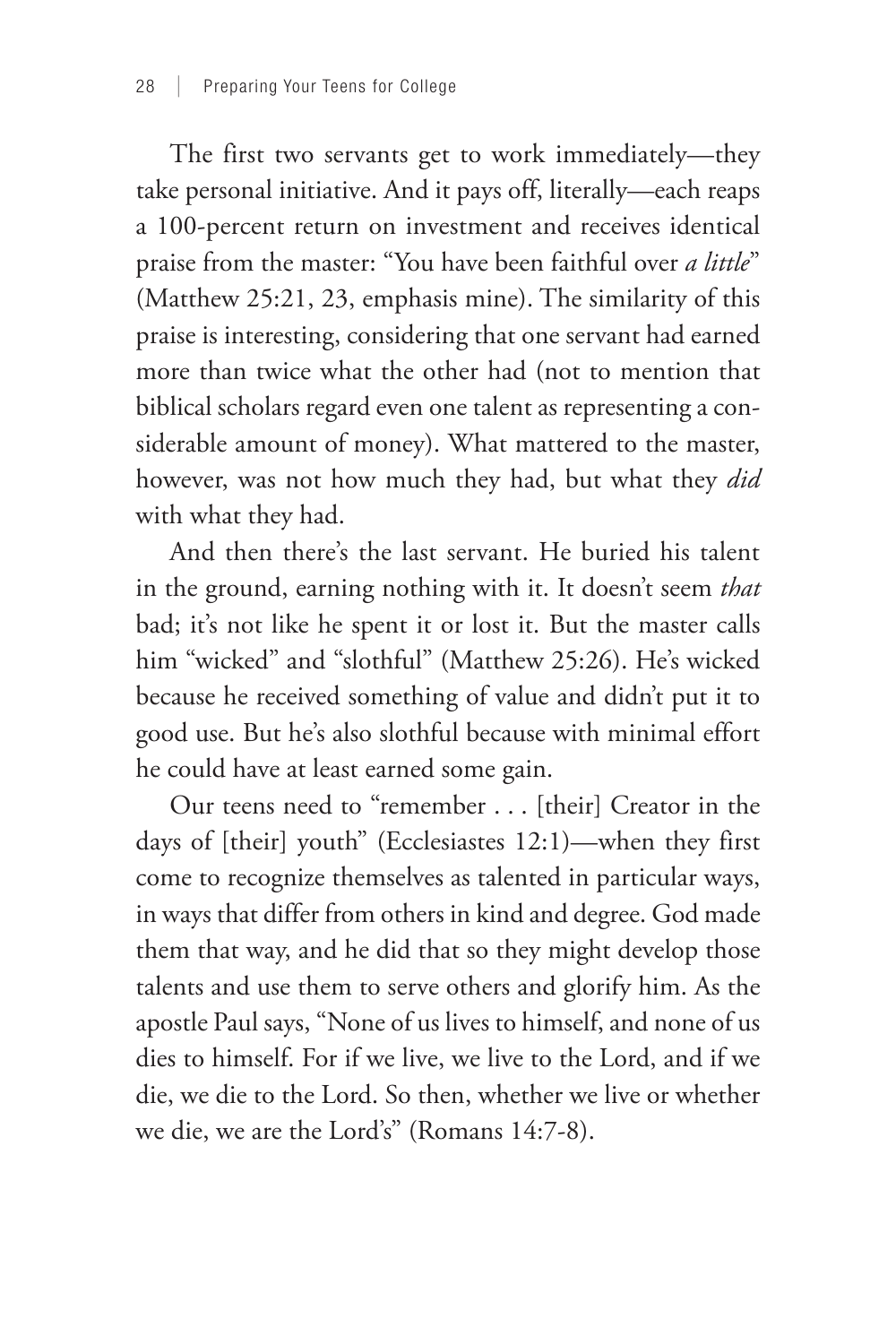Youth is the time to learn this—as our teens' bodies and minds are coming into maturity. We were not made to live for ourselves. We're to love God and love others, by serving them with the gifts he has entrusted to us. This gives birth to initiative, to a sense of personal responsibility, to a fire in the belly to do great things—not for worldly reasons but for God's glory and the good of others.

So how do we help our teens catch this vision? By encouraging them to process the events and opportunities in their lives as chances to give rather than get. Student government is a chance for teens to serve their classmates; being captain of the volleyball team is a chance for them to motivate their teammates to excel. And watch out for a common youth idol: popularity. Teens naturally angle for praise, but taking initiative must have a higher aim. Encourage them to pursue faithfulness, service, and doing the right thing even when nobody is looking.

Of course, don't expect them to always seek out your wisdom. And if they won't talk at the dinner table, don't give up. Tell them how you've learned that "it is more blessed to give than to receive" (Acts 20:35). They'll be listening better than you think.

#### **Accepting Correction**

I'm often asked in interviews if there are any differences between what college students are like today and what they were like when I was a student. At first I thought my critical answer proved only that I was getting older. When has it *not*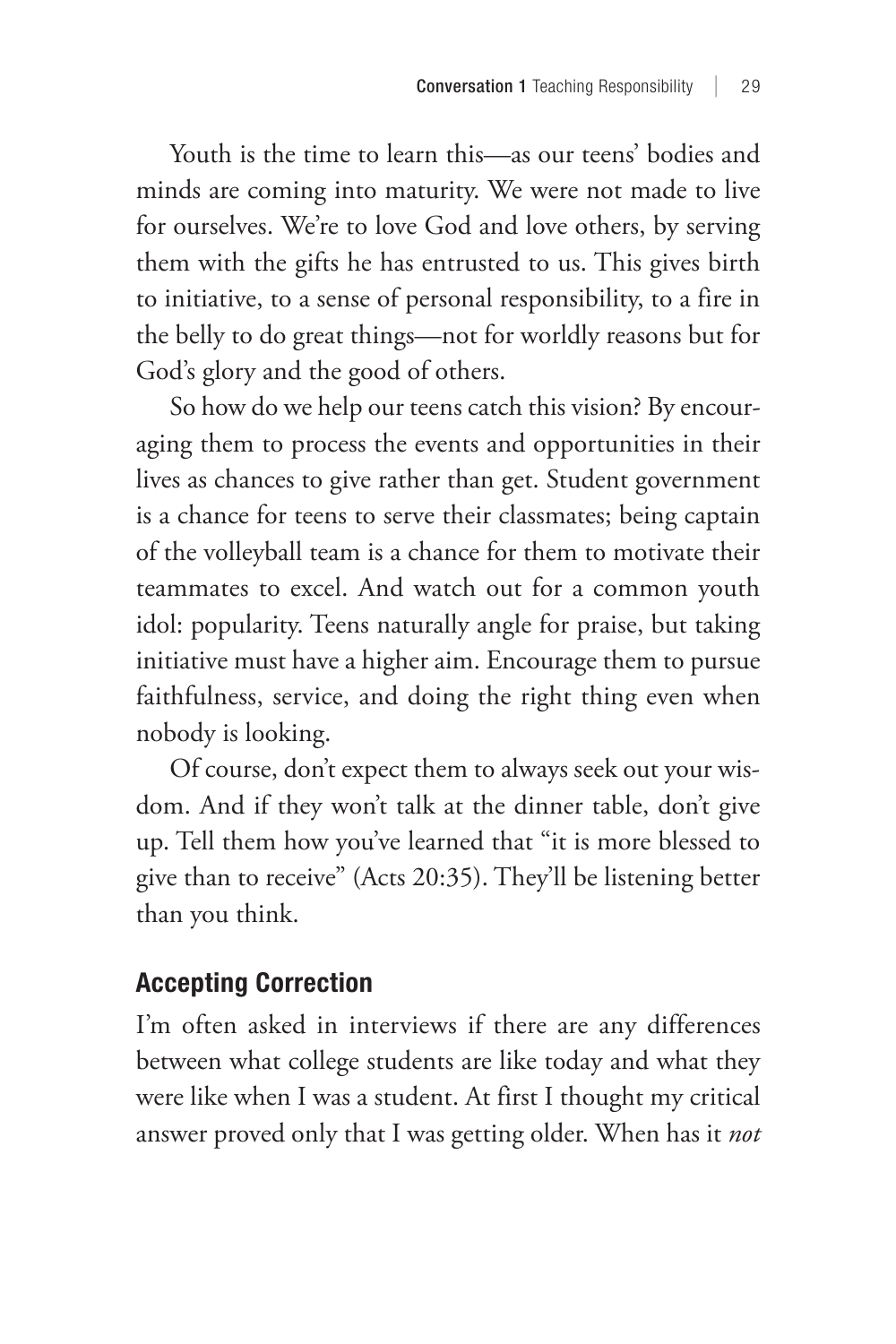been true that the older people get, the more disappointed they become with "kids these days"? It seems that pastors and leaders of every age have offered many protestations about the laziness, rudeness, arrogance, and carelessness of teens.

But perhaps we're on to something if the young people themselves affirm the shift. And they do. In a June 2009 national poll of over 1,000 college students, two out of three agreed with the statement "My generation of young people is more self-promoting, narcissistic, overconfident, and attention-seeking than previous generations."8 Related traits such as assertiveness, dominance, brashness, arrogance, and lack of empathy are likewise on the rise.

Narcissism is self-esteem on steroids and divorced from actual accomplishment or even ability. Many of our young people feel great about themselves even while they fall behind the rest of the world in academic metrics. I once surveyed incoming freshmen at a nonselective college. The majority *expected* to go on to graduate school and become leaders in their fields. The chest-thumping of our day is in stark contrast with the humility, restraint, valor, and obvious accomplishment of previous generations.

We all want our teens to have a healthy self-confidence, to not cower in fear at the social complexities of teen life or the many pressures of high school. We want them to have a strong sense of personal initiative, since it's so closely tied to taking responsibility for their lives. But if we don't simultaneously cultivate humility and a willingness to accept correction, they'll be unprepared for the real world, a world in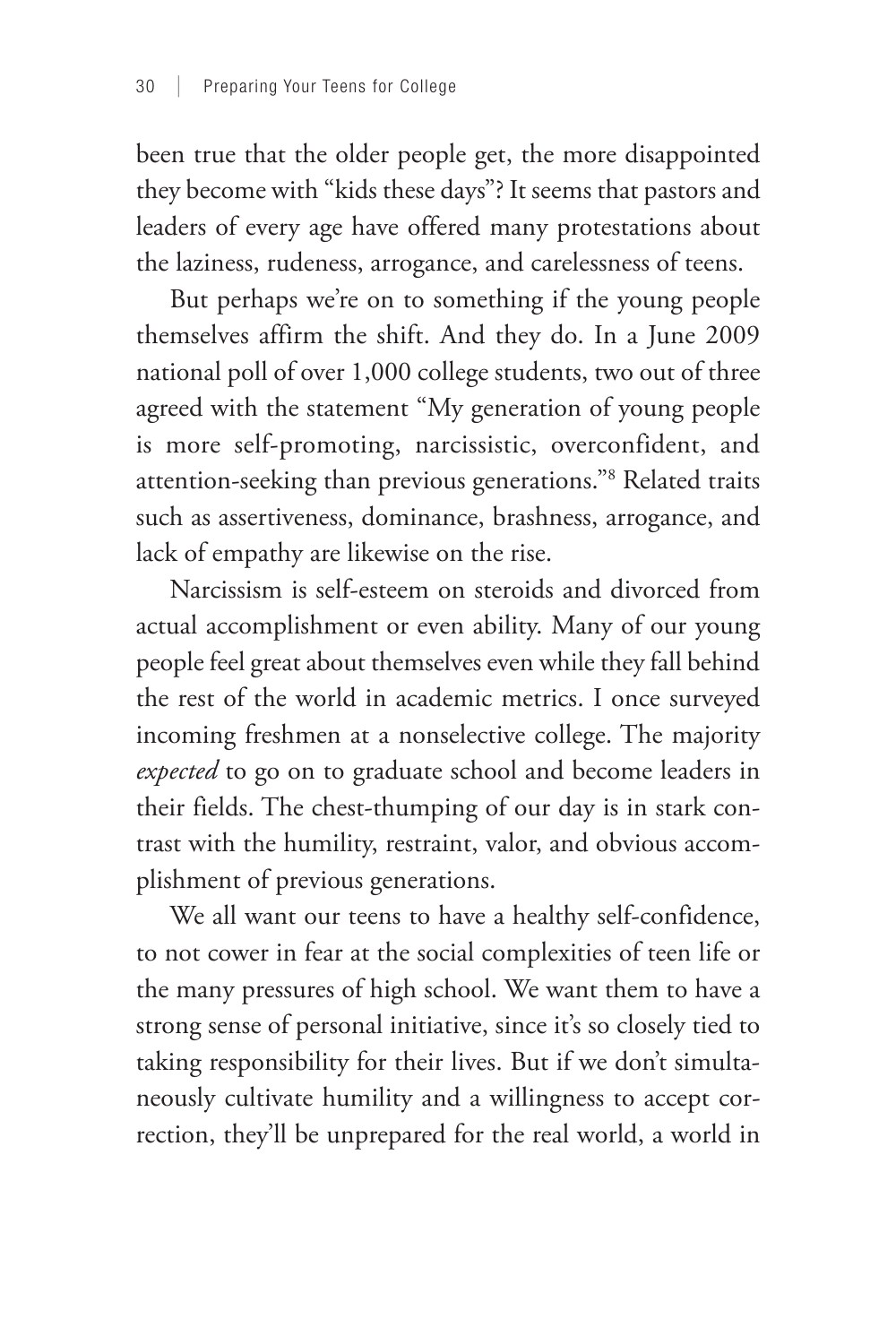which everyone must be deferential to someone (see 1 Peter  $2:13-17$ ).

Of course, teens can get defensive when confronted. They often interpret concerns as personal attacks, which leads to blame shifting or making excuses to deflect the issue. So we need to be gracious and winsome—ready to model humility by apologizing for our shortcomings. And by asking questions and listening, we can hopefully neutralize the impact of their (often) short attention spans, keeping them engaged in the conversation.

We want them to feel our love for them—and that our correction is an overflow of that love. For every time we catch them doing something wrong, we should catch them 10 times doing something right. If every "talk" we have with them is a rebuke, they'll learn to run the other way when they see us coming.

I often do a midsemester survey with my students. I bring a stack of paper and a cardboard box with a slot in the top, encouraging them to submit anonymous feedback. One time I had a student who went ballistic, slamming me for a hundred things. At the end of the next class period I made a public offer to buy a Coke for anyone who was willing to offer me significant criticism face-to-face. Everyone cleared the room except the offended student. We had a great conversation in which I acknowledged his concerns and pledged to work harder to earn his trust. He felt he was heard. A few weeks later he told me he was enjoying the course. That conversation, I think, was the start of a stronger relationship.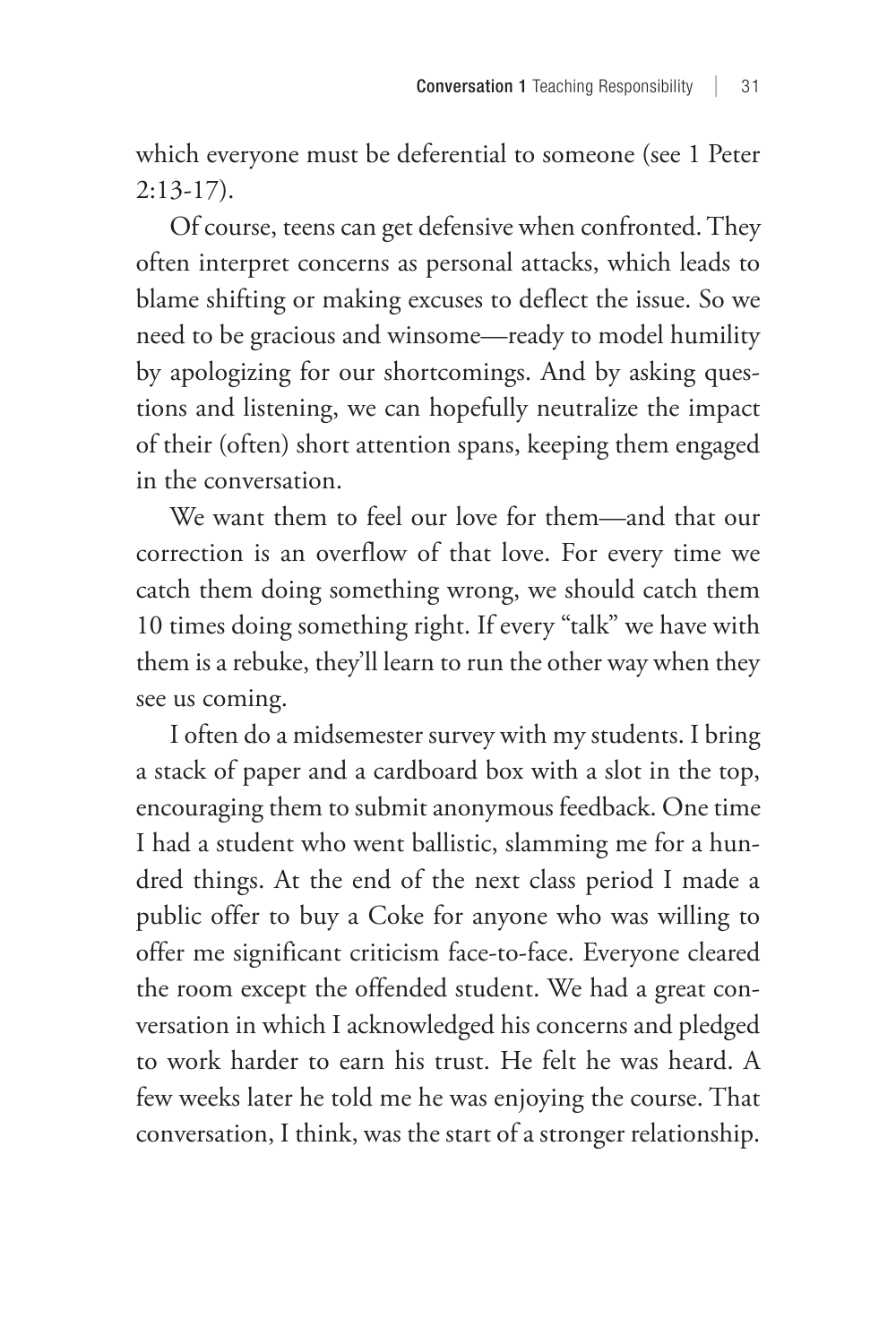Modeling humility for our teens will go a long way toward developing it in them. We also need them to persevere in their commitments, even if something better comes along. This requires delaying gratification—a quality in short supply among many teens. And delaying gratification requires a future-orientation, the subject of conversation 2.

#### **Summary**

- Teaching responsibility to our teens is a marathon, not a sprint. Cultivate a long-term perspective.
- Positional authority is effective when our children are young, but we must work to earn moral authority as they grow older. As our *control* decreases, we must aim for increasing *influence*.
- We should strive to protect our teens from catastrophic mistakes with long-term consequences while still allowing them some freedom to mess up in smaller ways in the short term.
- It's good to help our teens assess their mistakes and learn from them. It's bad to shield them from all negative consequences. The prodigal son "came to his senses" when he was broke and hungry (Luke 15:16-18, NLT).
- To become responsible, our teens must learn to take initiative for their lives and to accept (and, even better, *solicit*) correction and instruction.